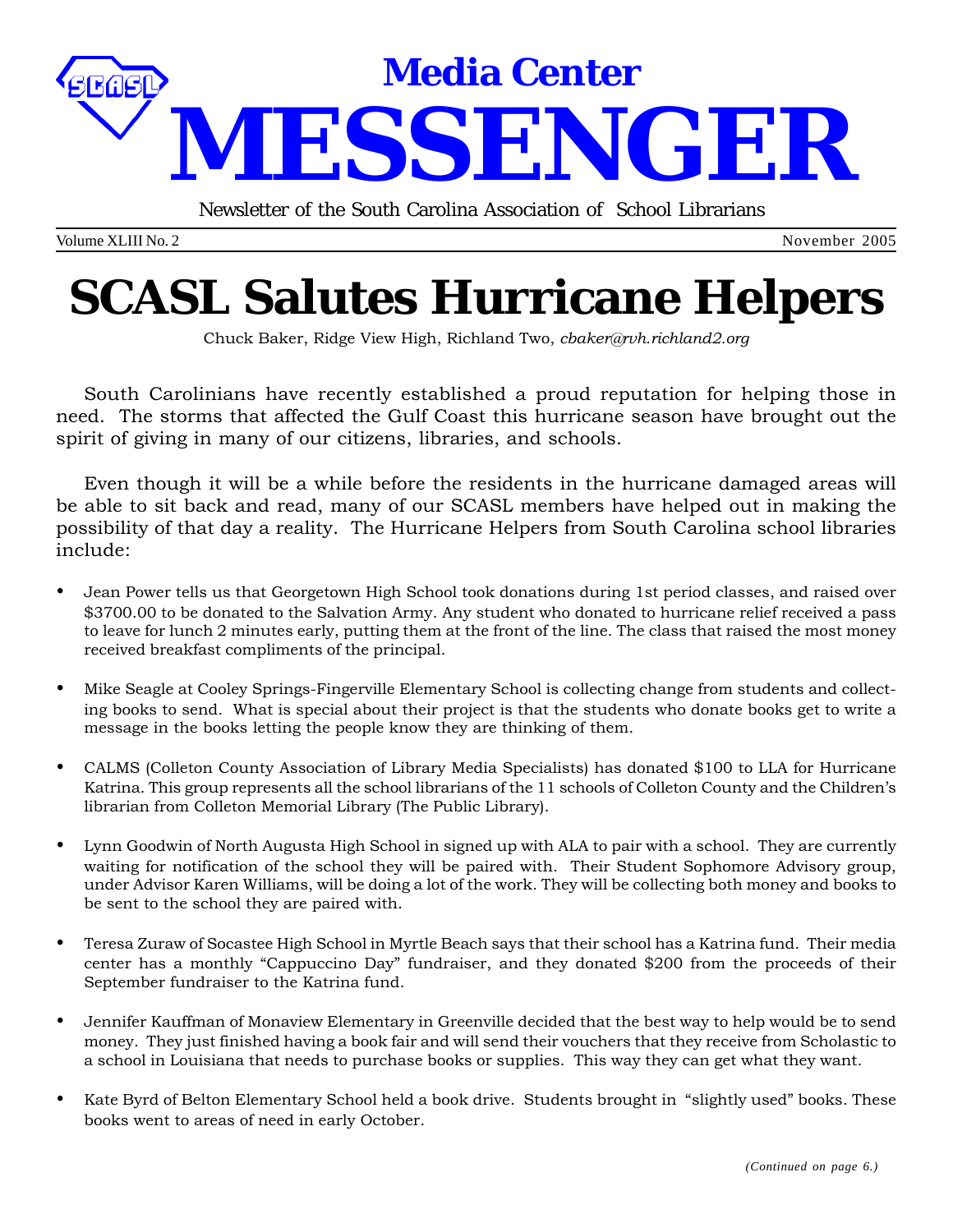

## From the President ...

Lauren Hammond, SCASL President *lhammond@aiken.k12.sc.us*

### **Building Bridges to Student Achievement @ your library**

What an awesome goal! How well we know the positive role we have in our students' success! Now our challenge is getting that information out to the rest of our educational community as well as to our legislative leaders and our school communities.

In light of this objective, your SCASL leadership is planning another Summer Institute that will assist you in learning how to most efficiently and effectively communicate your media center program's impact on your students' learning. There will be more details in upcoming issues of the *Media Center Messenger*. Also look for concurrent sessions at our upcoming conference in Charleston that can help you get started on your bridge building venture.

Conference registration deadline is Friday, January 13th and will be here before we know it! Be sure to get your registration completed and in the mail on time so you can be in our drawing for 5 prizes again this year. Now that SCASL accepts major credit cards for purchases and registration, payment will be even easier for you or your district to complete. Don't wait until the last minute! Registration costs have risen and late registration will cost even more – a necessary step approved by the SCASL Executive Board so that we can continue to bring our membership one of the best conferences in the nation.

I would be remiss if I did not again express our sadness as an association regarding the death of Robbie Van Pelt earlier this fall. We have lost one of our strongest leaders and advocates for quality library media programs, but even more so, we have lost a gracious lady and a wonderful friend. Our condolences go to her family and colleagues. Robbie, we will miss your constant smile and encouragement to go beyond the norm in our efforts to build bridges toward success for our students and our profession.

 $\sim\sim\sim\sim\sim$ 



Big News! Cocky is coming your way!!! Details on page 11.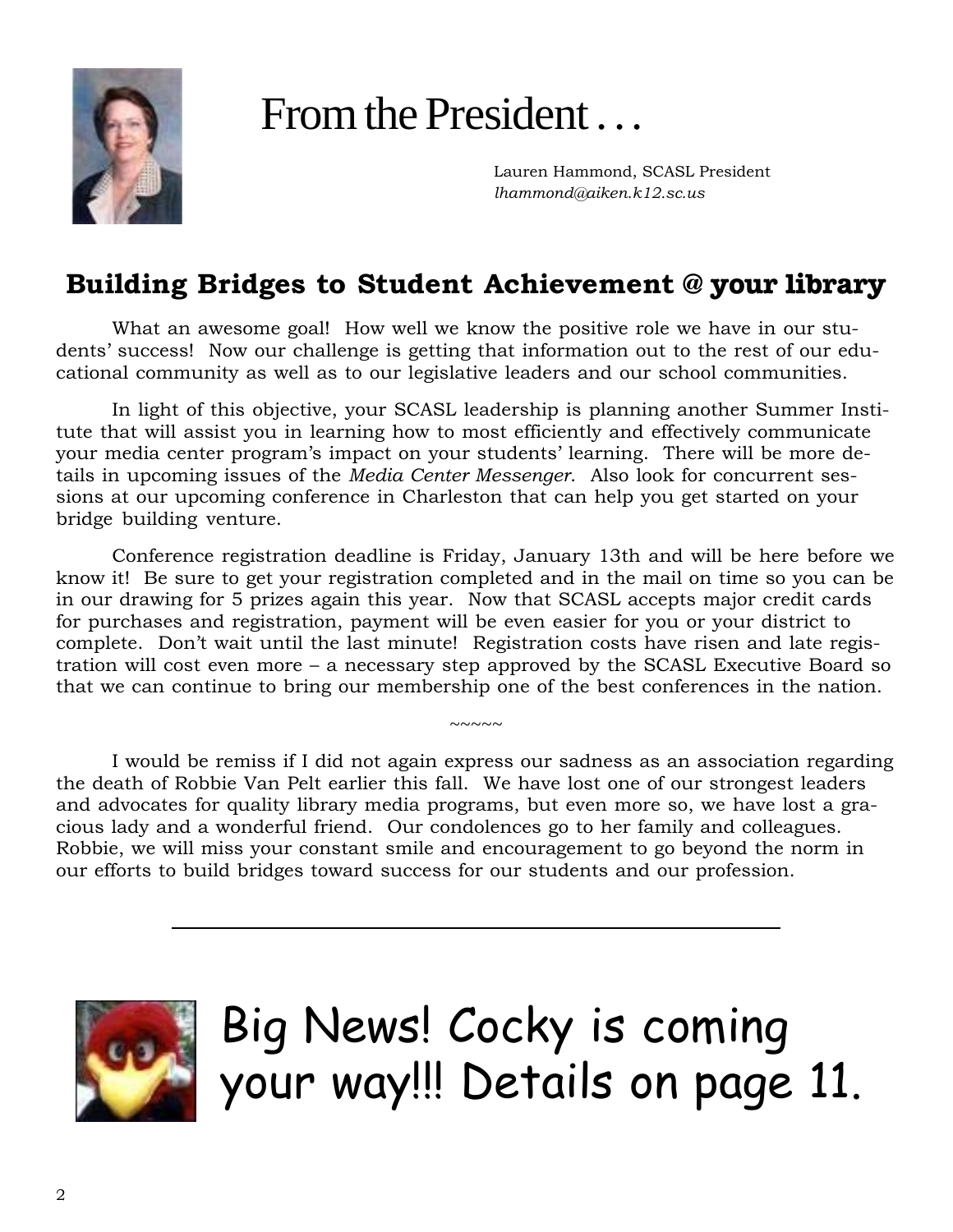### **Keep in Touch**

#### **SCASL:**

Email: ksutusky@sc.rr.com Write: Kathy Sutusky, Executive Secretary, SCASL, P.O. Box 2442, Columbia, SC 29202 Phone: 803-782-3956 Web Page: SCASL.net

**SCASL listserv:**

To subscribe: Address: listserv@listserv.sc.edu Subject: Leave blank Message: Subscribe SCASL-LS yourfirstname yourlastname

To send a message:

 Address: SCASL-LS@listserv.sc.edu Type: your subject Type your message and send.

#### **The** *Media Center Messenger***:**

Send all suggestions, corrections, articles, and ideas to *jmoggles@direcway.com*

#### *Other important addresses:*

**SC Dept. of Education:** www.state.sc.us/sde/ **SCLA:** www.scla.org **SC State Library:** www.state.sc.us/scsl **ALA:** www.ala.org **AASL:** www.ala.org/aasl

#### MISSION STATEMENT

The South Carolina Association of School Librarians advocates professional excellence, facilitates collaboration, and develops leadership to ensure that school library media programs are integral to teaching and learning in every South Carolina school.

#### **Contents**

|                                                  | 4 |
|--------------------------------------------------|---|
|                                                  |   |
|                                                  |   |
|                                                  |   |
|                                                  |   |
|                                                  |   |
| Collaborating in Three Easy Steps 10             |   |
|                                                  |   |
| SCASL Presentation Grant Winners  12             |   |
|                                                  |   |
| Need Help Teaching Information Literacy? 13      |   |
| Irmo Middle School: We Are All About Reading  14 |   |
|                                                  |   |
|                                                  |   |
| OW High School Gets Real for Teen Read Week!  17 |   |
|                                                  |   |
| Regional News                                    |   |
| Margaret Ehrhardt Student Scholarship  21        |   |
|                                                  |   |
|                                                  |   |
|                                                  |   |
| From the South Carolina State Library  25        |   |
| REPL Teen Idol Gets Rave Reviews  25             |   |
| Save the Date for (A)ugusta Baker's Dozen 25     |   |
|                                                  |   |
|                                                  |   |
|                                                  |   |
|                                                  |   |
|                                                  |   |
| The Tale of the Fresh-Faced Librarian  29        |   |
|                                                  |   |
|                                                  |   |

Join listserv and stay current with the very latest conference information. Keep up to date by checking the SCASL Web site.

### Calendar

January 20-25, 2006: ALA Midwinter Meeting, San Antonio March 1-3, 2006: SCASL Conference, Charleston April: National Poetry Month April 2-8, 2006: National Library Week June 22-28, 2006: ALA Annual Conference, New Orleans, LA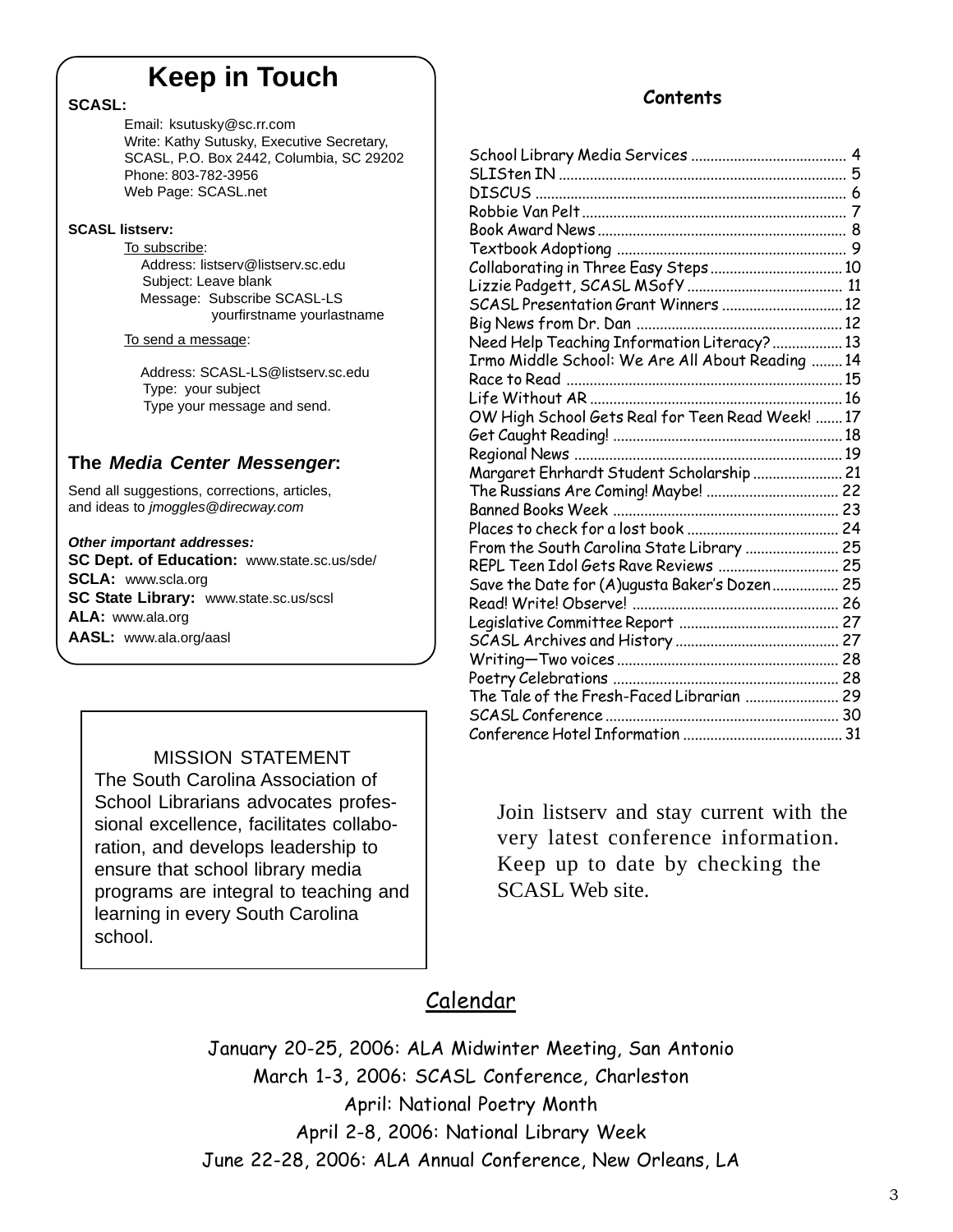

From the State Department of Education **School Library Media Services** Martha Alewine, Consultant, School Library Media Services

E-mail: malewine@sde.state.sc.us Mobile: 803-331-0483

The school library professional community was shocked and deeply saddened<br>recently by the untimely loss of one of our leaders. Robbie Van Pelt, Greenvi<br>County district library media supervisor, was a tireless advocate for recently by the untimely loss of one of our leaders. Robbie Van Pelt, Greenville County district library media supervisor, was a tireless advocate for the library media specialists everywhere. Robbie had an infectious enthusiasm that made working with her exciting and, at times, just a little tiring. We will all miss her smiling face, her excitement about books, children, and school libraries, and her ideas for garnering additional support for library media centers. Robbie leaves a wonderful legacy in Greenville County—updated book collections in all schools, a greater awareness by Greenville educators about the importance of providing students and teachers access to current materials, and the importance of having a district library media supervisor who supports and advocates for school libraries, school library professionals, and for students.

Much has been written on what it means to be a leader. A leader exhibits such traits as being a visionary; having a global perspective yet acting locally; being self-motivated; being flexible; possessing a good attitude; being respectful, passionate, persistent; being able to motivate people; being a good listener; and being a planner. We only have to look at the example set by Robbie to see these qualities and characteristics in action. Robbie was also a professional. A professional is knowledgeable in his or her field and willing to share that knowledge; is driven; is committed; looks for a solution to any situation; is diplomatic; is a cheerleader; is a good communicator; has a positive attitude; and knows when to lead and when to follow.

hat will we do to live up to Robbie's example as a leader and a professional? Think of all the initiatives underway on behalf of school libraries across the state. Where do you fit in? Have you decided how you can expand your sphere of influence to garner support for your library media program, for school libraries in your district, for school libraries in South Carolina? I can hear Robbie now as I did so many times when my phone would ring, "Martha, I just had an idea that I think will make the biggest difference in our school libraries," or she would excitedly begin our conversation with "Martha, let me tell you what just happened!" Her closing comment would often be "Is that not the most wonderful thing?!" Her thoughts and actions always revolved around finding ways to improve school libraries. We now have a cheerleader in the wings urging us on to greater things. If you listen, you can hear her saying, "Y'all, just look at the great things happening in library media centers across our state. So what are we going to do next?"

Those of us who knew Robbie as a friend will miss her warm hello and her genuine smiles. Tears blur my vision as I think of how we will continue to miss her friendship and not being able to share successes and failures together. But we will pick up the pieces, smile through our grief, and celebrate the life and the leadership of someone who absolutely loved being a library media specialist. As a professional community we must all say, "Thank you, Robbie, for showing us what a leader can accomplish." Now is the time for all of us in the school library community to join hands as advocates for students and school libraries and not let Robbie's work be for naught.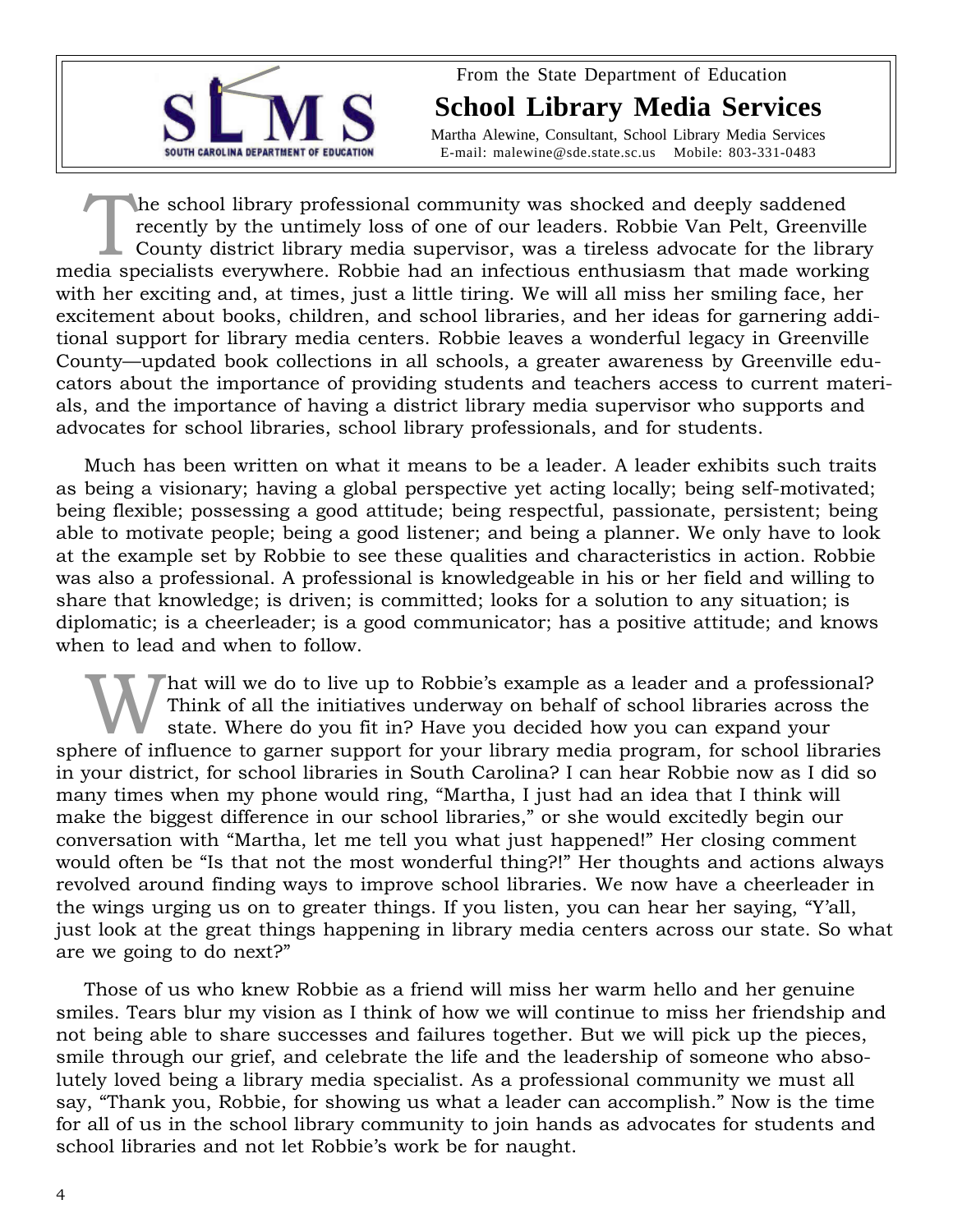# **SLISten IN**

### From Your Library School

I hope that you have enjoyed a good year so far. Nearly half over already—wow! When you are having fun… (at least I hope you are having fun).

We have had a very exciting year to date and lots of things are going on that I hope you will find interesting and that will eventually serve to support you. I'll list and briefly comment on some of the things we have going on, but if you would like to know more, PLEASE get in touch and I'll be happy to tell you more.

- The PhD proposal has passed all the hurdles inside the University and those of the Commission on Higher Education. We are in the process of completing a grant from IMLS to support our first three years. Policies and procedures have not been finalized, but will be early in the spring. We hope to begin our first class in the fall of 2007.
- We will begin looking for two additional faculty members to support the PhD starting this spring.
- The Children, Libraries, and Literacy initiative was kicked off on 29 September with a statewide media blitz. This \$6 million dollar effort will be fully self sustained by 2008, but we are not waiting until then to become involved in the literacy efforts in South Carolina. We are very excited about its potential for all types of libraries. One of our first efforts will be in the area of early literacy and working with public libraries; however, we are beginning to determine how this effort can extend to all libraries, including school library media programs statewide. For more information go to: *http://www.sc.edu/cmcis/news/archive/SLIS05/litinitann.html*
- The Augusta Baker Chair in Children's Literacy was funded by the South Carolina Legislature for \$1.5 million. This was our original goal, but now we have bumped it up to \$3 million to provide not only salary, but a strong operating budget for the scholar who is appointed. That person will be someone with a strong research background and potential who will concentrate on South Carolina, libraries, and children's literacy.
- The BEST Center that has served the University and the Midlands well has had a name change that will describe better its expanded mission. The South Carolina Center for Children's Books and Literacy will build on the firm foundation of the BEST and expand those services statewide.
- The South Carolina Public Library Economic Impact Study—to demonstrate how important public libraries are to the economy of the state and its individual citizens *(http://www.libsci.sc.edu/sceis/home.htm)* has been completed and received a great deal of local and national attention. While we don't suggest that the study was the primary factor, we believe that it contributed to the very successful campaign by public librarians to take the public library funding from some eighty cents to two dollars. This came as the result of the very hard work of all public library administrators and citizens who influenced the state's legislators to make that commitment. Especially important was the work of Jim Johnson, Dwight McInvaill and Todd Stephens.
- SLIS is collaborating with SCASL and the SCDOE to develop a similar legislative strategy to improve funding and support of school libraries. Jim Johnson (recently retired State Librarian and now lobbyist for the SCLA), Martha Alewine (SCDOE Library Media Director), Martha Taylor (SCASL Past- President, and members of the SLIS faculty are the planning team. This effort will require every school library media specialist to become involved as the public library folks did. Keep in mind that in the past 30 years, school libraries have been earmarked for book collection development only ONE time. It needs to be annual!
- Dr. Anne Perrault has joined our faculty. She will be the course architect and liaison to the College of Education for our Information Literacy course that is required of all elementary education majors in the COE. As far as we can determine, we are the only teachers preparation program that requires such a course. We believe that it will have a significantly positive impact on school library media program use when these folks go out into our schools. We are currently searching for another faculty person who will work with the COE service courses and should have that person on board by the fall of 2006.

Thank you for your continued interest in YOUR library school. If we can be of any assistance to you, please don't hesitate to contact us. Or if you have suggestions or just want to chat—give us a yell. See you at Annual Conference, if not before! And be sure to keep up with our weekly news blog, Monday Matters.

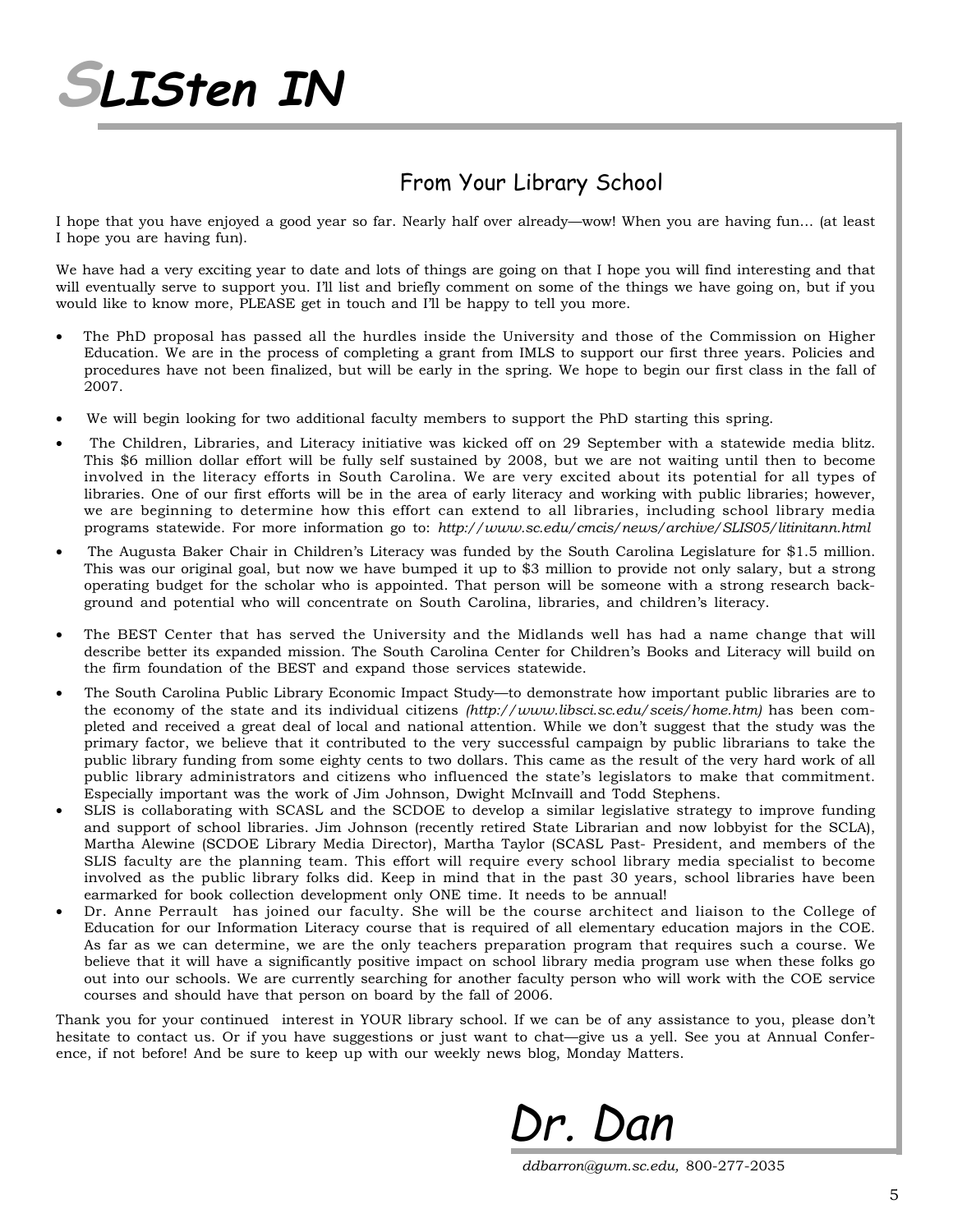#### *(Continued from page 1.)*

- Deborah Davis of St. Andrews School of Math and Science in Charleston County School District is collecting "bucks for books" through her Scholastic book fair. They will use these bucks to buy new books for Katrina victims in Mississippi. Students may also purchase books through the fair and place in a box. All items will be shipped to a friend of hers who will distribute them through her local elementary school to students who have lost everything. Roughly half of the people in her county have lost everything.
- Susan Rowe of Lexington 4 had "a BUCK to BUY a BOOK" campaign. The kids could donate their change from their purchases or whatever they chose to give and the media center matched the donations from the fair proceeds. The books bought with this money and the books for having the fair will go to a school devastated from the hurricane. Susan is going to have to do some research and find a middle school that is ready to take books.
- Sonny Williams and Chuck Baker from Ridge View High School in Columbia sponsored their students' Patron's Club book collection for victims of the hurricanes.
- Mary Anne Kohl from Hunt Meadows Elementary School in Anderson School District One placed a huge bucket in the media center during their book fair and posted signs on the doors asking parents to consider purchasing an extra book for a school in Louisiana. Also, PTSO gave each teacher a \$25 voucher to spend at book fair, and 28 teachers donated their vouchers to add books to the bucket. One of their teachers has a sister who teaches in LA, and PTSO gave her a \$100 voucher to spend to replace what she lost. Mary Anne estimates that the book fair generated well over \$1000 worth of books to go to Louisiana.
- Julie N. Hornick of Beech Hill Elementary School in Summerville is saving their good-quality weeds (most of which are multiple copies from their shelves) to send to Texas (address: Braker Self Storage, ATTN: Katrina Book Drive, 2607 West Braker Lane, Austin, Texas 78758). As the TLA said: "Since it will likely be several months-perhaps even a year or twobefore libraries are able to take these collections, the Association has partnered with the Texas Mini Storage Association (TMSA) to collect the books and store them in climate-controlled facilities until area libraries are able to receive collections."
- Claudia Myers from the Berkeley County School District received the following message from the ALA office about assistance with Katrina clean-up in libraries:

"We understand the interest in doing something now, but the best thing is to donate to the library relief efforts at *http://www.ala.org/katrina* ". (Michael Dowling, Director Chapter Relations Office and International Relations Office, American Library Association, 50 E. Huron Street, Chicago, IL, USA, 60611).

SCASL is proud of the many efforts of our schools and school libraries. Undoubtedly, your efforts are appreciated by the many people affected by these tragic storms. If you would like for your school library to participate, please check out the following websites. For financial donations: *http://www.ala.org/ala/cro/ katrina/katrinafinancialdonation.htm* For new and "gently used" book donations: *http:// txla.org/temp/DisasterRelief.html* For computer donations: *http://www.mlc.lib.ms.us/ AboutMLC/NewsKatrinaDamage.htm* For the Adopt a Library Program: *http://www.ala.org/ template.cfm?section=cro&template=/cfapps/katrina/ request.cfm*



The DISCUS Program welcomes Ruth Thompson as the new DISCUS Training Coordinator. Ruth will be in charge of developing, coordinating and delivering DISCUS

training throughout the state. She has over 12 years of public library experience including training delivery and program implementation. She earned her MLIS from the University of South Carolina in 2005. Ruth will be a great asset to the State Library and the DISCUS team.

#### **What's New!**

**Literature Resource Center** – A joint collaboration between the DISCUS program and PASCAL. DISCUS provides access to both the public libraries and the K-12 community. PASCAL provides access for its members within the academic community. Literature Resource Center (LRC) provides online access to Contemporary Authors, Dictionary of Literary Biography, Contemporary Literary Criticism, Twayne's Authors Series, Scribner Writers Series and more.

**Gale Virtual Reference Library (GVRL) –** A selection of 25 reference ebooks are being made available to DISCUS institutions though Gale's Virtual Reference Center. Implementation will begin the first week of November. Please be on the lookout for more information from your district's Primary DISCUS Contact.

> Amy Duemberger *discusoffice@leo.scsl.state.sc.us*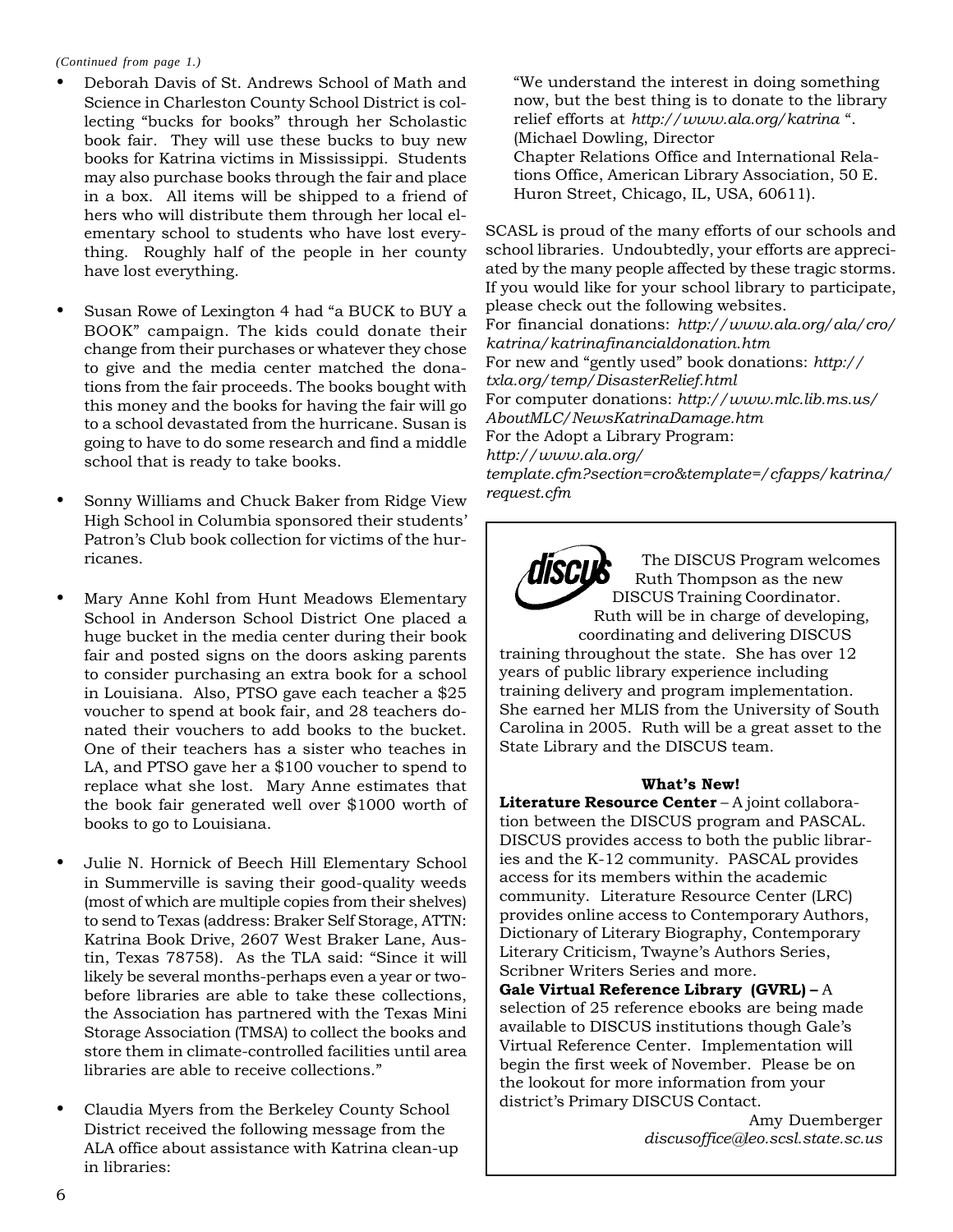

# Robbie Van Pelt 1952 - 2005

A few weeks ago, Robbie Van Pelt, a giant in public education in Greenville County and South Carolina passed away. Quiet in her demeanor, but high energy in getting the job done, Robbie was the Coordinator for Media Services for all ninety schools and centers across the county. She was

totally focused and dedicated to improving the literacy of the district's 64,000 students. Her love for service to children could be felt by all who knew her, especially her family, the school board, media specialists, and the district's leadership team. It was my privilege and honor to have worked with her for four years. During those years, because of her leadership and creativity several hundred thousand outdated books were removed from media centers and replaced with new ones. Book collection averages jumped from 1977 to the late 1990's. She implemented a web-based system for students, teachers, and parents to view school book collections from home. Her work brought national recognition to Greenville County and selection as President of the South Carolina Association of School Librarians. Robbie was of tremendous faith, character, and courage. We all learned from her. While Robbie will be dearly missed, her legacy of creating world-class media centers and services across Greenville County Schools will be felt for decades to come.

#### Bill Harner, Greenville

(*Editor's note: Dr. Harner was Superintendent of Greenville Schools and the 2003 SCASL's Administrator of the Year. This ls letter was also printed in the Greenville News.)*

The media specialists of Greenville County have lost a muchloved friend and leader and we daily feel her absence. As an expression of our deep appreciation for her life and legacy we are working to establish a memorial in her honor that will have lasting impact on school libraries and the children of Greenville County. More details will be available in the next *Media Center Messenger*.

> Patty Bynum, Media Specialist League Academy of Communication Arts, Chairman, Greenville Council of Media Specialists *pbynum@greenville.k12.sc.us*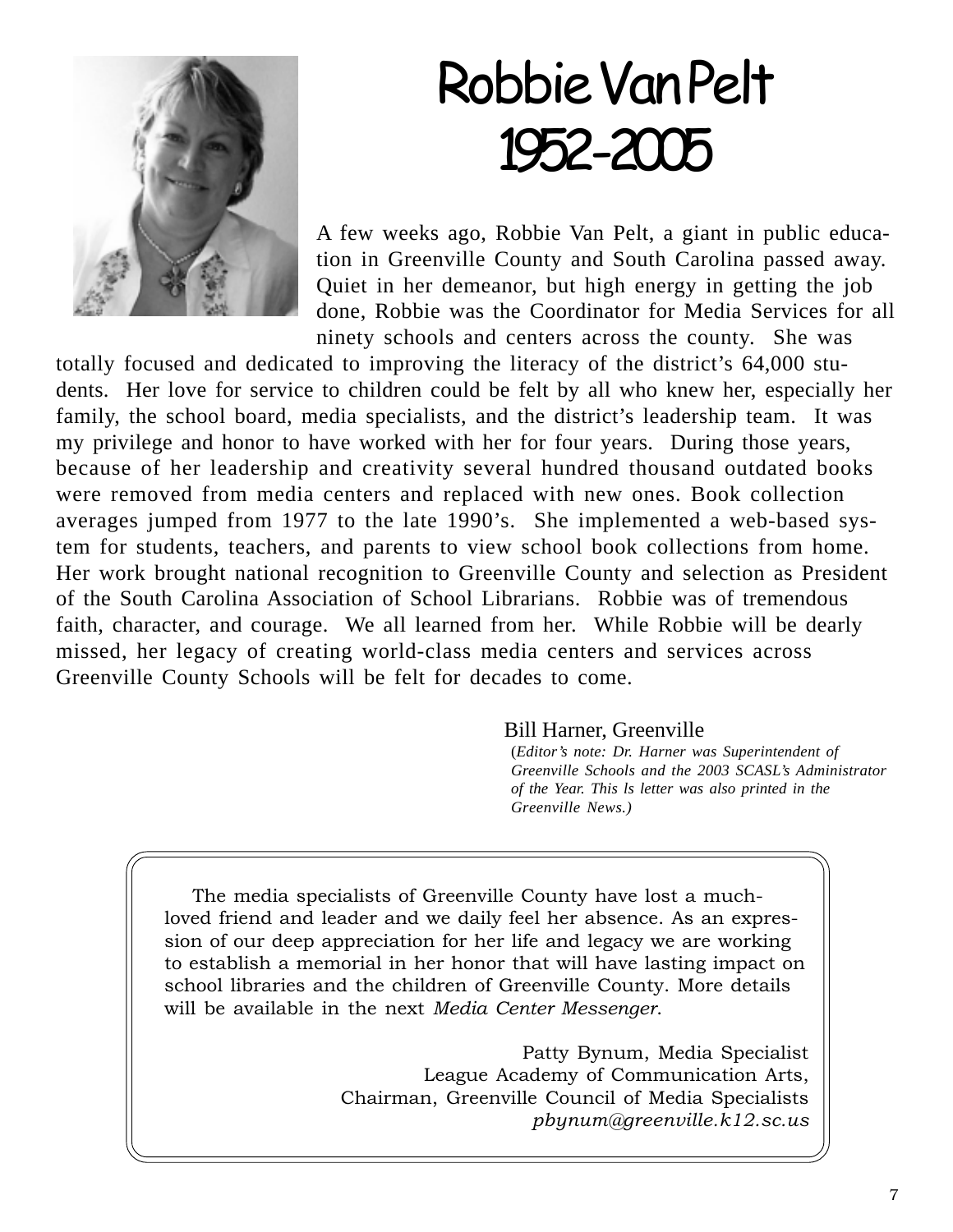

### **Book Award News**



Samantha McManus, Book Awards Chair, *smcmanus215@yahoo.com*

### **Book Award Voting**

The Book Awards Committee is so excited about this year's book award nominees and we hope you are too! Hopefully, you have students clamoring for the next title on their list and busting at the seams to vote for their favorites. Since this is another early conference year, with the SCASL conference March 1-3, 2006, all votes are due in via e-mail or snail mail by February 14th. To help make things easier, below are a few helpful hints and very important addresses.

#### **Voting Criteria:**

- 1. Schools do not have to be pre-registered to vote, but school libraries participating in the book awards program must have at least ten (10) of the titles on the nominee list in their voting category.
- 2. Voting categories are as follows: Picture Book, Grades 4K-3; Children's Book, Grades 3-6; Junior, Grades 6-9; and Young Adult, Grades 9-12.
- 3. Students must read or listen to a minimum of three titles from their voting category.
- 4. Students vote only for their favorite title. Every vote counts, so send all votes in...not just the "winner" for your school.
- 5. The media specialist or a designated teacher should tally **all** student votes and report the total number of votes each book receives prior to the February 14th deadline and mail final totals to the appropriate mailing address below.
- 6. Student ballot forms and voting report forms are available for download on the SCASL website under Book Awards. If you choose not to use these forms, please send in your final votes in alphabetical order by **title**.
- **7. Votes must be mailed or e-mailed to the vice chair of the appropriate book award committee and postmarked no later than February 14th. If votes are mailed to the SCASL post office box, they will not be counted.**

#### **Send Votes To:**

- **Picture Book:** Lisa Conrath, Hammond School, 854 Galway Lane, Columbia, SC, 29209, *lconrath@hammondschool.org*
- **Children's Book:** Theresa Harmon, Oak Grove Elementary, 479 Oak Drive, Lexington, SC, 29073, *tmharmon@lextington1.net*
- **Junior Book:** Henry Hall, R.H. Fulmer Middle School, 1614 Walterboro Street, West Columbia, SC, 29170, *hlhall1971@alltel.net*
- **Young Adult:** Charlene Zehner, R.B. Stall High, 7749 Pinehurst Street, Charleston, SC, 29420, *charlene\_zehner@charleston.k12.sc.us*

#### **Happy Reading!**

### **Book Awards Banner**

#### **Banner Submissions:**

- 1. Banners must be original student work and depict a nominated book for the 2005-2006 school year.
- 2. Guidelines and participation information are included on the SCASL website under the Book Awards section and below.
- 3. Banners must be mailed or delivered to the following address by February 14th: *Linda Hall, Hanahan Middle School, 5815 N. Murray Avenue, Hanahan, SC, 29406*
- 4. If mailed, they must be postmarked by February 14, 2006. If you choose to hand deliver your banner, it must be delivered by 3:00 p.m. on February 14, 2006. Late banners will not be accepted.
- 5. Banners must be picked up at the end of the conference, following the Book Award Luncheon; they will not be mailed. Please be sure that you have a representative from your school or district assigned to this task.

#### **Banner Criteria:**

- 1. The banner must represent a Book Award Nominee for the current year.
- 2. It must measure 2'6"x 6', to be hung vertically.
- 3. It must be made from cloth and have a 2" pocket on the top for the insertion of a dowel rod plus three button holes through this pocket for alternative hanging methods.
- 4. The book title and author's name must be on the front of the banner.
- 5. In order to identify the banner and assist the judges, place a 3" x 5" card in each of the lower back corners of the banner. The following information should be included on each card: *School name and mailing address, Name of the designer (individual or group), Category (Picture, Children's, Junior, Young Adult), School Media Specialist and e-mail address.*
- 6. Each banner will be judged on the authenticity of the art as it relates to the book as well as on the artistic quality of the banner. All artwork must be the original work of the child or children involved and must be the work of the students and not an adult.
- 7. Certificates of participation will be mailed online to each participating school upon request to the Book Award chair. In addition, a ribbon for first, second and third place in each category will be awarded at conference and a prize of \$25.00 will be awarded to the first place winner in each category. The first place award check will be sent to the school media specialist unless otherwise requested. A school may win only one first place award but may receive other award levels.

*The Book Awards Committee is currently working on a judging rubric for the Book Award Banners. The rubric will be published on the website, through the SCASL listserv, and via the Regional Network as soon as it is completed and approved by the Executive Committee.*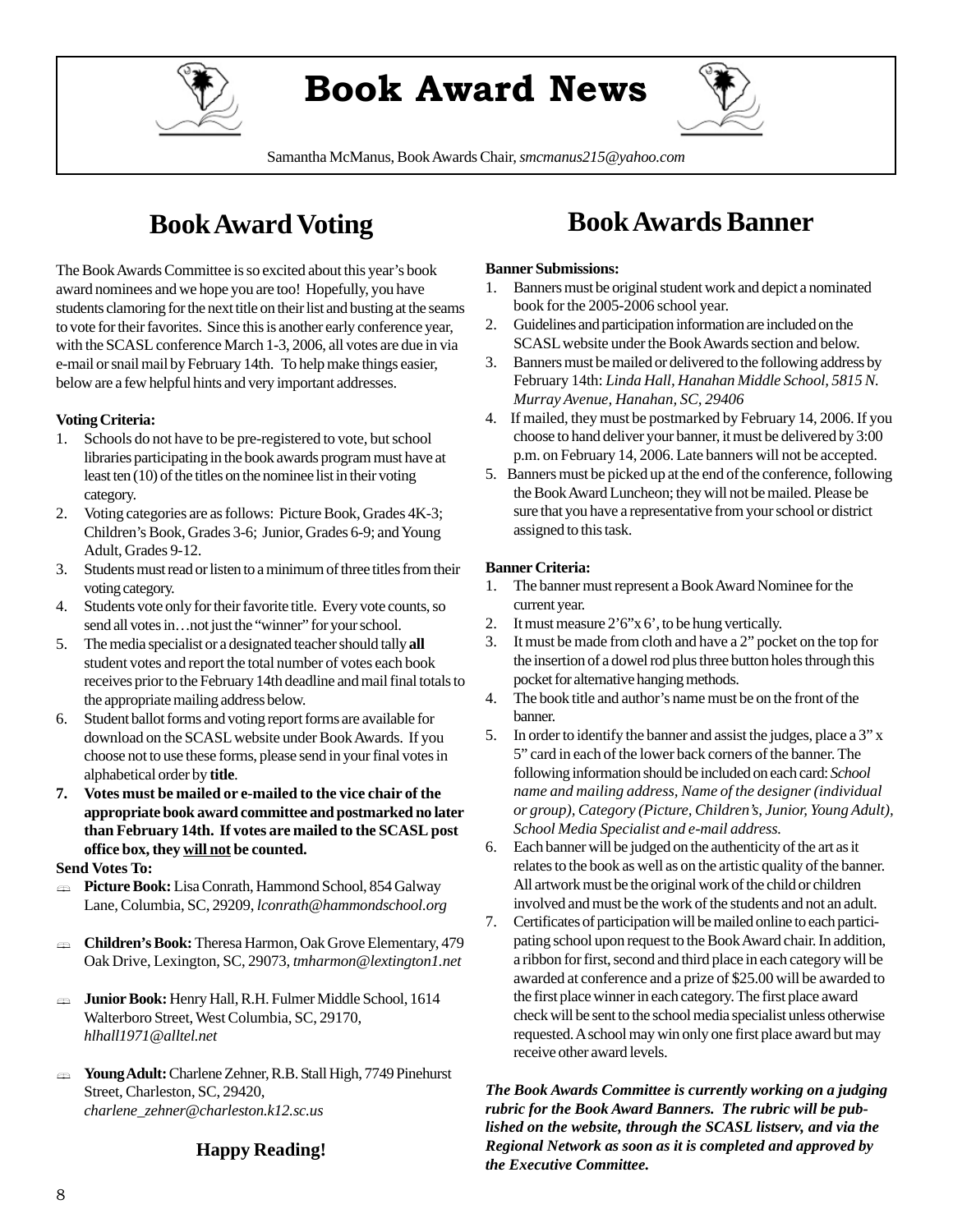### **TEXTBOOK ADOPTION AN OPPORTUNITY FOR LIBRARY MEDIA SPECIALIST INPUT**

*Peggy Harrison, Brewer Middle School, harrisonp@mail.gwd50.k12.sc.us*

This past April I received an invitation to be a member of the Materials Review Panel for English Language Arts, grades 6-8. Once my principal signed off on my participation, my acceptance was in the mail. To say I leaped at the chance to serve on the state ELA textbook adoption for middle schools would definitely be understating my alacrity.

Since the rather paltry stipend was certainly not a significant factor in my decision, just why did I regard this invitation as a golden opportunity? The answer is that my being on this committee was all about visibility and advocacy.

How many times have I heard myself and my fellow LMSs bemoan the fact that "they" never request input from "us," especially on matters related to literature and reading? Here was a venue where the input from a library media professional was being sought.

Serving on the textbook adoption committee allowed me to discuss best practice and needed resources with middle school ELA teachers, curriculum coordinators, and a literacy coach. During general discussion at the meetings, I never hesitated to state, "Your library media specialist may be able to assist you with \_\_\_\_\_," or "See if your library media specialist can provide that resource or information." Being a visible advocate is a bit like proselytizing; the zealous take advantage of every captive audience.

Did I mention that being a visible advocate could also mean doing a lot of work? The boxes began arriving in May. *Have I mentioned the boxes?* Publishers eager to have their materials put on the state adoption list very generously ensure that you will have **all** their textbooks and workbooks at the pertinent grade levels to review—and let's not forget all those nifty videotapes, CDs, and the like.

Of course, some of those already mentioned boxes also contained the supplemental titles for classroom libraries, in most cases paperback novels, but also some titles in hardcover and some nonfiction titles. With only one publisher requesting that the materials be held apart for eventual return, it was Christmas a month before July. Good literature at a good price—for my school. For me, the price involved pre-selected summer reading and an assignment I could not shirk.

Those supplemental titles were a very important part of the ELA middle school textbook call. In our discussions concerning which textbook programs would be on the state-approved list for adoption by South Carolina schools, we looked very closely at whether and how the publishers addressed that part of the call. The call specifically stated that supplemental titles offered should represent a variety of reading levels, address cultural diversity, and provide the ELA teacher with the books needed for different activities such as literature circles and book clubs. No two publishers interpreted this part of the call in the same manner, but all of the approved programs did include supplemental titles.

As members of a profession that has long advocated a literature-rich environment to promote students' interest in reading and increase student achievement in reading, library media specialists should welcome this new direction in the state middle school ELA textbook adoption. Some of the publishers addressed this section of the call by offering lists of titles from which ELA teachers would select books. Be prepared to offer your expertise regarding interest levels and age-appropriateness, as these are factors often pushed aside in deference to other criteria.

In fact, if you are a middle school library media specialist, opportunity is loudly knocking. Other grade levels and subject areas are also on the cycle for adoption this school year. Volunteer to serve on one of your school or district adoption committees now! Be visible and be an advocate!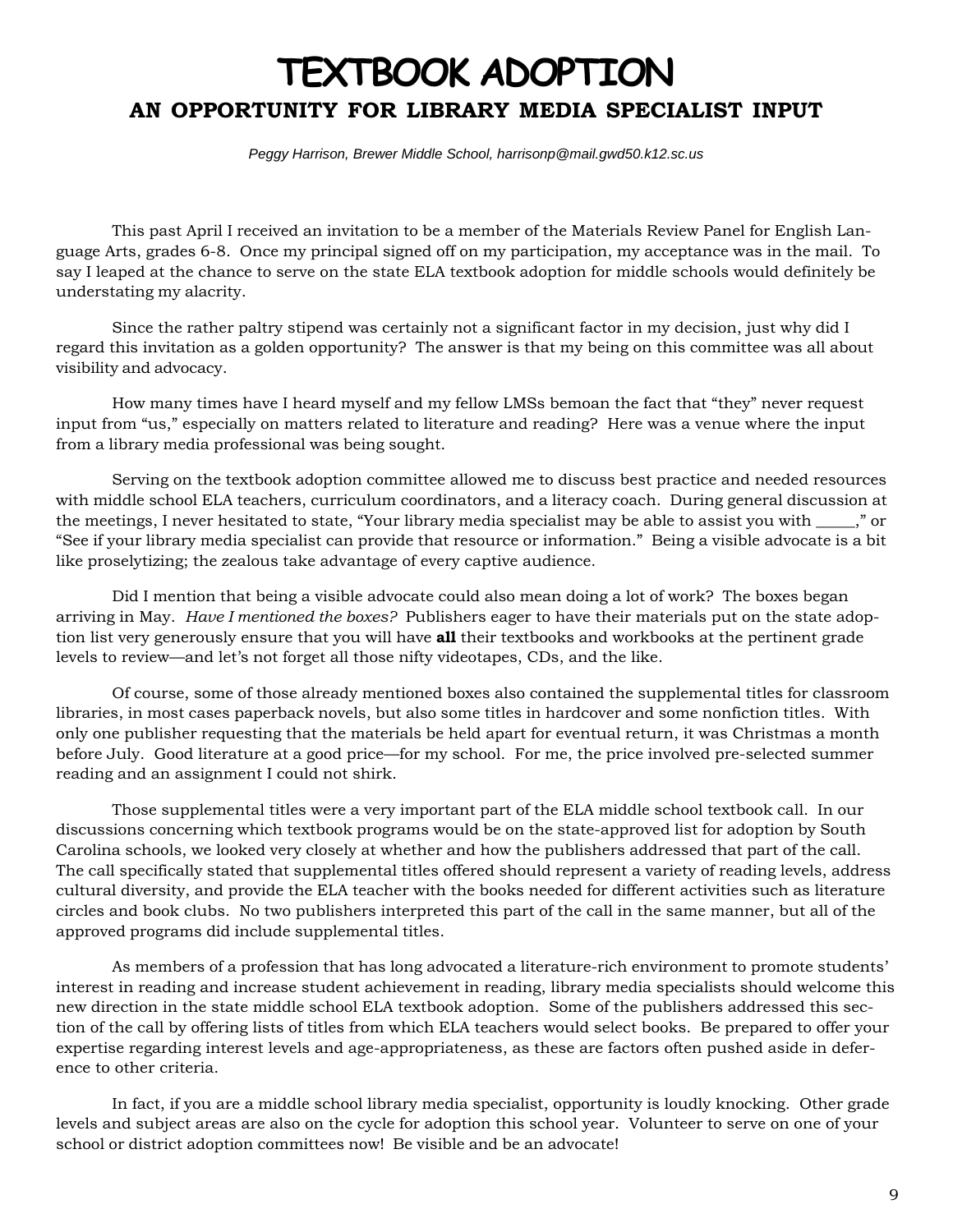## **Collaborating in Three Easy Steps**

Jill Altman, Saluda Elementary/Primary, Saluda, *JAltman@saluda.k12.sc.us*

y first foray into the Land of Collaboration occurred about three years ago and I would not characterize it as a raging success. It was a confusing world with no map and no pathfinder. Based on the fact that PACT was soon to begin testing social studies, the social studies teachers were commanded from on high to come up with a research-based project that incorporated PowerPoint and research. My role was simply to teach the students how to do PowerPoint, a task I found extremely frustrating because the students' research skills were so poor. The time allotted in the classroom to do the research was limited as was time spent teaching research skills. I promise, I did offer to help with the research, but, schedules being what they are, we could not make it work. I did give books and suggestions for Websites but I later found that most of the students got their information from the Internet and not from any of the sites I had recommended.

The topics were basic: World War II, Civil Rights, the Cold War, and the Berlin Wall. Students came to me once a week and our goal for each class was to create a PowerPoint presentation consisting of about three slides per student on their topic laid out in chronological order. After looking at their slides, I saw that students had incorrect facts, pictures from popular movies, or, in some case, had included battle noises in their Civil Rights slides. The final presentations (in the presence of parents) went off very smoothly only because I spent an extraordinary amount of time cleaning up the slides.

The next semester when this project was proposed again from on high I spoke up.<br>
"PowerPoint is great," I said, "but it is only a<br>
These kids need to know how to find information posed again from on high I spoke up. "PowerPoint is great," I said, "but it is only a tool. These kids need to know how to find information as well as how to present it." Thus began the second leg of my journey into the Land of Collaboration. I got to help with the research, which meant, in this instance, that at least I got to choose helpful books, suggest Websites and spend a little, but only a little, time with the students.

At the end of the project the powers that be and I finally came to an understanding. PACT doesn't test students' knowledge of creating a PowerPoint presen-

tation but it does test students' knowledge of research skills. The next year I was allowed a more flexible timeline (Note: I say timeline, but not schedule) to work with the classes on doing research and they were assigned topics by me that they kept all year long. I created a research log that each child added to each week and I kept each classes' logs in separate folders. We spent one to three weeks on different aspects of research or on different reference items. We covered the library catalog, reference books, DISCUS databases, Website evaluation, online encyclopedias, and specific Websites. I know this doesn't really sound like collaboration but, one day, I found a teacher (Mrs. X) who liked what I was doing with the classes and wanted to do the same thing but on a social studies-related project. Mrs. X and I met and agreed to create another set of PowerPoint presentations for her class. Instead of doing the topics I created in class, they researched their own social studies topics. The students worked in teams to do the research and had to present their facts to us before they could start creating slides. The days I did not meet with them they used reference books or the teacher presented lessons on their topics. We used Streamline to show video clips relevant to their topics and since we discussed the project far enough in advance, I was also able to order some new books on their topics. I even had time to research some good Websites. It was great! At faculty meetings Mrs. X and I praised and thanked each other so dramatically that the other teachers began telling me the topics they were working on and so, gradually, in most of the classes we switched from using my topics in our lessons to using theirs.

In the lonely days before we collaborated, I used to think that teachers just didn't want to bother with the library, but now I really think most of them just didn't know the potential the library can offer. My best advice is—don't give up! The collaboration vibes spread to all my teachers and they finally accept help when they come to the library, whereas before they would come in, look for themselves and say no to our offers of help as if to say that if they couldn't find it why could we?

Collaboration used to frighten me. It definitely<br>takes patience and planning and sometimes<br>in there and speek up because it is the students takes patience and planning and sometimes step in there and speak up because it is the students who will ultimately benefit and you might find it to be a satisfying experience as well.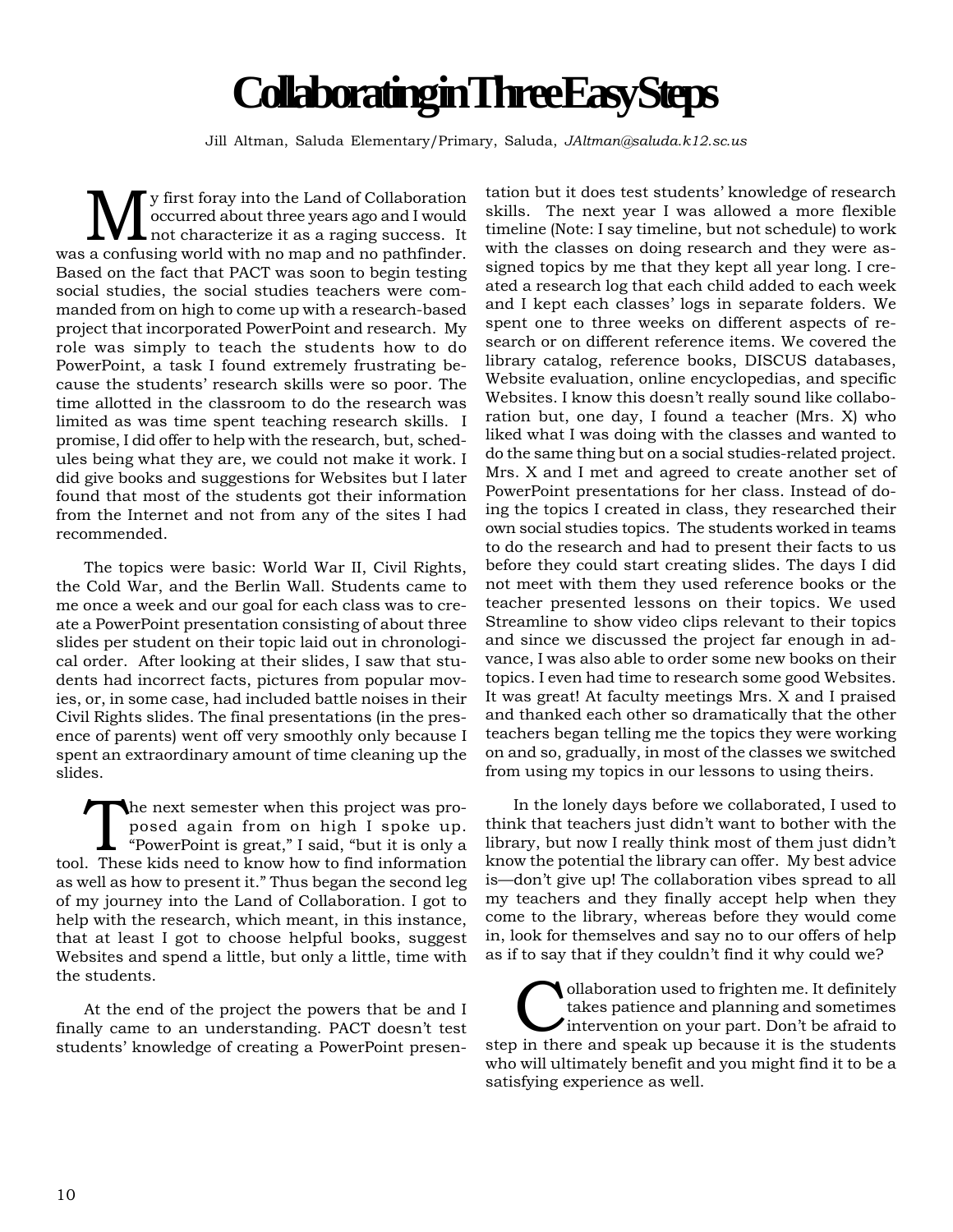## Lizzie Padgett, SCASL Media Specialist of the Year

*The following is excerpted from Lizzie's acceptance speech of the award at the SCASL Conference in Florence in March of 2005. Lizzie's email is < lpadget@fle.richland2.org>*

Dear Friends,

I am overwhelmed by the great honor you have bestowed upon me! To be chosen to represent you is a truly amazing event.

It really is all about family, isn't it? We are nurtured by those who love us, and then we continue to grow as we nurture others. In South Carolina we are so fortunate to have such a visible, caring matriarch in the form of Martha [Alewine]. Not only does she have high expectations for each of us, but she provides the tools for us to grow and stretch to meet those expectations.

What about Davis College? Dr. Dan and all the staff at the College of Library and Information Science consistently go "above and beyond" to insure that we have the passion, the tools, the strength, and the resources to make a difference in the lives of our students. These dynamic leaders are just an e-mail away. How many times have we written or called to find the answers to issues in our schools? *They feel like family, and it sure feels good!*

I am fortunate to teach in Richland School District Two. I would like to thank the phenomenal media specialists in my district. They, too, have been a constant source of love and inspiration in the best and worst of times. They bring to our district family a wealth of knowledge and an unquestioned love of all children. I learn so much from these caring professionals.

I teach at Forest Lake Elementary School where a close sense of family prevails. My principal believes unequivocally in high expectations and decisions that are in the best interests of our students. I have the best assistant in the world who comes each day with a positive spirit, lots of hugs, and a great sense of humor. I teach with a caring group of professionals who have taken giant risks and steps to make collaboration a vital part of our curriculum. At monthly Collaborative Conferences we meet with individual grade levels to work on long range planning as we bring technology, literature, information literacy, and writing into standards-driven units of study. These conferences have brought about vital, positive changes in the way we teach. We are a family and the students feel it.

As with any family, there are issues of grave concern for all of us! As in many districts, our aging collections are a dramatic source of concern. Although we write grants, hold numerous Book Fairs, etc., our books are just plain old. We are currently undertaking a detailed collection analysis after which we will weed dramatically. The only problem is that the extensive weeding leaves many, many empty shelves! Where will we find the needed funds to replace the weeded books?

Another poignant concern involves the students themselves. So many of my kindergarten students are coming to school reading deprived. I do not mean that I think that all kindergarten students should be able to read when they enter school, quite the contrary. But I do feel that every child has a right to have someone read to him, at least once in a while. Many of our children have not ever heard nursery rhymes, folktales or even a Golden Book. I feel strongly that we must continue to develop parent education programs so that we can help our parents learn the critical importance of reading as an integral part of their daily activities.

My students need so much of me these days. I love it when they slip up and call me "mom". I love it when they tell me that coming to the media center is the highlight of their day. I love it when they give a compliment like "Mrs. Padget, you read good!" I always think of Vudoll. Vudoll was an especially difficult second grader. His teacher was at her wit's end with his behavior. He was up for expulsion. Together, the teacher and I decided to give Vudoll a short term reading goal. When he reached this goal, we celebrated fiercely and set the next goal. At first he remained defiant. He was stubborn and unapproachable. But as he began to make progress in his reading goals, his demeanor changed completely. His teacher had to discipline him less and less. He was no longer constantly sent to the principal. One day, he came into the media center and gave me a note. He hugged me and told me to open it when he left. It said "I'm happy. I can read good now. I love you!" As we all know, so much misbehavior stems from frustration due to poor reading skills. I wish that we could duplicate Vudoll's success with all children. We sure try, but it takes so much of us, doesn't it?

And my teachers need so much of me. Our school just received a million dollar technology grant so that we can become a technology magnet school. Every teacher received a laptop, many more computers in their classroom, a projector and a SMART Board. With the advent of this new technology comes even greater challenges. We have to be sure that all teachers have the staff development that they need to use technology effectively in both teaching and learning.

And then there is scheduling. While I am fortunate that my principal believes strongly in flexible scheduling, many of my peers have rigid, fixed schedules. Yet, they are expected to have creative, meaningful lessons that reflect collaborative planning. This is not possible.

And still another issue is test scores! NCLB has brought anxiety to all regarding adequate yearly progress and levels of achievement. Our administrators and teachers are under a great deal of pressure to make academic achievement and gains the top priority. Where do we fit?

Now is the time to make our district and school leaders aware of the important research that validates what we have known all along: a sound, strong media program directly and positively affects student achievement. (This research is readily available on Martha's Web site.)

We have the studies to back us up, but we must take the time to evaluate our existing resources. How do our current media centers compare both in materials and programming? How close are our centers to being world class dynamic facilities? Cross referencing our own practices and resources with what the research proves is necessary for change is a critical first step. Then, we must share these findings with the policy makers and stakeholders in our districts using dramatic means to show that our media centers can have a significant impact on the achievement and the lives of the students that we teach. It is important that we individually take a stand, but think of what we can do as a group.

Thank you for the incredible honor of representing you this year. You are the best! Together we **can** make a difference**. We are family, and it sure feels good!**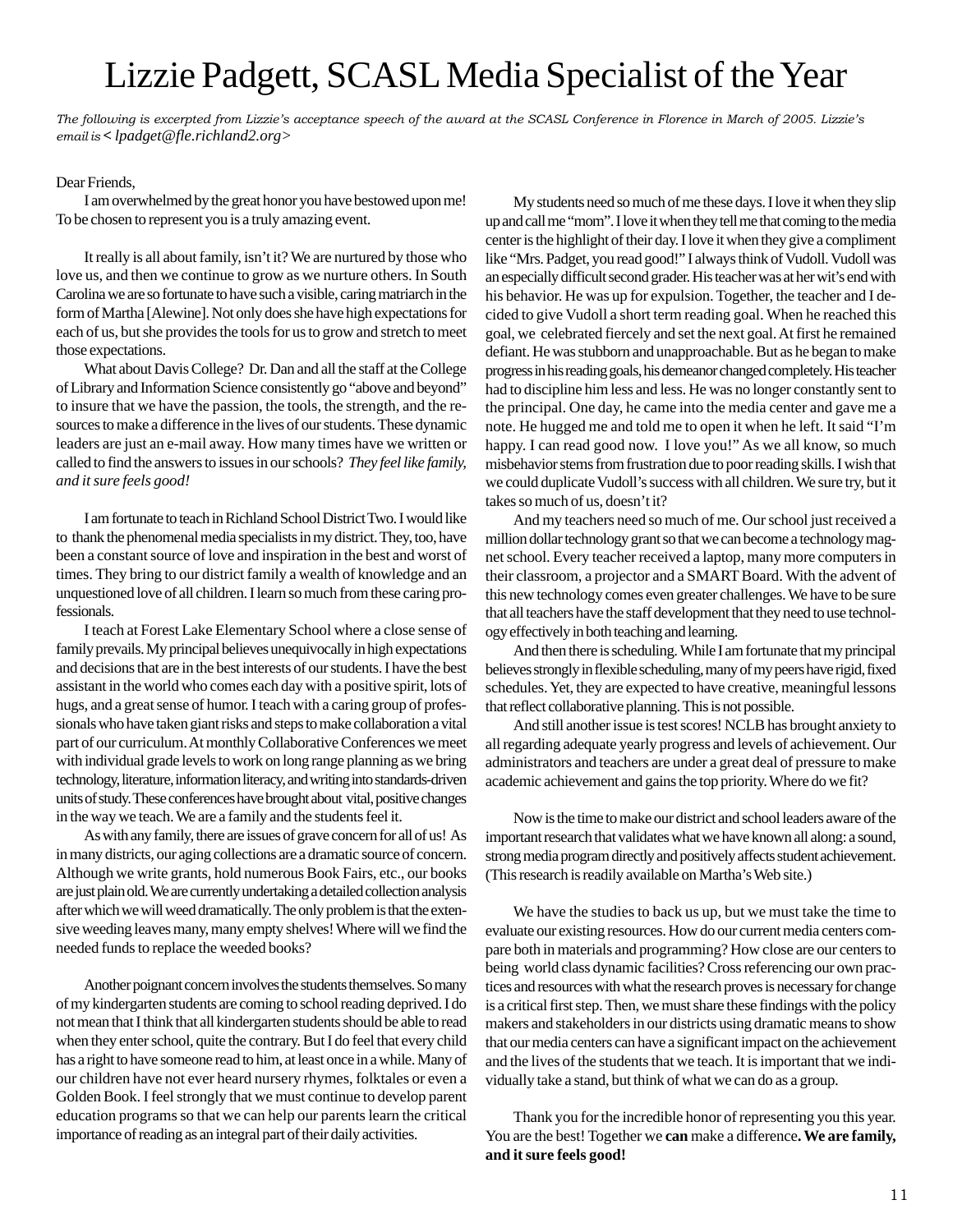### **BIG NEWS from DR. DAN**

### **SCASL Presentation Grant Winners**

Greta Flinn, SCASL Advocacy Committee*, mflinn@acsd.k12.sc.us*

Two of the four \$100 grants sponsored by the SCASL Advocacy Committee have been awarded. As previously announced, these grants are available to SCASL members who are presenting at state level conferences, excluding our own SCASL conference. Proposals submitted for these grants must offer evidence for how the presentation will advocate library media programs or the library media profession.

Leigh Jordan received the first grant. She and a colleague presented at the Writing Improvement Network's Fall Writing Conference at the Greenville Palmetto Expo Center in October. The title of their session was *The Keys to Creating a Culture of Literacy*. During the session they described how the media specialist and classroom teachers at their school collaborated to create programs that encourage and motivate students to read and write more.

Susan McNair received the second grant. She and Karen Faulkenberry will be presenting at the South Carolina Council of Teachers of English conference at Kiawah Island Resort in January. The title of their session is *How Not to Monkey around with Plagiarism*. Session attendees will learn ways to detect plagiarism in student projects and how to design projects that will not only be difficult to plagiarize, but will improve students' research and high-order thinking skills. Emphasis will be placed on the importance of collaboration between teachers and library media specialists during the entire research process, from designing the project to spotting plagiarized student work.

The SCASL Advocacy Committee congratulates both winners and encourages other SCASL members presenting at state level conferences other than the SCASL conference to apply. Proposals should be sent via email to *mflinn@acsd.k12.sc.us* or *mrgh\_98@yahoo.com* and should include information regarding the session, the conference, and how the session will promote library media programs or the library media profession.

*In case you are not subscribed to listserv (shame on you!) the following information was shared with members by Dr. Dan on November 16!*

#### Good morning!



Our USC Student Government leaders have developed (on their own!) a project to support the Children, Libraries, and Literacy Initiative. Cocky's Reading Express will go on the road December 12-16. Eight students from Student Govern-

ment and Cocky will travel to selected schools and read to K-1 kids.

The students sent letters of invitation to a number of schools.

The books they will read will be selected by Helen Fellers and the "Reading Rooster" from the South Carolina Center for Children's Books and Literacy.

Pat Feehan will conduct a reading techniques session for the students before they hit the road.

The SG students have invited any SLIS students who would like to travel with them to do so. The SG is picking up all the costs for the initiative, but SLIS will assist in any overnight stay and food for our students who would like to go along. If you would like to participate, please contact Tommy Preston, Treasurer and coordinator of the effort, at preston@gwm.sc.edu. I would also like to hear from you if you would decide to participate.

We invite all the school library media specialists from the schools whose principals have responded to participate. If you would get in touch with your principal, that will be lovely. Current students who are near the schools are also encouraged to contact the principal if they would like to participate.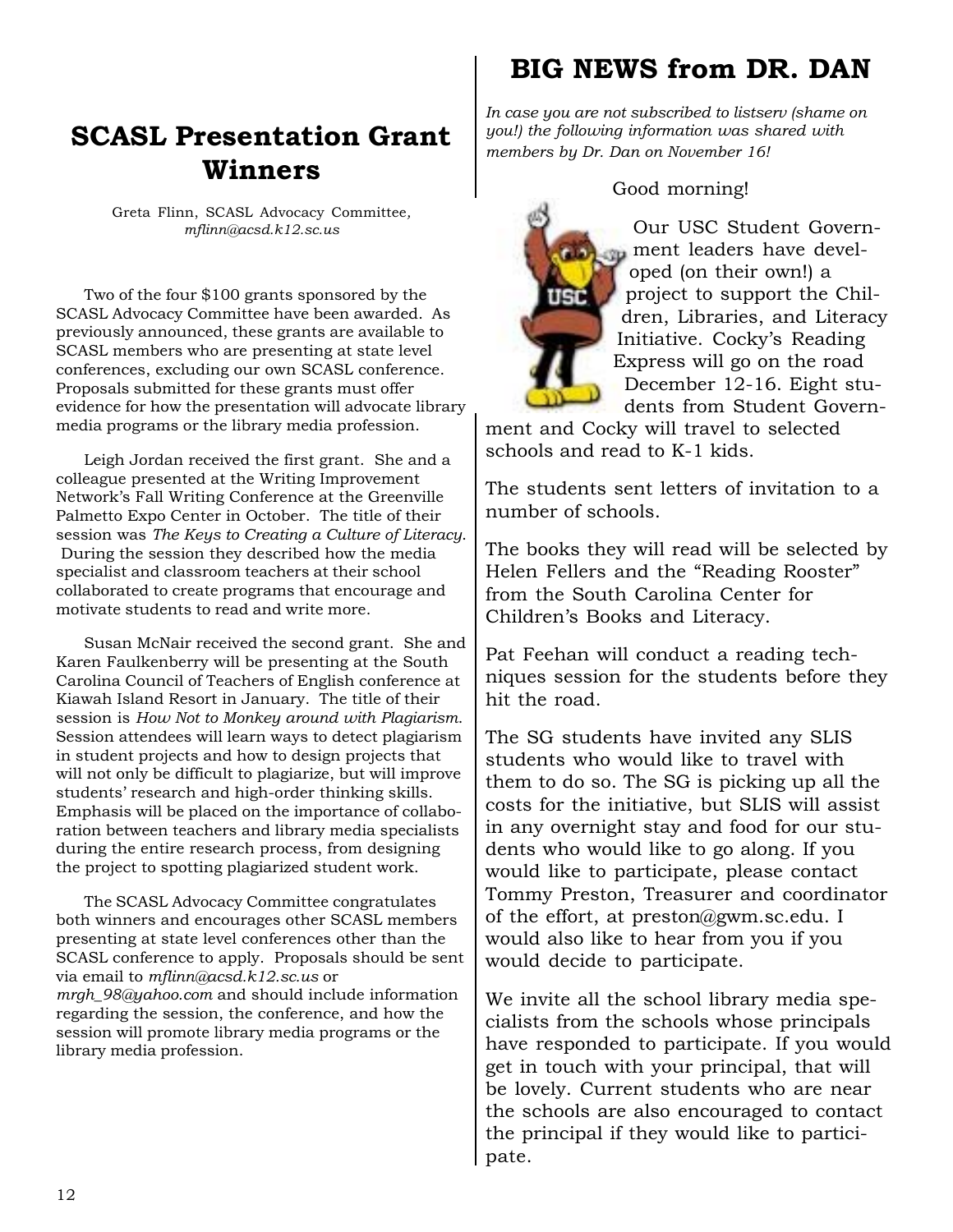## Need Help Teaching Information Literacy? Try These Resources!

Valerie Byrd Fort, Dutch Fork Elementary, *vbyrd@lex5.k12.sc.us*

I started teaching a course at the University of South Carolina this Fall, SLIS 220: Using Information Resources. To prepare, I read a lot of professional books, dusted off some texts from graduate school, and looked at far too many websites. Of course, I also had a lot of help from the newest member of the SLIS faculty, Dr. Anne Perrault.

I do not like for anyone to have to "reinvent the wheel," so I have pulled together for you, a few of the best resources on Information Literacy that I found.

#### *A few of my favorite books*:

#### *Inquiry Learning through Librarian-Teacher Partnerships* **by Violet H. Harada and Joan M. Yoshina**

This book is very good at explaining what an essential question is. It will also help you figure out what an inquiry based lesson looks like and is full of ideas for you to use with teachers and students. I love the research log and I can see how it would work for any age group (elementary through high school). There is a note taking form that includes a section for students to write where their notes and information came from (my students can never remember to do this!). There are rubrics and even checklists for you to use in making sure that all student needs and abilities are addressed (great for those of you seeking National Boards!). Available from Amazon and at *www.linworth.com*

#### *Make it Real: Strategies for Success with Informational Texts* **by Linda Hoyt**

I would have never flipped through this book had it not been for my Literacy Coach. In our school's study group last year, I was placed in a group that consisted of 3<sup>rd</sup>, 4<sup>th</sup>, and 5<sup>th</sup> grade Science and Math teachers. The first time I looked at this book, I thought it would be great for them, but not so great for me. As we read, I discovered a lot of information that I could use in the Library Media Center. It is stuffed with reproducibles, making it a great resource to have around when planning your lessons. Some of the best include: Using the Table of Contents (students don't just answer "look and find" questions, they actually have to THINK about what they are doing); Informational Poetry (students can use this form after they read a non-fiction book or go outside to create a poem based on what they read or saw); and Investigation Planning Sheets (students can think about what they have to find out and create a plan for how they will locate the information they need). There are even a lot of clever ideas for encouraging reading (the magic reading glasses are my favorite!) Available from Amazon and at *www.heinemann.com*

Of course, I cannot forget to mention *Information Power: Building Partnerships for Learning,* Prepared by AASL and AECT. We all have a copy, we just need to re-read it every now and then!

#### *Some great websites:*

• We use Big Six (*http://www.big6.com*) at Dutch Fork Elementary School, but I like to know what else is out there. I think it's important to let teachers know that there are a variety of research models and they should be able to find the one that works best for them and their students. Here are a few of the research models that the students in my SLIS 220 class learned about:

FINDS *http://www.sunlink.ucf.edu/finds/* The Research Cycle *http://questioning.org/rcycle.html* I-Search *http://www2.edc.org/FSC/MIH/i-search.html*

- Many of you were lucky enough to hear Alan November speak at Ed Tech. I wasn't there, but I have certainly visited Information Literacy  $@$  November Learning. Loads of information can be found here, including an information literacy quiz. *http://www.novemberlearning.com/blogs/infolit/*
- Finally, my favorite website is Kathy Schrock's Guide for Educators. An excellent site for teaching evaluation of sources (she has a great list of "fake" websites), for locating rubrics and PowerPoint presentations, and for finding great websites to use in teaching. A must bookmark for all: *http://school.discovery.com/ schrockguide/*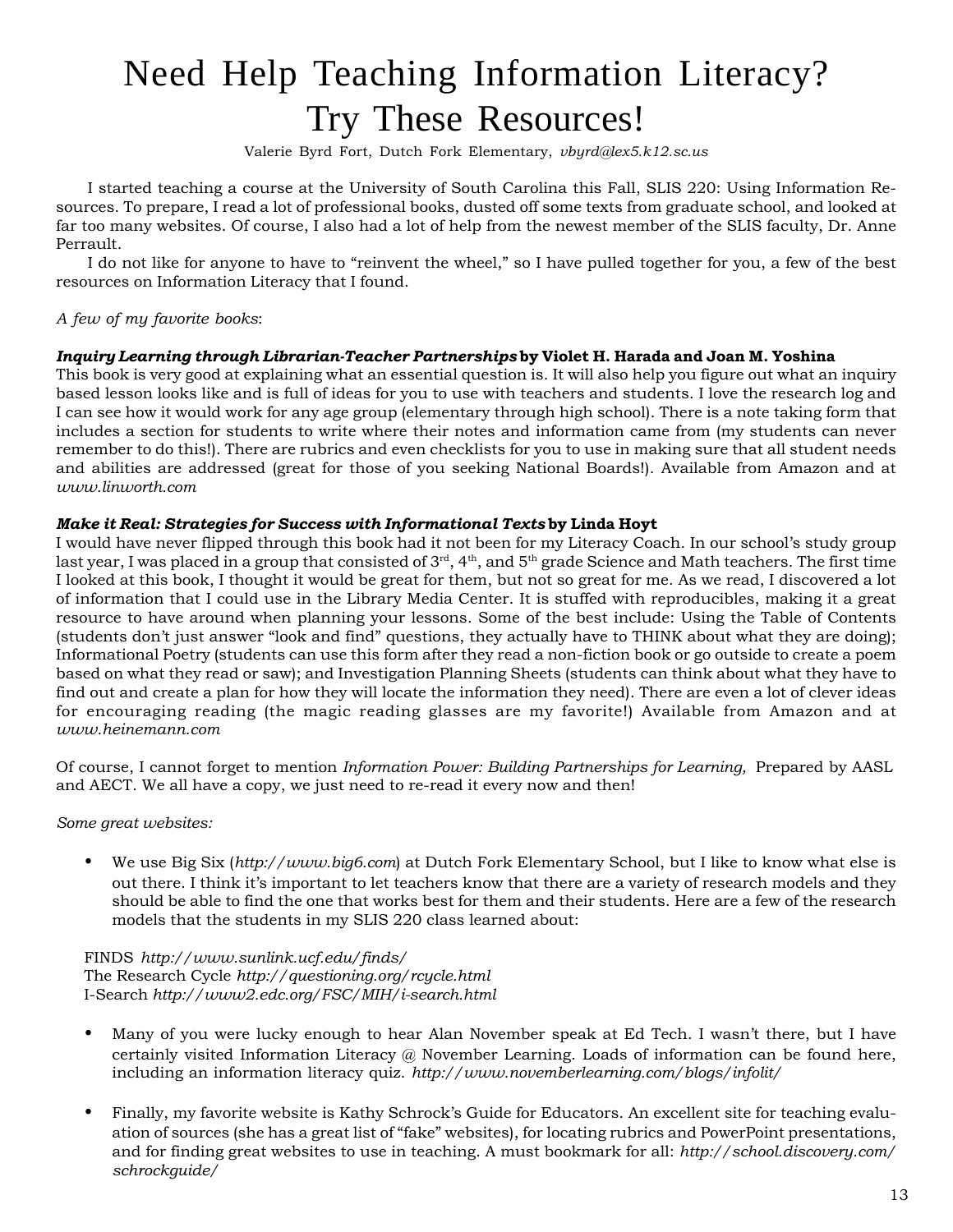### Irmo Middle School: We Are All About Reading

Terri Catalano, Irmo Middle School, *tcatalano@lex5.k12.sc.us*

It is an exciting time to be a media specialist at Irmo Middle School. We are a 7th and 8th grade school with approximately 1,100 students, located in District 5 of Lexington and Richland county. Reading is breaking out all over the school and kids are checking out books from the media center in record numbers. You may be asking yourself to what do I attribute this increase in reading? We have implemented, or are in the process of implementing, several programs to increase reading this year and I will outline them in this article. The most important component of our success however, has been a dedicated and overt goal, supported by our principal, to increase our students' interest in books and reading.

Our reading emphasis started last year as the School Leadership Team for Literacy (membership includes: myself, the literacy coach, a language arts teacher, the ESOL teacher, a Special Ed. teacher and the principal) met regularly at school and at the South Carolina Reading Initiative training, which was held quarterly. We identified our goal, to create a community of readers—students, teachers, staff—and brainstormed programs and options to make that goal a reality.

Our most ambitious effort to implement our goal is a school wide program that we devised that includes individual and group recognition, and sometimes rewards, for students and staff for each and every book they read during the 2005–2006 school year. We started by creating an "Irmo Recommends" list of 100 titles and ordering at least 3 copies of each title for the media center (the principal found some extra money and we placed the order at the end of last year). The list was compiled by the literacy coach and me, and includes this year's Junior Book Award nominees. We selected books based on student interest (what has been popular the last 2 years), award winning books and titles that we thought are good reads that our students would enjoy. At last year's staff luncheon, we put on a fun skit for the staff to introduce our reading initiative: Several of us were "stranded" on literacy island and the only way to avoid being voted off was to read a book. We also distributed a paperback copy of one of the 100 titles to every staff member to read over the summer.

As we began this year, we created bookmarks for students to complete when they read any book in the media center. (Although we were "recommending" the 100 titles, we were not limiting students to those books.) The bookmarks ask demographic information on the front of the bookmark, i.e. name, team, Language Arts teacher, name of book and date submitted and the back contains two questions, such as: Would you recommend this book to a friend? Why or Why not? What is the major conflict in the story? How was it resolved? Who was your favorite character? Why? Upon completing the bookmark, the student submits it to the media center, where it is filed until the designated teacher/staff member checks it. Every book has an "expert" staff member who has read the book and reviews the bookmark to ensure that the book has been read by the student. We encourage them not to be the BOOK POLICE: if it is blatantly obvious the student has not read the book, the staff member should talk to the

student and in a positive tone, indicate the student may have missed some good parts of the book and should try re-reading it. For the most part, students get credit and get entered into a database. The database can track the statistics by individual students, classes, teams and grades.

Prizes are drawn randomly, awarded for the most class participation, based on competitions between teams, grades, etc. We taped an introduction to the program which we played during morning announcements and I wrote a script for students in the performing arts class that further explained the program. That skit was also taped and shown over morning announcements. We will continue this program all year and offer a variety of incentives and reminders about the program on a regular basis. Students come into the media center and ask about the 100 Book List and ask for recommendations all the time. I have read about 80 of the books so that I can make informed recommendations and I am determined to read all 100 before the end of the year.

A second program that addresses integrating reading into the curriculum in all content areas is our year long staff development topic—Literacy. Teachers were given the opportunity to choose one of four topics, which included literacy, technology, IB and diversity. We have a total of 3 literacy groups, one of which I lead. We are doing a book study of *Subjects Matter* and are working on how to integrate reading beyond the textbook into all subject areas. This has presented me with a terrific opportunity to promote our fiction and nonfiction collection related to the entire curriculum. For example, two of the teachers in my group are science teachers. I have talked about *The House of the Scorpion*, by Nancy Farmer and how to use our periodicals, especially *Kids Discover,* to supplement their lessons.

An upcoming program is a collaboration with a teacher to bring her students to an IB elementary school in our district for a Reading Around the World Day. The students will do a read-aloud featuring 7 different picture books about Christmas, Hanukah and Kwaanza celebrations around the world. I created passports that the students will get stamped as they "visit" each country to hear the read aloud. This program will give some of our struggling readers a chance to be successful while getting immediate positive feedback from younger students. If this is successful, we will repeat it later in the year with another theme, perhaps Spring Celebrations.

These are 3 of the major programs that we are piloting this year. Initially, the response has been positive. As the year progresses, we will review and revise as necessary. The Literacy Coach and I have been working closely to organize, implement and monitor the Irmo Reads– 100 Titles. We share a passion for reading and have meshed perfectly in temperament and professional philosophy. The other programs, as I mentioned, involve collaboration between myself and several classroom teachers. My overall goal is to keep students reading: For pleasure, not points!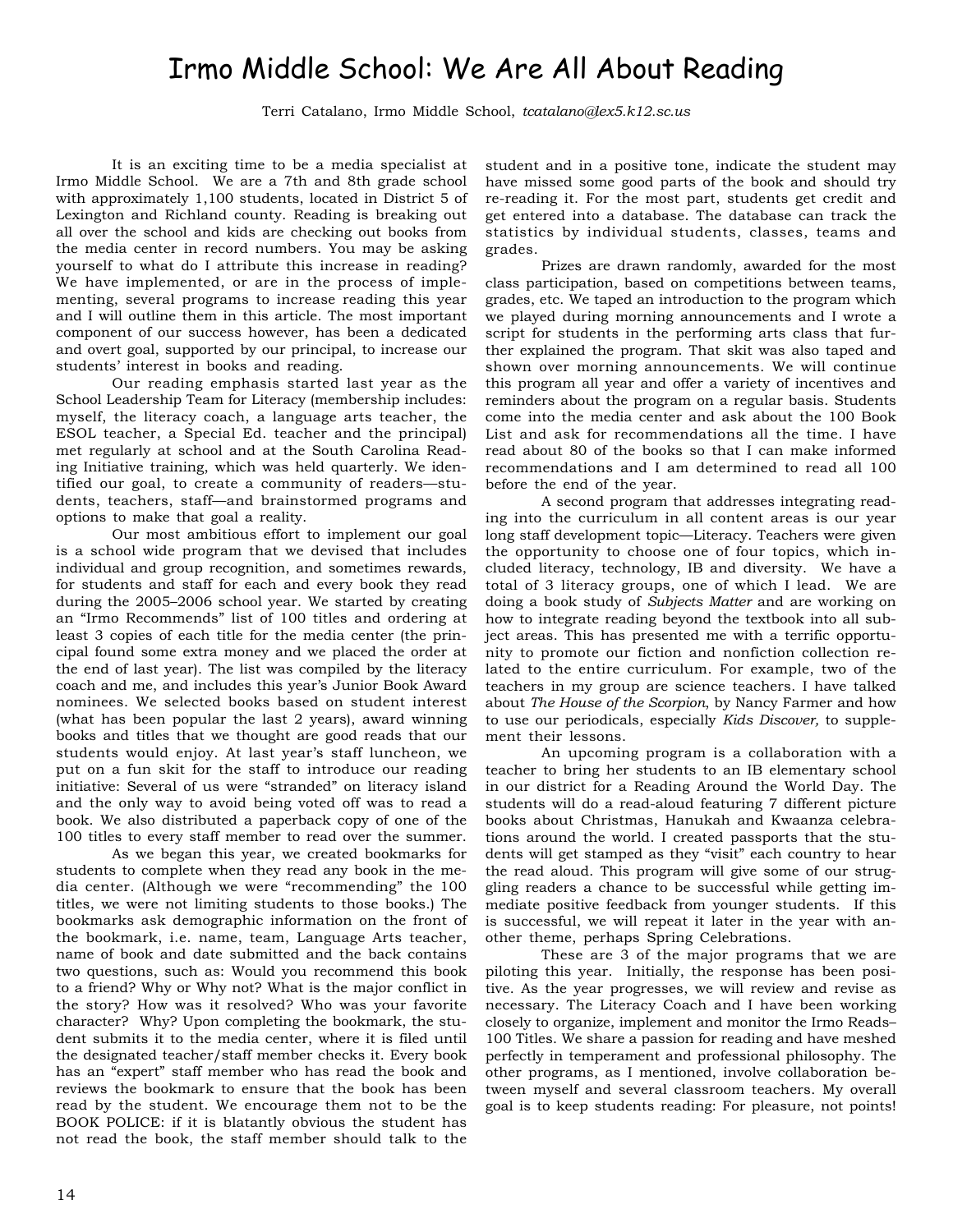### **Race to Read: A Community Event Celebrating Literacy & Fitness**

Betsy Long, Doby's Mill Elementary School



On a chilly October morning, members of the Doby's Mill Elementary School family gathered to participate in the first annual Race to Read, a one-mile

fun run/walk. Proceeds from the race were donated to the Kershaw County Public Library. The Lugoff-Elgin area of Kershaw County is a quickly growing community that enjoys the current library facilities in Elgin and Camden. As the community grows, the expansion of current facilities or the construction of a new library facility in Lugoff is desperately needed. While plans are in the works for one of these options, we know that either decision will require a large amount of funding. Although we knew we would not be able to raise a significant amount of money in terms of constructing a new building, we wanted to do something to show our support of the public library. Since two of my hobbies are running and reading, I decided to combine those passions to create a service learning project that allows us to exercise our minds and bodies.

While this event was relatively small, it was a great success. The students, parents, and faculty members who participated are still talking about it. Those who weren't able to make it are making plans for next year. In fact, the child who was first to cross the finish line is already looking for other races in the area that he can enter.

While the event was a success, I have to say that it did require a significant amount of time and prior planning. Since it was the first time I had attempted such an endeavor, I did learn a lot and already know how I can make things much easier for a bigger and better second annual Race to Read. If you would like to organize an event such as this, there are a few things you may wish to keep in mind. **1) Enlist the help of volunteers.** I recruited the public library staff, the local police department, our School Improvement Council, the PTO, community members and business people. I absolutely could not have pulled it off without them. You will need these volunteers to block and direct traffic during the race, hand out water and any other refreshments af-

ter then race, man the registration desk, and cheer on the racers. **2) Solicit business sponsors**. You will incur some costs for the race (tee-shirts, race numbers, etc.). Volunteers can also visit local businesses to ask for sponsorship. For our race, Sub Station II donated a mini-sub tray, Gold's Gym donated a free month membership, and Barnes and Noble of Columbia donated several hardback books. Food Lion and US Foodservice both donated bottled water, and the manager of our local Food Lion came out to the race to hand out balloons



to each racer as he or she crossed the finish line. I was amazed and pleasantly surprised by the number of small business owners and managers who immediately made a donation after hearing my appeal. On the other hand, I was shocked and disheartened that major companies such as WalMart and Dollar General were completely unresponsive in supporting the event. **3) Start planning early.** You will need

to ask the permission of your local authorities to hold your event since it may require the re-routing of traffic or may conflict with other events. You want to do this at least a month and a half or two months before the proposed race date. Don't forget to communicate with the local police. If you're blocking any major roads, you will need to contact State Police authorities. Create a race flyer that includes all of the details for the race and get it out in plenty of time to generate interest. If there is to be a race tee-shirt, most companies require that you place your order at least two weeks in advance. We had a student art contest for the design of the tee-shirt, so that had to be initiated (with the assistance of our art teacher) a month before the event.

Planning the Race to Read required a lot of time, but it was well worth the effort to see the faces of the children on race day as they cross the finish line. The

Race to Read also strengthens positive partnerships between our school, the public library, and the local community.

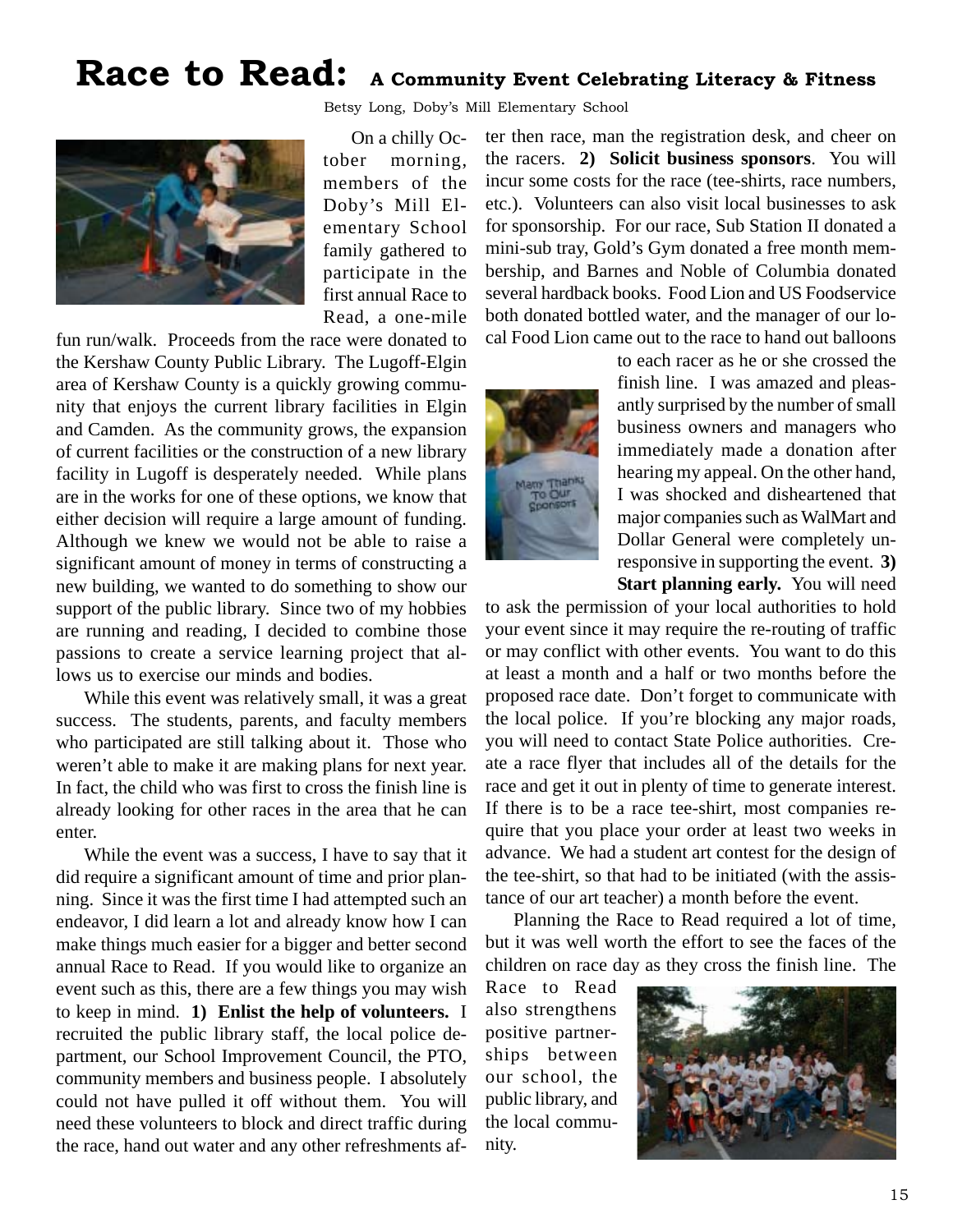## **Life Without AR**

Liz Martin, Westminster Catawba Christian School, *librarian@comporium.net*

We discontinued our Accelerated Reader program this year. I admit it. I advocated for the decision. I am committed to the decigram this year. I admit it. I advocated for the decision. I am committed to the decision.

Facing a group of second through sixth grade teachers to discuss reading advocacy sent the butterflies turning somersaults in my stomach. The central issue: does Accelerated Reader really improve student achievement? This innocuous question led to my investigation of the impact of computerized testing programs. Then I presented the findings to our teachers and administration.

 AR and similar programs such as Reading Counts have become big business staples in the educational community. Magazines and catalogues scream "AR this" or "RC that". How do we as educators separate commercialism from an informed decision?

Due to the prevalence of these computerized testing products since they catapulted themselves into mainstream education, we have at our disposal longitudinal studies which examine the affects and effects of participation in the programs. There are several crucial articles which discuss the long-term impact of these programs.

I was familiar with Stephen Krashen's *Power of Reading*, but there are many other resources available which provide information on the impact of programs such as Accelerated Reader. In fact, Renaissance Learning provides studies. After immersing myself in mounds of quantitative and qualitative studies, I found that there are several factors which affect a student's attitude and aptitude in reading.

1. Time spent reading

2. Variety of reading material

3. HOTS (higher order thinking skills) concerning material read

I sat stunned. NONE of the studies correlates take<br>ing a quiz on reading material with improved<br>comprehension or increased pleasure. NONE.<br>main variable required for an increase in both com sat stunned. NONE of the studies correlates tak ing a quiz on reading material with improved The main variable required for an increase in both comprehension and enjoyment was time. Time spent reading materials of the student's choice. So, if a student is allowed to read what s/he wants to read, s/he reads more, which improves comprehension and attitude towards reading. This was not rocket science after all. Really rather logical.

I thought back to one of the workshops by Karen Lowe on curriculum alignment. Since textbooks cannot address all of the state standards, providing resources for those standards is a primary function of the school library media center. Many of resources will be nonfiction. When students are interested in a topic, they will seek information in their interest area. Nonfiction. Explanations. How things work. Disseminating information. How many points are nonfiction books worth in a computerized quiz program? How many points are fiction books worth? Hmmmm. Food for thought.

Ext step. What is the purpose of the comput<br>erized testing programs? They were designed<br>as a teacher tool to help the teachers dis-<br>ar where a student is so they can help them get to erized testing programs? They were designed cover where a student is so they can help them get to where they need to go. Teacher tool. Reading teacher tool. Not reading advocacy. Why am I in charge of it? Do any of my teachers look at the individualized student scores to pinpoint weaknesses and strengths? Are they conferencing with students? Does AR do anything that the school reading curriculum does not do? Perhaps most importantly, do the teachers know that AR is for THEM, not me?

Okay, let's meet and talk about reading advocacy. My role is to encourage a lifelong love of reading. To encourage students to read a book about a topic they have an interest in. So what if the book is easy for them to read! Can they still learn from it? Yes. So what if the book is a challenge? Can someone help them? Yes. Magazine? Newspaper? THEY ARE READING!

What are the ramifications of not using AR?<br>
extremely popular this year. Children are<br>
exing at the books for what they contain rather than Perhaps most notable is that nonfiction is looking at the books for what they contain rather than how many points the book is worth. Magazines are being read. Weeks after author Bill Myers visited our school, I cannot keep his books on the shelf. Have parent and students inquired about AR? Yes. I just smile and tell them we are not using AR this year and they can read any book.

I am exhausted. I have quite a variety of reading advocacy programs going on and it is quite time consuming to juggle them. But when my media center is a hub of purposeful activity, when parents call me at home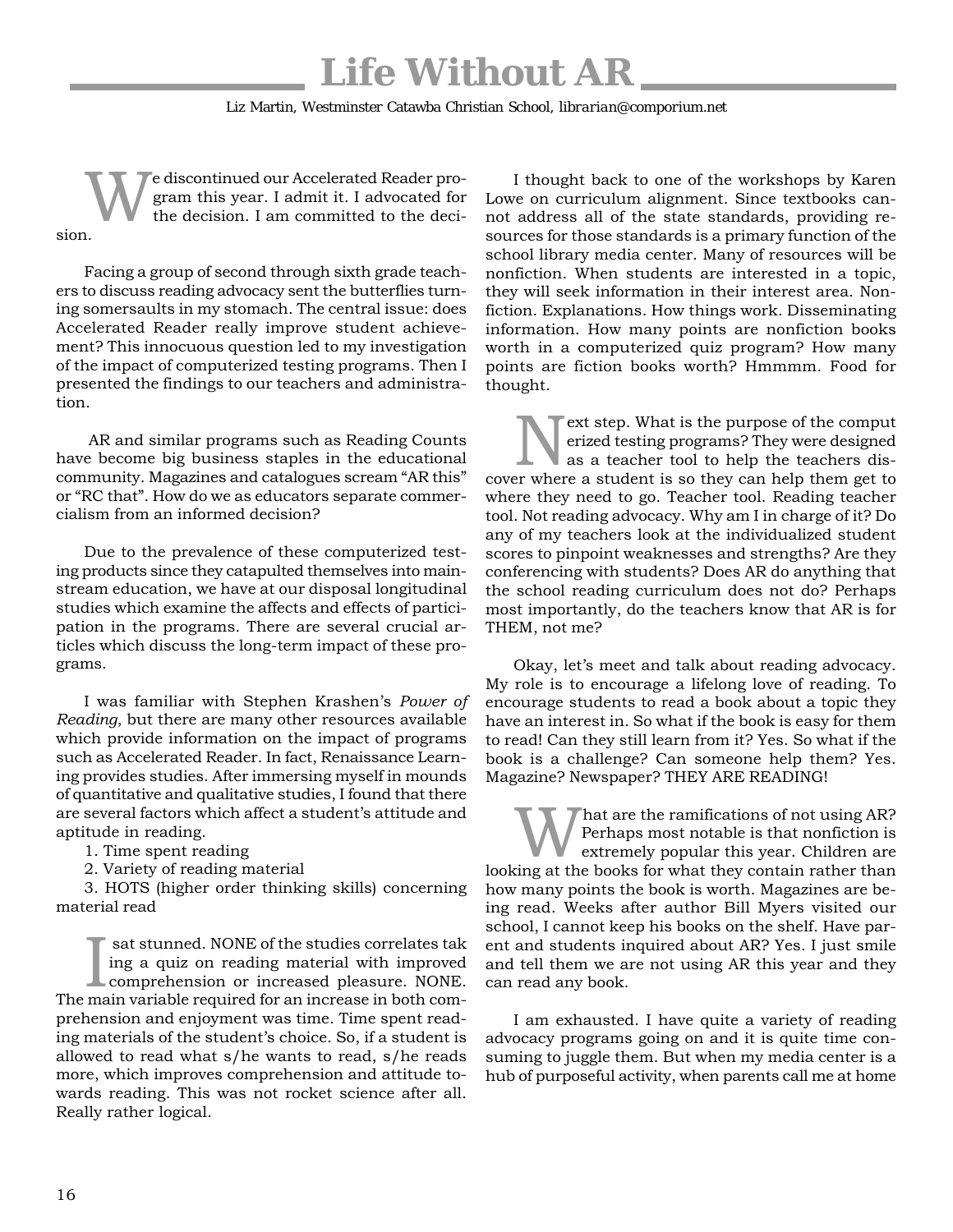at night because they are thrilled with the diverse activities I provide for readers, when teachers come by to tell me what a difference I am making and when my administration compliments my program, it is all worth it!

Each school is unique. My job is to serve my school community. As a reading advocate, I strive to provide multiple opportunities for students to love reading. Community readers, author visits, book tournaments, book clubs. Teachers are to teach students how to read. I am busy encouraging students to read WHATEVER THEY WANT TO READ.

Questions to ask for your school community:

1. Does your school have the problem AR and RC purport to fix?

2. Does the research show that AR and RC fix the problem?

Helpful Resources:

Krashen, Stephen . The Power of Reading. 2nd ed. Libraries Unlimited, 2004 ISBN 1591581699.

Keene, Ellin Oliver, and Susan Zimmerman. Mosaic of Thought. Heinemann 1997 ISBN 0435172374

Jim Trelease website: *http://www.trelease-onreading.com/*

AskERIC database *http://www.eric.ed.gov/*

### **Orangeburg-Wilkinson High School Gets Real for Teen Read Week!**

Samantha McManus, Orangeburg-Wilkinson High School, *smcmanus215@yahoo.com*

My colleagues, media specialist Marchita Phifer and media center secretary Cynthia Bowman, and I were all thrilled to learn that this year's Teen Read Week theme would be "Get Real@Your Library." The theme and the many ideas offered by ALA on the organization's website sparked a great deal of creativity. We quickly decided that we would sponsor a "Get Real Week" and would focus on several areas of interest. Because the week of October 17th, the national Teen Read Week date, began with a workday for our school district we planned activities for four days. Each day focused on a different dimension. We planned a "Get Real Jobs" minicareer fair; a "Get Real Health & Wellness" day on which people from the medical profession along with students from our Technology Center and social service agencies were invited to our school; a "Get Real Involved" day where we welcomed local volunteer agencies to talk to our students during lunch; and a "Get the Real Story" day in which we invited a local storyteller to ply our students with truths, half-truths, and perhaps a little fiction. Once plans were in place, it was time for the media center staff to "get real" and get to work!

Our first reality break was getting everything approved, sending out invitations to community people for each of the four days, and making other arrangements. We were then literally slapped with reality at a department head meeting in which I was informed that Teen Read Week coincided with Homecoming Week…ah, the perils of high school! Needless to say we had to monitor and adjust and move Teen Read Week for the sake of everyone's sanity. The result was an additional week to plan, but because of the schedule change and the short notice, many of the community members we wanted to participate ended up with schedule conflicts. To top it all off, we discovered that HSAP would be administered on the mornings of our newly adopted Teen Read Week. We did persevere however, and had a wonderful time! I even found a use for old filmstrips and our old filmstrip projector. I used them in a display featuring novels and picture books that had been translated into film. The title? "Get Reel@Your Library." We waited for someone to correct our spelling of "reel" but no one bit…perhaps they all got it! Our students, teachers, and guests thoroughly enjoyed all of our activities and are looking forward to more of the same next year!



When we invited the Red Cross to set up a table for "Get Involved Day" we had no idea we'd see an O-W graduate.



Media center secretary Cynthia Bowman has her blood pressure checked while media specialist Marchita Phifer looks on.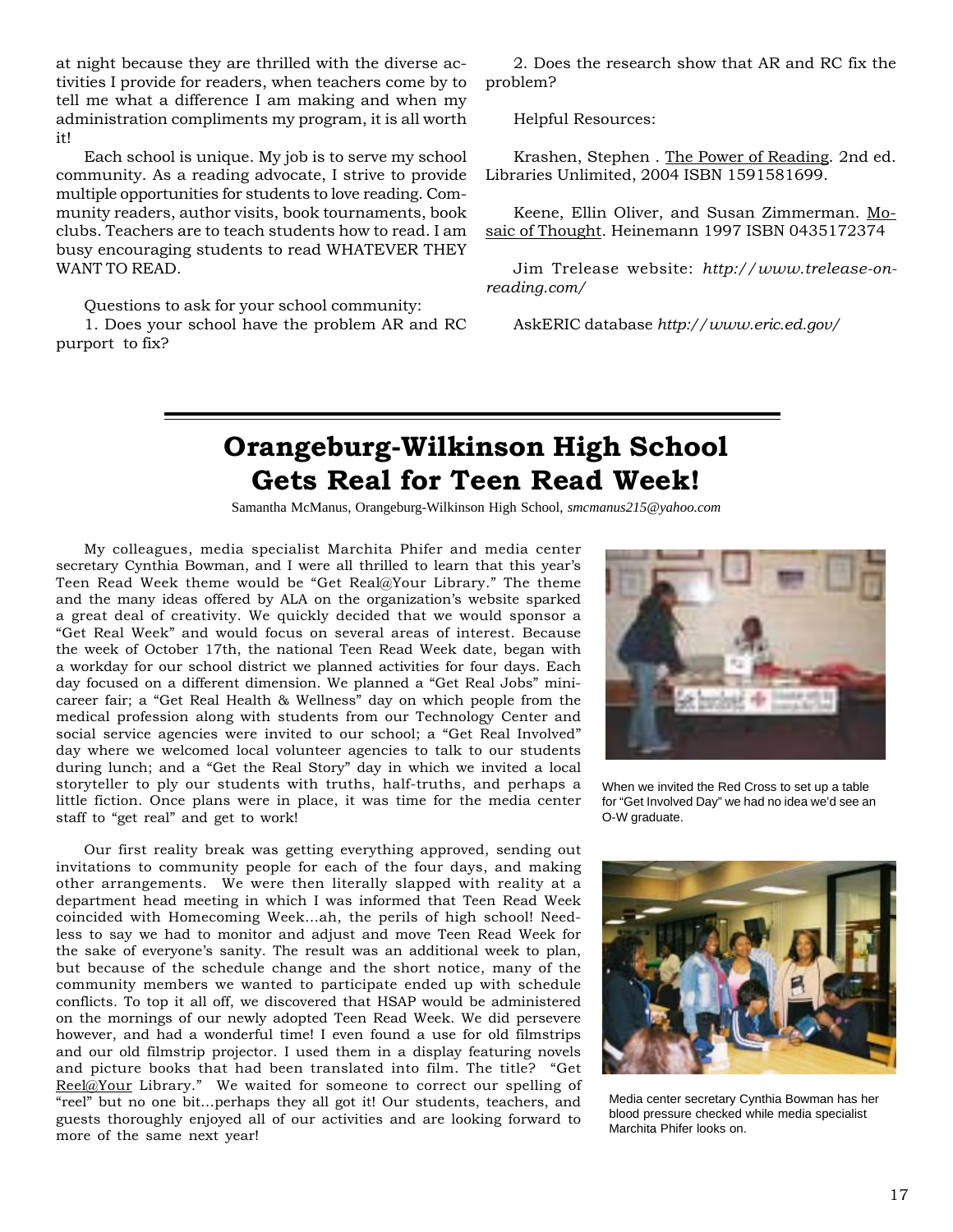### **Get Caught Reading!**

**Reading Prize Patrol at James Island Elementary School**

Beth Hale, James Island Elementary School

"Open a book and READ" or "Turn off your TV and READ!" are the messages of the James Island Elementary School Prize Patrol. Twice a year, students are invited to sign a pledge along with their parents that they will be at home reading (or doing homework) Monday through Thursday, between the hours of 5p.m .and 7p.m. Those of us in the Patrol drive by and check them out at home. This project started last year in celebration of TV Turn Off Week. Students were invited to sign



a pledge that they would turn off their TV and read or do homework during the week of April 25 – 29th. It was such a successful activity that plans were immediately made to have another prize patrol to kick off the new school year. International Literacy Week was selected as the perfect

time. For International Literacy Week, students were not required to turn off the TV, but most winners did in fact have it off! For the first prize patrol, we had 120 pledges and in September participation doubled, with approximately 250! In a school of 470 students, we were thrilled with the response. Word was spreading.

If you are interested in trying this out, here's how it works. First and foremost, you must recruit some fun teachers to be a part of your prize patrol. I have two fellow teachers (and friends) who make it an hysterical week. Karen Fries is our primary resource teacher and a fantastic videographer and commentator! She adds so much to our ride and video footage. Brooke Maguire is a fifth grade teacher who has enough enthusiasm for all three of us. I entice them both with the promise of a Subway dinner on the last night. They would do it without the dinner, though. We have as much fun as the kids! Filling the car with candy is another good idea. We are more excited after a few handfuls of chocolate. Now that you have your team, send home a pledge form requiring students and parents to sign. Make sure to ask for detailed directions to their homes. Also, it is a good idea to ask if there are any nights during the week when they know they will not be home. We want kids to be reading every night, but understand that our students and parents are very busy and have other commitments. We want everyone to participate, so we want to be flexible. I also add a sentence explaining if we catch students *eating* instead of *reading*, they will still be a winner provided that they were reading before dinner. These notes may seem silly, but we learned after

the first prize patrol things need to be explained clearly and found it is no fun to drive to 4 or 5 empty houses!

Now for the fun stuff…five winners and five alternates are selected at random every night. We have other teachers draw the names after school of those to be visited, and we number the pledges drawn 1, 2, 3…Alt.1, Alt. 2, Alt. 3, etc. If we are not familiar with the address, we look it up on Yahoo Maps, so we don't get lost. Now it is time to get rolling. We go to each address just like the Publisher's Clearinghouse Crew. Don't forget to tie balloons to your car! Tiptoe up the walk while whispering a running commentary to the camera—for example, "Here we are at the house of Ashley Jones…I really hope she is reading." When the door opens, we announce we are the Reading Prize Patrol and make loads of noise! If the student has been caught reading, they are given balloons and a beach bucket or gift bag filled with books and treats! We also bring along a bag of paperbacks for brothers and sisters whose names were not drawn, but who were still reading. They get to select a book from the bag. Twenty winners are visited during the week. Video footage is taken every night and shared with the students during *Good Morning*

*James Island*, the school's morning news program. The whole school loves seeing the winners surprised at their homes. They also really enjoyed watching me fall on some wet porch steps last April! (Don't worry, just a small bruise and a little embarrassment.) Another favorite clip



was when the prize patrol debuted our theme song "I Love Prize Patrol" to the tune of Joan Jett's "I Love Rock and Roll." (Email me for full lyrics!) Parents are also included in the fun. One mom told the prize patrol that we made her night. Another mom was just as excited as her son to see us arrive—they were both caught reading in their living room! Students were reading on their porches, on their lawns, and in their homes waiting for a possible visit from the prize patrol. Students waved as the prize patrol rolled through the neighborhoods!

Although labor intensive and demanding (it is a very tiring week), a prize patrol is a wonderful addition to the media program and the entire school. It is an ideal outreach program that not only encourages children to read, but parents to read with their children. Our Reading Prize Patrol delivers community involvement, family literacy, and a really, really fun week.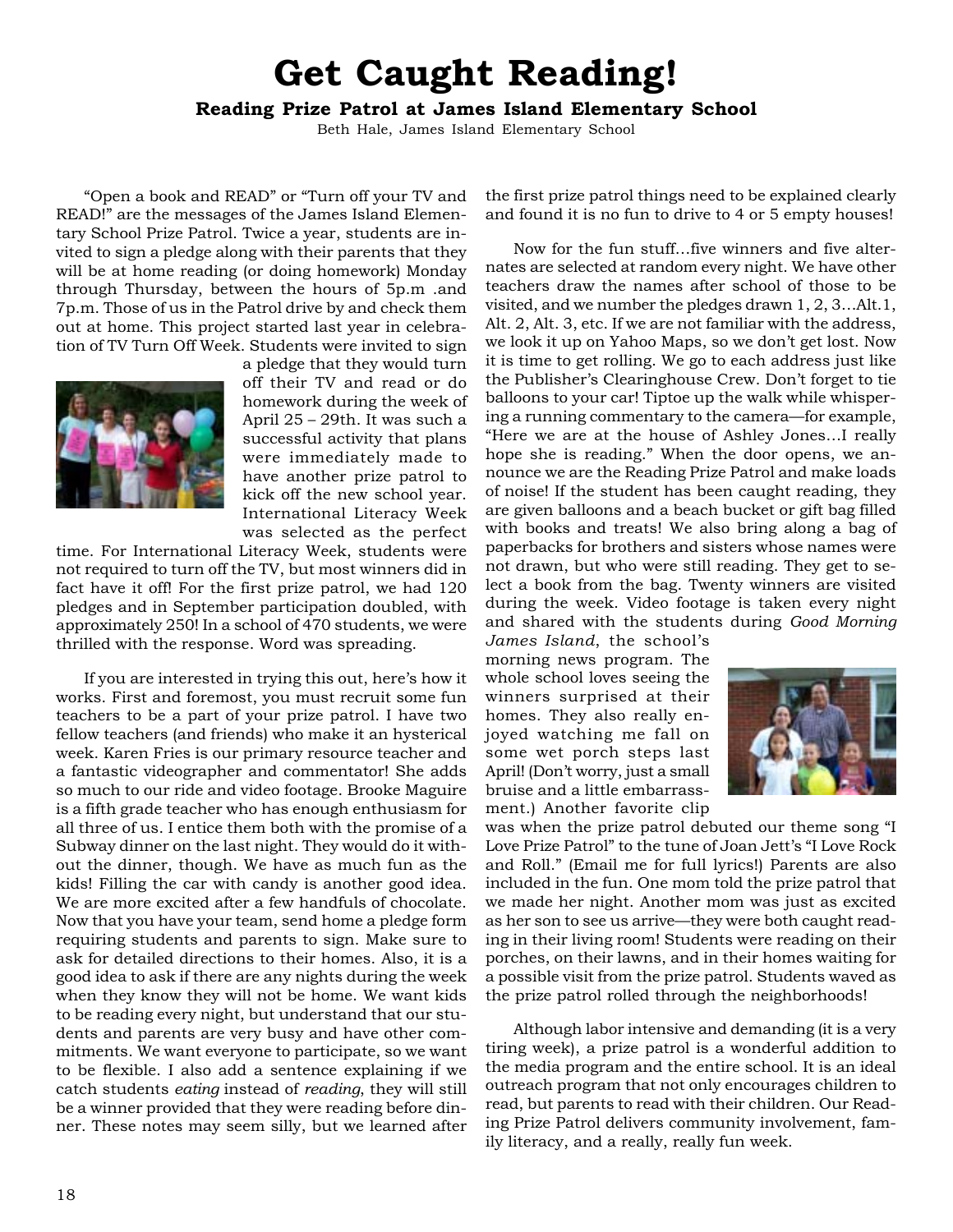### *REGIONAL NEWS*

#### **Region 1A.**

**Anderson. District 1. Martha Reubert** is new at Pelzer Elementary and **Mary Ann Kohl** is at Hunt Meadows Elementary. **Monique German**, Powdersville Middle, and **Becky Bridges**, Spearman Elementary, received a \$1000 grant from the Dollar General Corporation to help with the district "Spring Into Literacy" Festival this April. **Becky Bridges** is implementing a \$2000 EIA grant to use the South Carolina Children's Picture Book Award nominees to meet the standards for grades 1 and 2. **District 5. Jenny Jones**,Calhoun Academy of the Arts, has been awarded a grant for the second year. This project will promote family reading and parental involvement during non-school hours. "Books for Breakfast" will be a fall family reading morning that will showcase reading as a family and "Good Night Moon, Good Night Calhoun" will be a spring family reading night that will showcase bedtime reading. Jenny will collaborate with the instructional facilitator to plan and to implement two parent workshops on reading and the various services of the media center.

#### **Region 1B.**

**Greenville County. Pamela Hill**, Woodland Elementary, hosted Australian author **Steve Isham** in October. He visited with kindergarten through second graders. His newest book, *Joey the Roo*, which comes with a stuffed kangaroo, was quite popular with students and teachers alike. **Sandy Bailey**, Northwest Middle School, has been certified as an Irlen Screener for reading difficulties. This is an amazing method for students who may have been misdiagnosed as having dyslexia or ADD/ ADHD. **Ada Campbell**, Washington Center, will be published in the ninth edition of Who's Who Among America's Teachers, 2004-2005. **Alice Littlejohn** and **Rebecca Huskey** are the new media specialists at Crestview Elementary. **Jennifer Kauffman** is the new media specialist at Monaview Elementary. **Spartanburg 3. Beth Patterson**, Middle School of Pacolet, received a \$5000 Dollar General Grant. The grant is being used to encourage reluctant readers. During Children's Book Week students enjoyed a visit from **Michael White**, the illustrator of the *Library Dragon*. He visits **Kelly Buster** at Arcadia Elementary and **Gail Brewer** at Lone Oak Elementary in November.

#### **Region 3.**

**York. Ann Hawley** retired from Jefferson Elementary and **Debbie Howell** moved into Ann's position. **Michael Avery** is at Hickory Grove-Sharon. **Carol Podmore** entertained her top Accelerated Readers (50 students and 4 teachers) with the twelfth annual Literary Luncheon in May at York Jr High. Local playwright **Laura Pfizenmayer** was the very entertaining guest speaker.

#### **Region 4A.**

**Fairfield. Harriett Pauling** has been selected as one of Fairfield County's Reading Teachers of the Year. **Kathy Walker**, McCrorey-Liston Elementary, will be facilitating the *Flat Stanley Learns about South Carolina History* project for third grade students again this year. Third grade teachers should be encouraged to participate in this fun project. **Deborah Cooper** is now at Fairfield Intermediate and **Brenda Boyd** is new at Kelly Miller Elementary. **Lexington. District 1. Mike Stacey** has been named Director of Middle Schools and Media Coordinator for the district. **Heather Langdale** is the new Pelion Middle School media specialist. **Susan Cathey**, Saxe Gotha Elementary, received a Michelin Golden Apple Teacher Grant. The grant will be used to purchase audio books to address the needs of ESOL students, students with different learning styles, and students with learning disabilities. New media specialists are **Mary Haddon** at Dutch Fork Middle School and **Tara Oakey** at River Springs Elementary. **Sheri Carpenter** is the second media specialist at Chapin High, a new position.

#### **Region 4B.**

**Amy Whitfield** and **Crystal Smith** are at the newly opened Blythewood High School Cyber Center. **Cara McDaniel** is at Dent Middle School. Recently married, **Rachel Connelly DiMaria** is at North Springs Elementary. **Lisa Fisher** is at Keels Elementary filling the slot left by retired **Barbara Powell**. **Brooke Compton** is at Conder Elementary replacing **Margaret Utsey** who retired in the spring. **Shelly Moore** is at Kelly Mill Middle School. **Gail King** started her first full year at Killian Elementary.

#### **Region 5A.**

**Aiken County.** Author **Mary Triola** visited Wagener Salley High School and A.L. Corbett Middle School in April to discuss her book, *Merlin's Door*. New assignments this year: **Heather Loy** is now at Wagener Salley High, and **Eva Bennett** is at A. L. Corbett. **Cheryl Curtis** is at Oakwood Elementary School. **Rhonda Criss** is at Hammond Hill Elementary. **Liz Knapp** opened the library in a new school, Mossy Creek Elementary. **Mary Lou Wallace** has partnered with the resource teacher at her school, **Ann Whitten**, to open a parent resource library in the media center at East Aiken Elementary School. Funds from a grant purchased LeapPads and Quantum Pads and books and cartridges to use in them. The parent resource library also includes 336 Leap Frog games that parents can check out and play with their children. **Barnwell School District 45. Denise Parker** is now the LMS at Barnwell Elementary.

#### **Region 5B.**

**Calhoun County.** Several schools enjoyed author **Sherry Fair** and the subject of her books, Spatz, beloved Sheltie, during October. They visited Sandy Run Elementary, **Tami Huggins** LMS, and Guignard Elementary, **Susan Morris** LMS, to read aloud her book *Spatz: The Scratching Sound* and to field questions from the audience. They also appeared at Guignard's Family Literacy Night. **Mary Jo Springs**, John Ford Middle, hosted Sherry and Spatz for visits from all English classes and an intensive writing seminar for eighth grade English students. **Julia Fanning** at Calhoun County High sponsored a Writer's Workshop for 80 students in which Sherry and Spatz emphasized character development in writing and gave tips on getting published.**Orangeburg. District 5. Samantha McManus**, Orangeburg-Wilkinson High, received a \$5,000 Laura Bush Foundation Grant to purchase library books. **Ashley Paddock** is the new media specialist at Whittaker Elementary School. **Regina Taylor**, Robert E. Howard Middle School, has been nominated for the 2005 edition of *Who's Who Among America's Teachers.* She was also named "Teacher of the Year" at her school for the 2005-2006 school year. In addition, Regina was one of the four finalists for the District Teacher of the Year this school year.

#### **Region 6.**

**Sumter. District 2. Laura Diggs** is the new LMS at R. E. Davis Elementary. **Kathleen Durant** is new at Furman Middle. **Louise Kay** is new at Manchester Elementary. **District 17. Jane Ferguson** is at Alice Drive Elementary School. **Chyrl Curtis** is at Kingsbury Elementary. District librarians have started work on a "Librarians' Survival Guide" covering a variety of topics and will share their results when the work is complete. **Lee County. Roberta Wider** is at Dennis Intermediate School. **Patricia Studkes** is at Bishopville Primary. **Mary Miller** at Lee Central High School was awarded a Laura Bush Foundation Grant for \$5000 to buy library books. **Clarendon. John Skelley** retired from Manning Jr. High. **Linda Baswell** is LMS there. **Kershaw County. Cynthia Shell** is the new LMS at Camden Elementary and **Cindy Sparks** is at North Central Middle.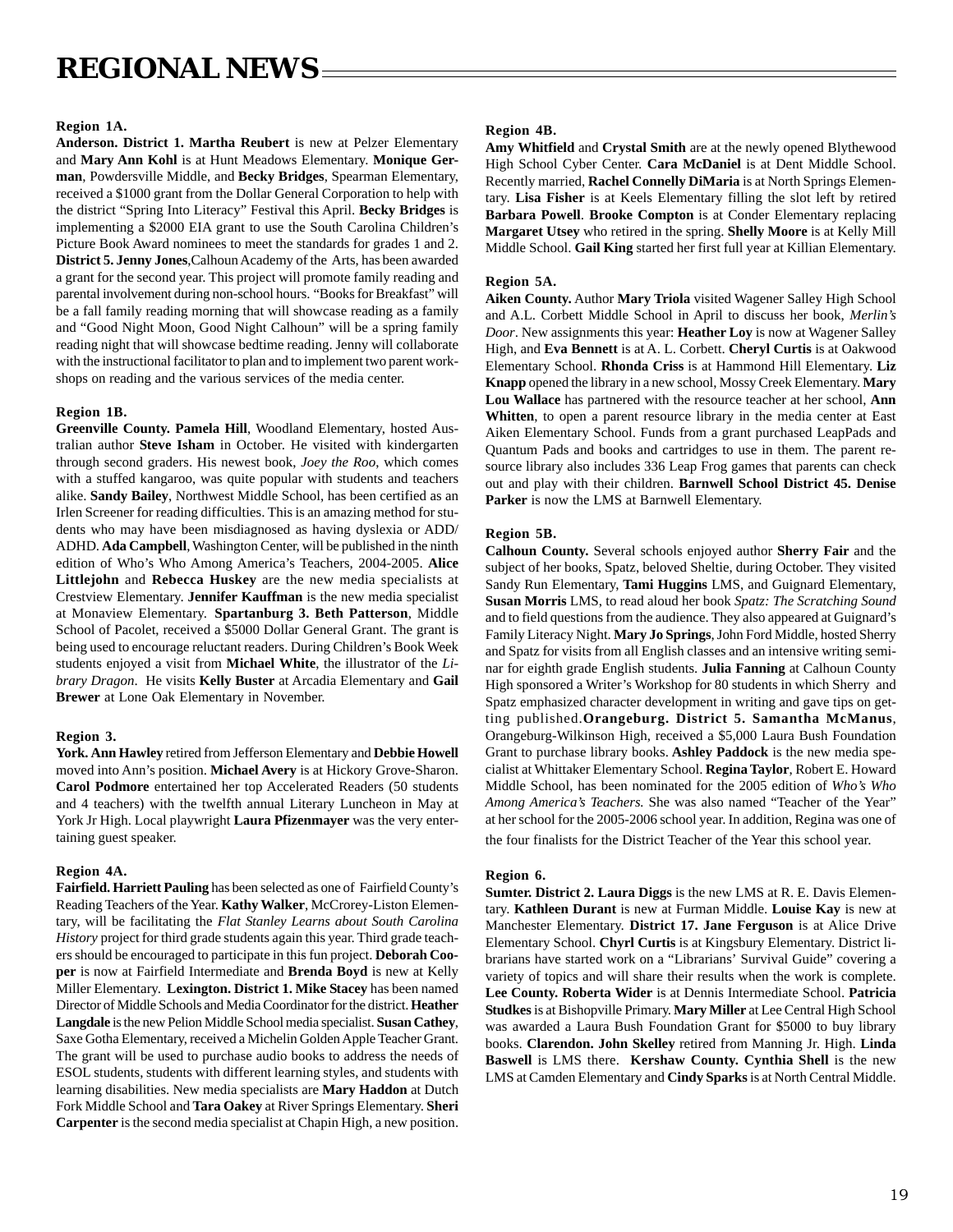#### **Region 7.**

**Dillon 2.** East Elementary School, **Ann Carlson** LMS, hosted author **Kate Salley Palmer** in October. The day included presentations to students at each grade level and a workshop for teachers. **Marion 1. Edna Earle Rouse**, Marion High School, with two ELA teachers, was recently awarded a grant "Above and Beyond Reading." **Marlboro.** Marlboro County School District was recently awarded an Improving Literacy Through School Libraries Grant in the amount of \$189,983. The district's proposed Literacies for Life-Long Learning initiative will target all of the district's schools by improving library collections with new resources, extending media center hours beyond the regular school day, and by implementing a centralized web-based circulation system (Destiny). **Latalia Heyward** is the new media specialist at Blenheim Elementary/Middle School.

#### **Region 8.**

**Georgetown County.** New media specialists to the district are **Heather Dennis** at Carver's Bay Middle School and **Gary Sparks** at Georgetown High School. **Allen Pritchard** of Waccamaw High School sponsors the WASA (Waccamaw Association of Space and Aviation), which has qualified for the third year to compete in the national Team America Rocketry Challenge. The club meets in the library workroom twice a week working on aviation projects. New media specialists are **Paul Keller** at D.P. Cooper Elementary and **Cynthia McClorin** at Greeleyville Elementary.

#### **Region 9B.**

**Dorchester 2. Julie Hornick**, Beech Hill Elementary School, arranged for books to be sent to schools that were devastated by Hurricane Katrina in Louisiana and Mississippi. **Gin-g Edwards**, Alston Middle School, received an EIA grant this year entitled "South Carolina History: Alive and Well". She will be working with the 8th grade teachers utilizing historical fiction books to correlate with the time period of history that they are studying in their classrooms. **Julie Mize**, Rollings Middle School of the Arts, wrote a grant entitled Success Productions with her theatre arts teacher and guidance counselor for \$6,000. It will be used to purchase video editing software and other digital AV equipment.

#### **Region 10.**

The new media specialist at Jasper County High School is **Kermetta Shipman**. **Sherri Lemacks** is the new media specialist at Black Street Elementary School in Walterboro. **Hampton District 1. Sally Williams** is the new media specialist at Varnville Elementary, **Bess Strong** is at Brunson Elementary and Ben Hazel Primary. **Carole McGrath**, Wade Hampton, received an EIA grant this year for a collaborative project integrating social studies, technology and literacy called "Silhouettes in History." Wade Hampton was also the recipient of another EIA grant, "A Novel Approach" which will bring award winning author **Sharon Draper** to the school.

### **100 PerCenters!!!!**

**The following districts had 100% paid membership as of October 1! Congratulations, all!**

Region 1A. Anderson District 2, Anderson District 3 Region 4A. Fairfield, Lexington 1 and Lexington 3 Region 3. York (Clover) Region 4A. Richland 1 Region 5A. Barnwell 29 Region 7. Dillon 1, Dillon 2, Dillon 3, Florence 4, Marion 1 and Marion 7

## Vital Statistics

#### ARRIVALS

A girl, Shelby Anne, to Charish Saunders, media specialist at Langley Bath Clearwater Middle School.

A girl, Graceanna Lucas Smith, to Sissy Smith, media specialist at West Florence High School.

 A girl to Jackie Crawford, media assistant at Johnakin Middle School

A boy, Nolan, to Ali Wienke, Wren High School.

A new baby to Jane Fritts, Ford Elementary, Laurens 55

Two-year old Mary Clare from China to Sherrell Blankensip-Brown, of Mellichamp Elementary, and her husband.

#### DEATHS

Gayanne Mraz Hall died September 25, 2005. Gayanne retired five years ago and had been the media specialist at Rosewood Elementary in Rock Hill for twenty years.

Sympathy is extended to Lizzie Padget, Media Specialist of the Year, on the passing of her mother in September.

Sympathy is extended to Joe Myers, LMS and Coordinator of Media Servies in Goose Creek, on the passing of his mother in November.

#### **Hurricane Aid**

**In Horry County, Cathleen Moore** at Myrtle Beach Intermediate School will accept donations of Scholastic Book Fair vouchers for school libraries being rebuilt in the aftermath of Hurricane Katrina. **Jill Saia** from the Louisiana governor's office will distribute the vouchers to school libraries in need. Donations accepted through the first week in January. Send vouchers to Cathleen Moore, Myrtle Beach Intermediate, 3301 Oak Street, Myrtle Beach, SC 29577.

Questions? Contact Cathy: cmoore@mbi.hcs.k12.sc.us

#### WINNERS!

Congratulations to the following SCASL members whose names were drawn as recipients of a free registration to SCASL's 2006 conference in Charleston. They are:

Sylvia Witherspoon, Clarendon, Scott's Branch Elementary Judi Wagher, Edgefield, Merriwether Elementary Beth Melton, Chesterfield, Plainview Elementary Susan Prettyman, Kershaw, Camden High Gayle Copeland, Laurens 56, Eastside Elementary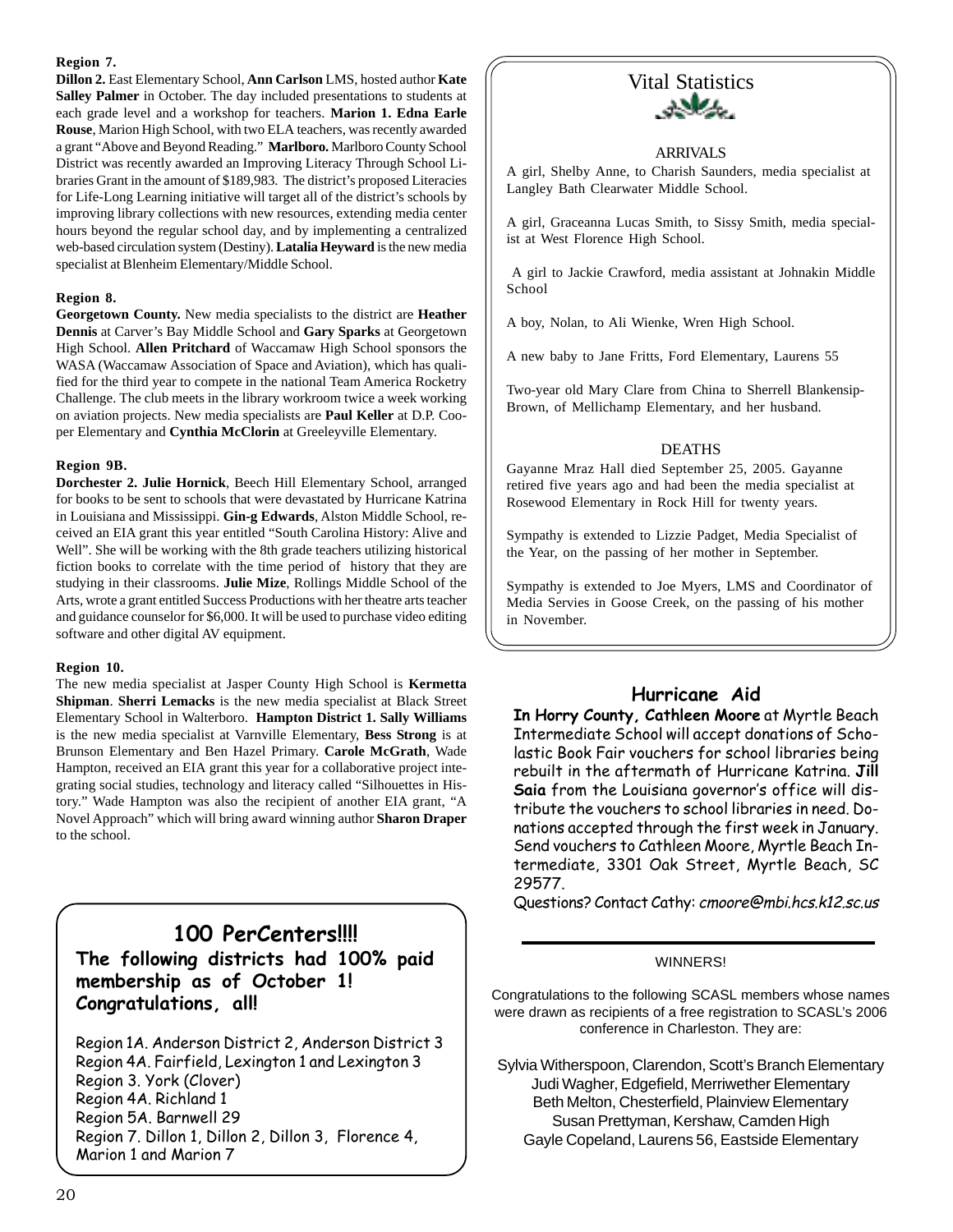### **Congratulations to All!!! Margaret Ehrhardt**

#### $\ast$

**McColl Elem/Middle School** was one of 30 schools out of 167 HP Technology for Teaching recipients across the country chosen to showcase our students' work at NECC in Philadelphia this past June. We were the only school in South Carolina chosen to present. All expenses for this trip were paid for by ISTE and Hewlitt-Packard. We were among the first schools across the country to be awarded this grant which provided for 5 notebook computers; 5 multimedia projectors; a digital camera; scanner-fax-copier in one; stipend for 5 teachers including media specialist; membership for each in ISTE; a mentor who worked with us throughout the school year; on-line staff development; and thousands of dollars worth of professional materials. Our year-long projects integrated technology into the science and math curriculums for grades 3-6 while addressing state standards in all content areas. I read about this grant in a magazine and applied for the heck of it, never thinking we would win. The whole experience has been the highlight of my professional career!!!

While in Philadelphia, I received word that the School District of Marlboro County had been awarded the literacy grant that Debbie Polston, Teresa Reid, and I wrote. There were 2 awards given in South Carolina and 80 nationally. We are busy now implementing our "Literacies for Lifelong Learning" grant across the district. I can testify to the fact that it pays to write for grants!

*Virginia McCraw, Marlboro*

Drucie Gullion, SCASL President 1982-83, was awarded the Life Time Achievement Award at the SCLA conference. Jim Johnson, former South Caroina State Librarian, also received the honor.

**Broome High School**, Spartanburg 3, was presented the 2005 Technology Innovative Programs (TIPS) Award from the South Carolina Association for Educational Technology for the program "Sport: More than a Game", a research project developed by **Dr. Sheila Oliver**, media specialist at Broome High School. Using print and online resources, students conducted research on various topics such as the dietary needs of athletes, how the athlete can prevent sports-related injuries, and the role of the fan in sports. Students presented their findings in PowerPoint presentations and written essays. Some students interviewed faculty members who played a sport in college or high school. Interviews were recorded with digital audio recorders and uploaded to the Internet. Teachers whose classes participated in Sport: More than a Game are Erin Greenway, Carmen Jeffers, Ben Martin, LaTunya Means, and Bess Wilson. The TIPS award is presented each year at EdTech (the annual conference of the SCAET) and is given to elementary, middle, high school, and district programs that implement innovative uses of technology in education.

#### TEACHER OF YEAR

Regina Taylor at Howard Middle School in Orangeburg 5 has been named Teacher of the Year for 2005-2006. She was also one of four finalists for District Teacher of the Year.

## **Student Scholarship**

#### Applications now being accepted.

Do you have a graduating library media center volunteer whom you would like to honor? The Margaret Ehrhardt Student Scholarship honors a high school senior media center student volunteer who has made an outstanding contribution to South Carolina school librarianship, school library media services, and/or SCASL.

Nominations are made by the student's library media specialist. Please note that nominating library media specialist *must* be a current member of SCASL.

In order to nominate a student, the library media specialist must send a letter of recommendation and a letter from the student completed according to the directions provided below. Label all sections. Do not exceed space limitations indicated. Font size must be no less than 12. Do not send folders or binders. Applications may be sent either by mail or email attachment. Applications will not be returned. Faxes will not be accepted. The scholarship funds will be sent to the winning student's institution of choice.

#### **Letter of Recommendation**

The nominating LMS will write a letter of recommendation that describes the duties routinely performed by the student nominee, his/her length of service, and what the student has accomplished to make him or her outstanding. (Not to exceed two pages.)

- The following information should be included:
	- 1. Name of Nominating Library Media Specialist
	- 2. School District
	- 3. School Name
	- 4. School Address
	- 5. Telephone Number
	- 6. Library Media Specialist's Email Address

#### **Student Letter**

The student nominee will write about how he or she feels that libraries have enriched his/her life and how being a volunteer in the school library media center has impacted his/her education and personal growth. (Not to exceed two pages.)

The following information should be included:

Name of Nominee

- 1. School Name
- 2. Home Address of Nominee
- 3. University or College Student Plans to Attend

Completed applications should be sent to: Patty Bynum, Awards Committee Chair 6 Holgate Drive, Greenville, SC 29615 pbynum@greenville.k12.sc.us

#### *Applications are due no later than January 10, 2006.*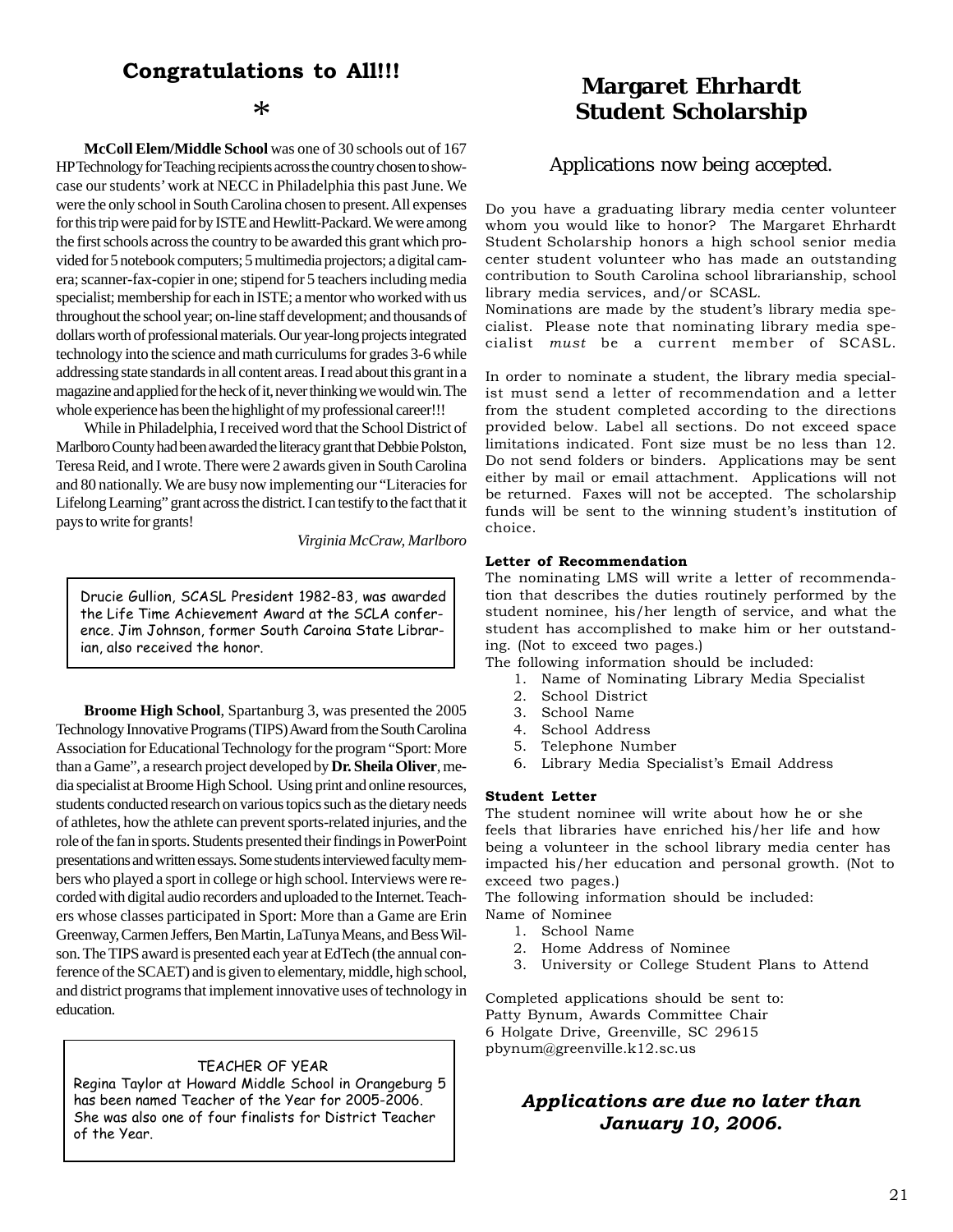## **The Russians Are Coming! Maybe!**

Sandy Stearns, Colleton County High, *sstearns@mail.colleton.k12.sc.us*

 You have probably noticed an increasing influx of foreign teachers at your school and school district. With the ever-increasing shortage of teachers, personnel directors are looking beyond the oceans for certified,highly qualified teachers. Colleton County High School first felt the impact four years ago when a Romanian chemistry teacher showed up. Now we have four Romanians, and one each from Cameroon, Zaire, India and Nepal. And there are more foreign teachers throughout our district. They come with unique problems which media specialists are the perfect people to solve.

 First of all, these folks are experiencing "culture shock". They have come unprepared for our culture. When I went to India in 1969 with the Peace Corps, I was taught Indian culture before hand. I knew to remove my shoes as I entered someone's home and before going into a temple. I was prepared. Culture shock can express itself in many different ways from not knowing what the food is in the cafeteria to not understanding directives from the principal. These teachers may not know when they've committed a faux pas. They need someone to help them. Teachers are treated with more respect and education is highly valued in other cultures. So these new folks are often shocked by the behavior of students and the lack of desire to get an education. They are amazed at what we waste, especially food. Common everyday practices that are habits for us, will have to be pointed out to them. Things such as locking the classroom door when no one is in the room or locking up your pocketbook. Indians and Nepalese have a way of nodding their heads from side to side which indicates "yes" or that they are following the conversation, which students and teachers could mistake as a "no". In African classrooms, students stand and greet the teacher at the beginning of class. Here teachers greet the students as they come to class. When I lived in India, the library in my school was locked and students were not allowed to use the books. In the public schools, there were no libraries and students were required to purchase their textbooks. Getting an education is a privilege. Cultural differences can be overcome with sensitivity, understanding, and some anticipation on your part to explain situations ahead of time.

 Secondly, there is a language barrier. Most foreign teachers have learned British English. Americans communicate with colloquialisms and idioms which don't always translate so the meaning is lost. In England a torch is a flashlight. While most of these teachers will have good conversational English skills, they may be lost with the more complicated grammatical forms such as present progressive tense. They also may use some grammatical forms incorrectly. Just like us, they use what they are most comfortable with and understand. Their vocabulary may not include educational terms we use everyday. When explaining library procedures, go slowly and check for understanding frequently. Providing a written copy of your procedures is a good idea. It allows them the opportunity to review in private. Make sure you give them the written copy, telling them where to find it on the web page is not good enough. Using the term "you know" as a pause in an

explanation is not good. They truly don't know. Remember that everyone has a different level of understanding and different levels of English. English is one of the more complicated languages to learn and is only about 85% phonetic. Tamil, an Indian language, is 100% phonetic and has a much larger alphabet. (I confess, in two years, I only learned to read a few words of Tamil.) CFU (Checking For Understanding) is imperative because many of these teachers do not know that they don't understand, so they are not asking questions for clarification. As media specialists, we're used to repeating ourselves and rewording explanations so others understand. (Yes, a little tonguein cheek humor here.) Just don't get too creative. Remember KISS-Keep It Simple.

 Thirdly, foreign teachers won't know ordinary educational things. They don't know about the "teacher store". So a Saturday afternoon at the "teacher store" to spend the \$250 is an adventure. Helping them spend the money wisely can give you a headache, but be patient. You're doing a good deed and the teachers will thank you profusely. You may have to advise them on health insurance or at least guide them to the right office at the district office. If something needs repair in the classroom, your endless source of knowledge will be beneficial. These teachers will be amazed at the resources Americans have from streaming video to bulletin board paper. Lesson plans, long range plans, class calendars, progress charts, bulletin boards, whiteboards, class rules, learning charts, grading rubrics, videos, TV's and computers in every room will overwhelm them. The paperwork required will astound them. They are not prepared for what all is expected. As a media specialist, you are unique in your knowledge and are probably one of the few people a foreign teacher can rely on as a source of everything.

 Lastly, put yourself in their place. Would you leave family and friends and move to another country with only your clothes? That takes not only a sense of adventure, but courage. Foreign teachers have no support system so the school must fill that void. As media specialists you can be the key that connects these teachers. You will know how to round up furniture, how to explain tornado drills, and how to share Thanksgiving and Martin Luther King Day. As media specialists you are cognizant of the valuable resource foreign teachers are for our students. They do come prepared to share their culture with us. This is an opportunity not to be passed up. Although they are hired to teach chemistry and geometry, they are willing to teach students how to wrap a sari, taste carrot halva, and learn about Ganesh. Since the media center is the center of the school, you are the most important resource foreign teachers and the school has.

$$
\star\quad\star\quad\star\quad\star\quad\star
$$

#### *Some bio information on Sandy:*

*Sandy Stearns was a Peace Corps volunteer in Southern India from 1969 to 1971. She taught teachers how to teach English in the public schools and taught English in the public schools. Upon her return, she moved to Walterboro, South Carolina from Houston, Texas and has been here ever since.*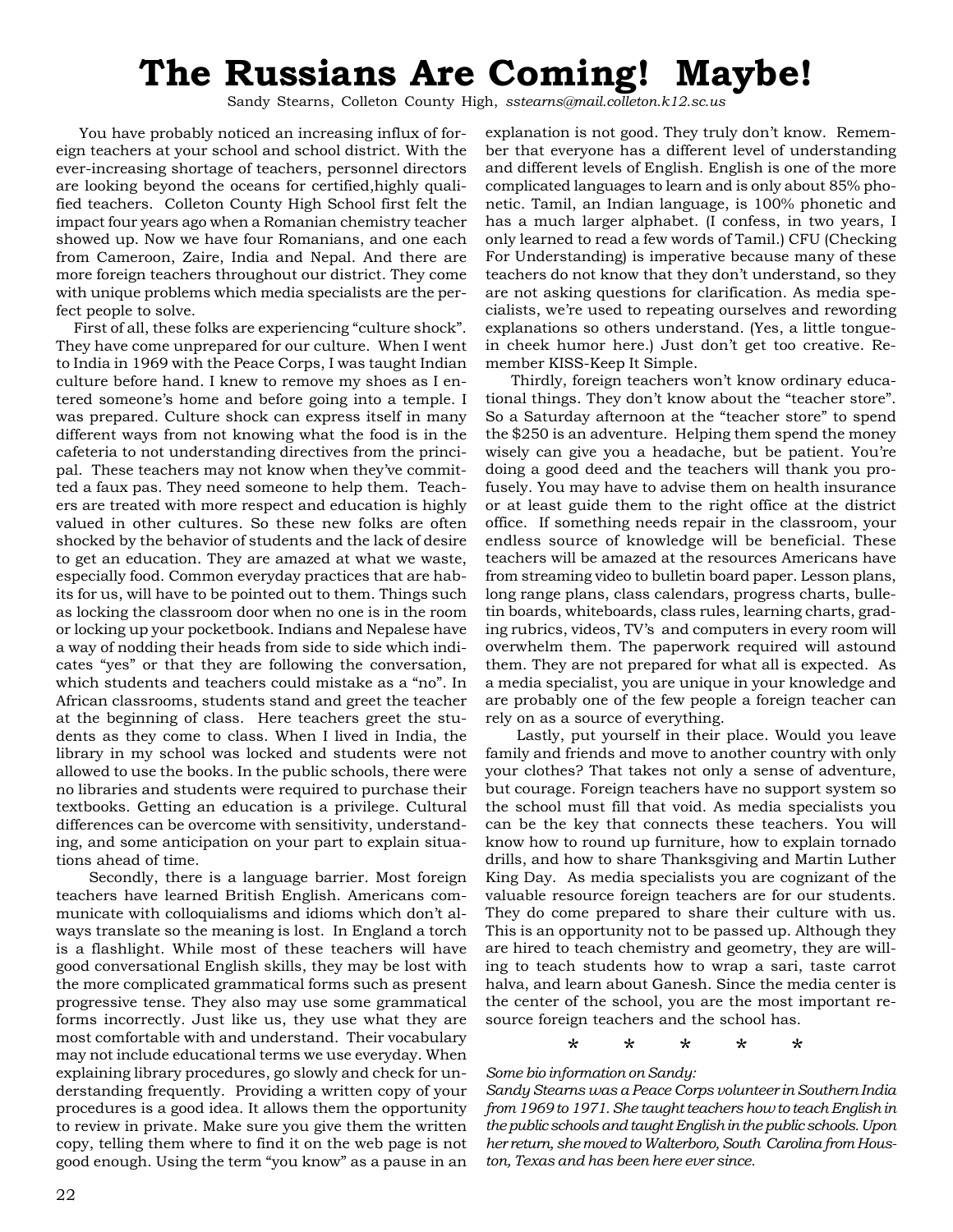### *Banned Books Week*

Andi Fansher, Intellectual Freedom Chair, *andifansher@yahoo.com*

Banned Books Week was observed this year during the week of September 24 through October 1, 2005. The Intellectual Freedom Committee sponsored a contest which encouraged SCASL members to share their ideas for celebrating this event. The first three respondents received 100 of ALA's Banned Books Week bookmarks for their participation. Those winners are Mary Hadden from Dutch Fork Middle School, Ada Arthur from Ft. Johnson Middle School, and Lois Gualandi from Ashley Hall.

Some of the great ideas that were submitted included Deborah Neill's idea of displaying many banned books in a central location and then allowing students to vote for their favorite "Dangerous Book". Samantha McManus created a display of books in their cafeteria and designed her own "Freedom to Read" bookmarks that included the First Amendment on the back. Samantha also collaborated with a ninth grade teacher on a lesson about Fahrenheit 451. Marci Fletcher Yates works with a social studies teacher to teach First Amendment rights and then works with the students to role-play different scenarios involving intellectual freedom. At Dutch Fork Middle School, Mary Hadden uses crime scene tape to draw attention to banned books and "Wanted" posters for authors who write banned books.

Thank you to all of those folks who participated. Most all the responses received conveyed the same message—to educate students on their rights and to draw attention to the fact that there are book challenges going on every day. Keep reading the listserv and the *Media Center Messenger* for upcoming details about a contest this spring for students to participate in that will be sponsored by the Intellectual Freedom Committee. Remember, every day is a good day to celebrate your freedom to read!

Here are some of the responses I received!

Last year I put up a display of banned book titles on the wall outside the media center. Students voted on their favorite "dangerous book." We drew 6-8 winning names and gave prizes of books to them. The display on the wall covered about 30 feet and got lots of attention! —*Deborah Neill* I create a "Freedom to Read" display in our cafeteria area (there is a glassed in case we use) featuring some of the titles that have been banned in the US, perhaps some literature on Banned Books, etc. I also create "Freedom to Read" bookmarks and place the 1st amendment on the back. In the library media center, I have a huge table display. This year, I am working with a 9th grade teacher on Ray Bradbury's *Fahrenheit 451*. They will read the novel as a class, do activities, have discussions, and come to the media center to research banned book titles, articles using DISCUS, and then have further discussion. We will talk about the challenged materials process in our district as well. This meets the criteria for me, however, since the Bradbury title was in our "We the People" bookshelf that we received through that grant. Throughout the year, I do book talks, talk about freedom to read and learn, etc. This is only my second year at this school, so I'm still feeling out everything and evolving my program.

—*Samantha McManus*

Top Ten Reads: Make ballots for students to list 10 books that they would like in their elementary/middle/high school media center. Draw one each day and award a paperback book of their choice from a selection or whatever you have in your stash! Puts a positive spin on Banned Books. Combine all the ballots and post a list of favs! Our students love drawings.

—*Carolyn Buckner*

I am trying to find some ideas on the ALA website. I will spotlight some books on the broadcast and on my bulletin boards. I would like to do some book talks with a few classes in my school. I am new to the high school level.

—*Caitlin Creagan*

Besides doing a display on Banned Book Week in our front display case chains around those books in our center that have been on the BB list, articles from local/state book reconsiderations or banning, etc., I also do a cooperative unit with our sixth graders on censorship. Students in groups of 3-4 chose a selection off of the Banned Book List they are interested in reading and reviewing. The Social Studies teacher is stressing First Amendment rights during this unit. After reading the book the group is responsible for researching why it has been banned or challenged in libraries. Using the information to document their position, each group is to role play one of the scenarios: a school board review or a public library governing board review. After the group presentation, it is open for comments or questions from the "community" (class.) A vote is then taken to keep the book on the shelf. This unit seems to make the First Amendment more meaningful for our readers.

> *Marci Fletcher Yates, Mason Preparatory School Charleston*

I have done various things at various times. I have put up a bulletin board "We read banned books" with titles of popular books included. Once I made buttons with the same slogans and gave them to faculty to wear. Also have given book marks. Once in elementary we read part of a banned book on our morning news show.

*—Susan Gray, Travelers Rest High School*

I put out a display of all the books in our collection that are on the list of most frequently banned books. I put in my newsletter something about the First Amendment and encourage students to read the books someone, somewhere, wants to keep them from reading. I save newspaper articles about plagiarism and use them to emphasize the importance of giving proper credit to sources.

*—Frankie Adkins, Palmetto High School*

I put up a display of books with the heading "Read a Banned Book.' The display never fails to prompt the question "What's a banned book?" which gives me opportunity to show students the list of frequently banned books and authors. They are always surprised that their "favorite" book from 4th (or whatever) grade is included. They ask "Why?" and I ask them to tell me why they think it might have been challenged. I supply bookmarks they can fill out to express their opinions about why the book was challenged. —*Lois Gualandi, Ashley Hall, Charleston*

7th grade ELA classes are reading Peck's *The Last Safe Place on Earth* and 8th grade is reading *Fahrenheit 451*. We have the posters and will feature on our morning news show a PowerPoint or titles that have been challenged. With each class I see during that week, I will discuss intellectual freedom. In the past the kids have really gotten into the discussions and are always amazed that people want to legislate what kids read.

*—Ada C. Arthur, Ft.Johnson Middle School*

At Dutch Fork Middle School, we are creating a banned books display with crime scene tape. Flyers that list the top ten most challenged authors will be available for students to take. The books of the authors will also be displayed with Wanted posters "Wanted: Authors Who Write Challenged Books."

—*Mary Haddon, Dutch Fork Middle School*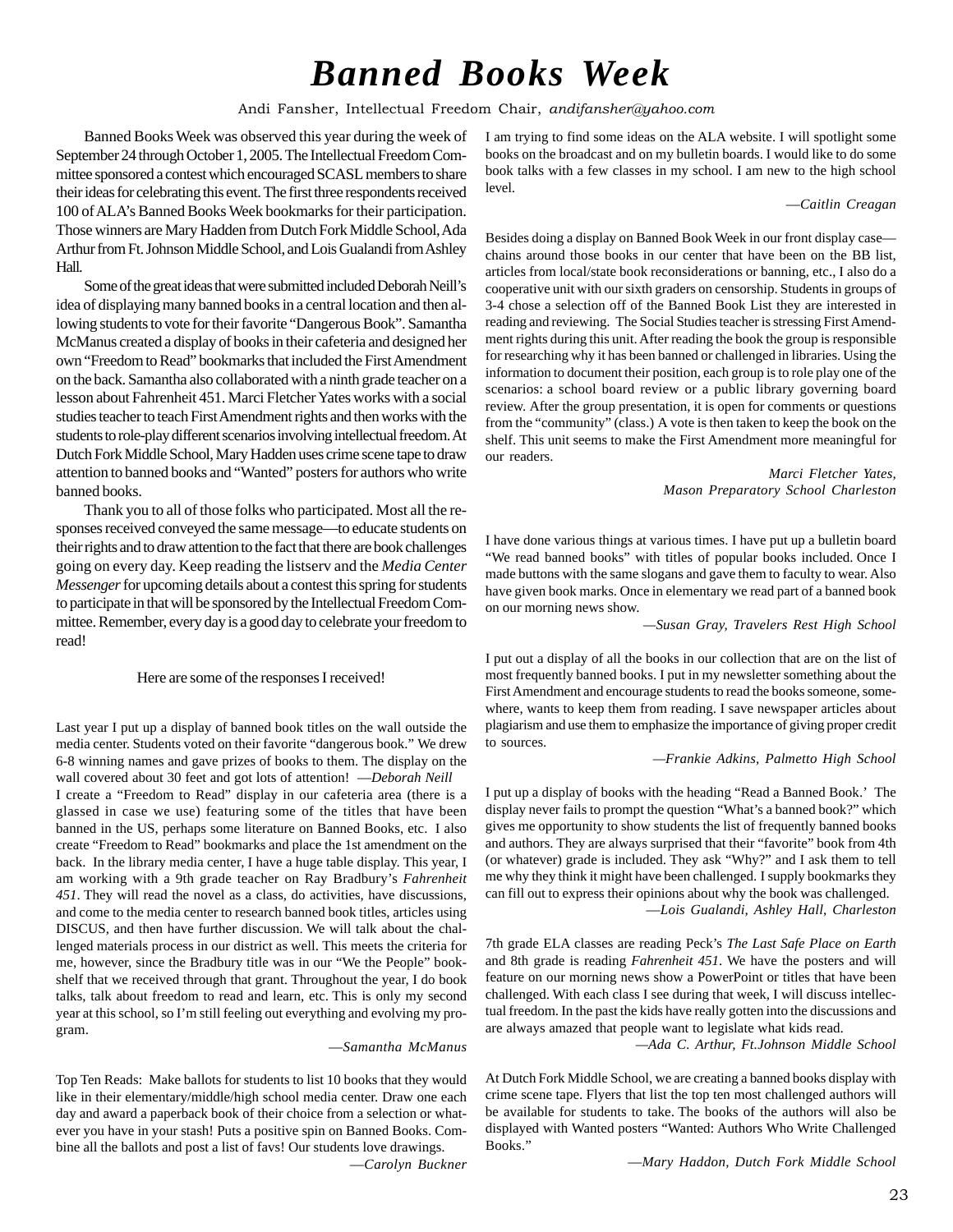### **Places to check for a lost book**

**(Does any of this sound familiar?)**

Remember that the library book has a spine label. Where was the last place you remember having the book? Describe the book: how big? Colors? Thick or thin? What do you remember about the cover? Is it hardcover or paperback? If you're not sure, ask the librarian.

#### **Around the House:**

In the car (also check under the seats) Under the baby's car seat In the trunk of the car Under the spare tire In the other car In the garage Behind or under the washing machine or dryer In the stroller bag In the recycling bin In my folder or binder In my backpack. In my other backpack. In my sibling's backpacks On top of the piano. In the piano bench Ask the housekeeper In the reclining chair (between the arm and the seat cushion) Under or in back of the sofa (also check under cushions) Under (or on top of) the kitchen (or dining room) table Behind the refrigerator (fell off of the top) In the freezer On top of, behind, or under the oven & dishwasher On my bedroom bookshelf (Check all the books turned around backwards and behind other books on the bookshelf) On one of the other bookshelves On/in my desk at home. Check sibling's desk Under my bed. Under my sister or brother's bed Between my sheets at the foot of my bed Between my bed and the wall Between the mattress and box springs In the trundle bed. In the crib On top or behind the dresser In the dresser drawers In the closet (check all closets) Under the dirty clothes In the toy box In the bathroom On the back porch In the dog house In the tree house In the back yard In the basement Packed with the Christmas decorations Under the TV stand On top of the VCR/DVD player or stereo In the magazine rack or on the coffee table Under the rug **Around Town:** At the doctor's or dentist's office At the local public library At the church/temple/mosque library At the babysitter's, grandma's, daycare/afterschool care At my friend's house (we did homework together)

At my other parent's house At Mom or Dad's work place Wherever we went on errands recently (bank, etc.) On the boat, airplane, train **At School:** On the school bus, at the bus stop On the classroom or teacher's bookshelf In my neighbor's or friend's desk (Ask their permission first.) Way back on the top shelf of my school locker In the cafeteria, gym, band room, etc. At the school office At the school office or library where my older or younger sibling attends school. Ask teacher. Maybe s/he returned it when I was sick. Ask the librarian – maybe it's on the school library shelf – got put away without being checked in. In the school library "Hospital" box - maybe it's being mended At the "Lost and Found" barrel/box/bin

Thanks to Judy Mamroth, Clifdale Elementary, Spartanburg.

Ask friends if they've seen it.

*I thought I'd share a poem that one of my students wrote about the library. She gave me permission to share it with you all.*

Heather Loy, Wagener-Salley High *Schoolhloy@aiken.k12.sc.us*

#### **Ode to the Library**

*by Tara McGowan*

Library, oh library, how I love thee, Library, oh library, my favorite place to be! A smiling librarian, there to say "welcome." Pointing to the books, she says I can pick some.

Oh the choices I have before me! I want to read all the books that I see! Books are stacked to the ceiling from the floor. I read and read, but still want more!

I learned everything I never thought I'd know, But then the bell rings and I have to go. So I'll check out a book and take it home. A piece of the library is now my very own.

Library, oh library, how I love thee, Library, oh library, my favorite place to be!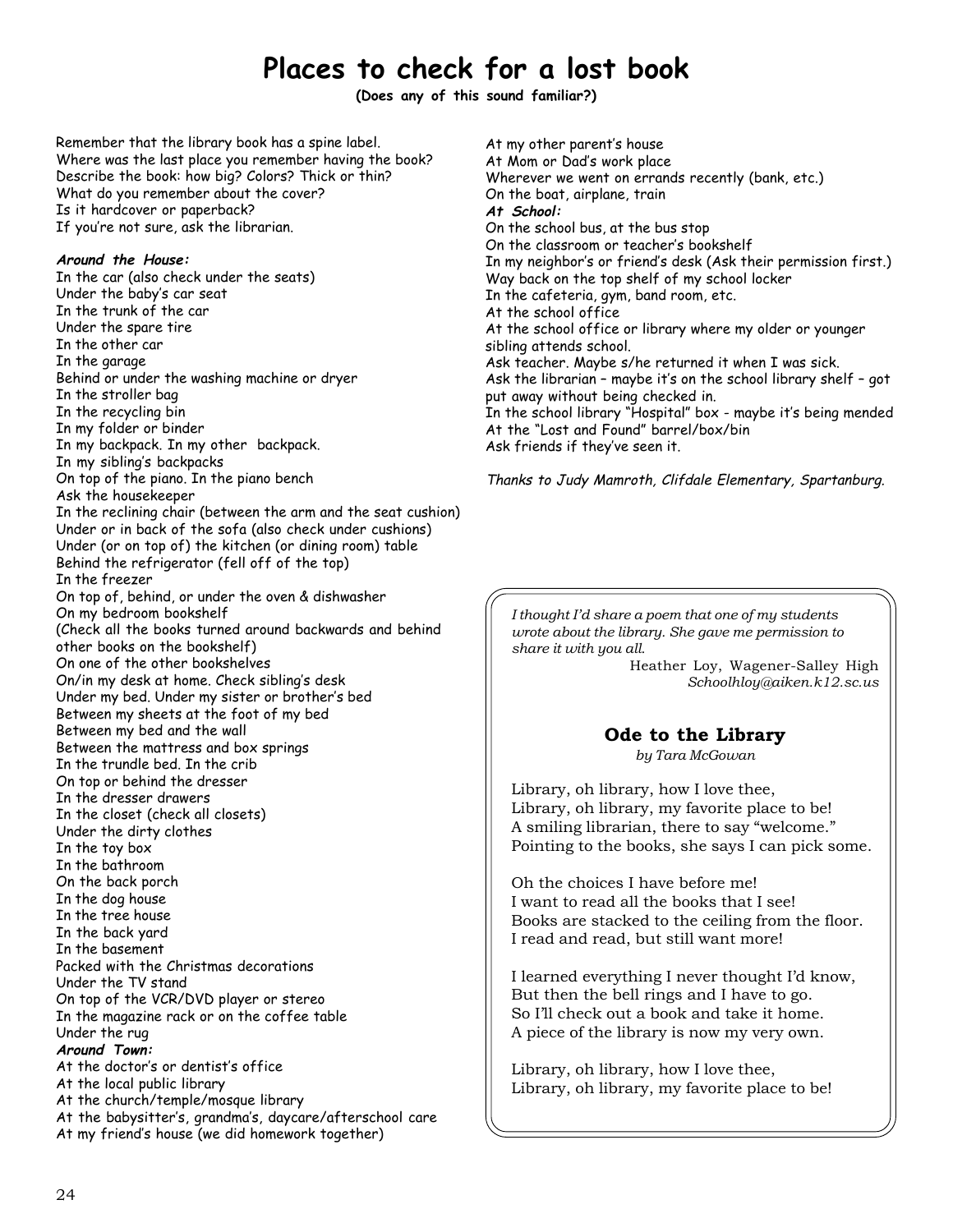### **From the South Carolina State Library**

Having moved from Kansas to South Carolina at the end of June, I've now been here about four months. I'm beginning to figure out a few things about living here:

- 1) When the forecast says "chance of rain" DO NOT leave your umbrella at home.
- 2) No one back in Kansas believes me, but I have told them that it IS possible for the humidity to be 100% — and it's not raining!
- 3) Drivers here believe that speed limits are only suggestions – at least on the interstates.

While some of the cultural and geographic differences have been surprising, I have not been surprised by South Carolina libraries—except in a positive way. It is evident that librarians here give their all to provide good service, regardless of the type of library. And that is the key to library survival in the future – convenience, content, and customer service.

We do have some challenges before us: looming retirements of staff in many libraries; minimal history of resource sharing/ interlibrary loan; lack of a statewide (union) catalog; low literacy rates; continued tests to intellectual freedom and attempts to censor materials; our tendency as a profession to be slow to change.

Work has begun on all these issues, but it will require all our best efforts to be successful. I look forward to meeting you, getting to know you, and working with you to address these challenges. I will be joining you at SCASL in Charleston in March.

I want to be sure that all of you know that the State Library has added Gale's Literature Resource Center to the array of DISCUS databases available. LRC includes: *Contemporary Authors, Dictionary of Literary Biography, Contemporary Literary Criticism, Twayne's Authors Series, Scribner Writers Series* and much more. Also, 25 e-reference books have been added to DISCUS. Training for all of the new resources is planned for early 2006. Watch for details!

I hope you will feel free to contact me.

Patti Butcher, Director South Carolina State Library  *patti@leo.scsl.state.sc.us* or 803-734-8666.



### **RCPL Teen Idol Gets Rave Reviews**

Nineteen area teens recently competed for cash and prizes and a chance to be the RCPL

Teen Idol for 2005. Ashley Allen, a tenth grader at Irmo High School, was named the 2005 RCPL Teen Idol on October 20 at the Main Library in downtown Columbia. Allen, who sang "Summertime" acappella, received a \$100 cash prize, a Wild Things t-shirt and a trophy.

Catherine Fields, an eleventh grader at Ridge View High School, was the runner-up. Fields received a \$25 gift certificate to Best Buy and a Wild Things t-shirt for her rendition of "Somewhere Over the Rainbow."

The nineteen finalists were selected during three auditions and judged on four criteria: Vocal Quality, Song Selection, Projection and Stage Presence.

Other finalists are: Thadd Abbott; Ashley Shante Archie; Andrea Bickley; Scharan B. Clarke; Lauren R. Corvi; Maria Culbertson; Corretta Davis; Vaneisha Dyer; Akeenya Germany; Brittany Gray; Ava Hatfield; Corrie Jolly; Maggie Malloy; Antia Martin; Tempestt A. Martin; Michael Steele; and Brittany Stevens.

RCPL Teen Idol was made possible by Geiger O'Cain Advertising and the Friends of RCPL.

### Save the Date for A(ugusta) Baker's Dozen April 21-22, 2006 ΣÎ,



known author and storyteller Augusta Baker. Ms. Baker moved to Columbia in 1980 and was appointed Storyteller-in-Residence at USC.

The two-day festival features storytelling for nearly 2,000 fourth graders on the grounds of the Robert Mills House on Friday morning and a public event on Saturday with regional and local storytellers.

> For more information, visit *http://www.richland.lib.sc.us/baker.htm* or call (803) 929-3474.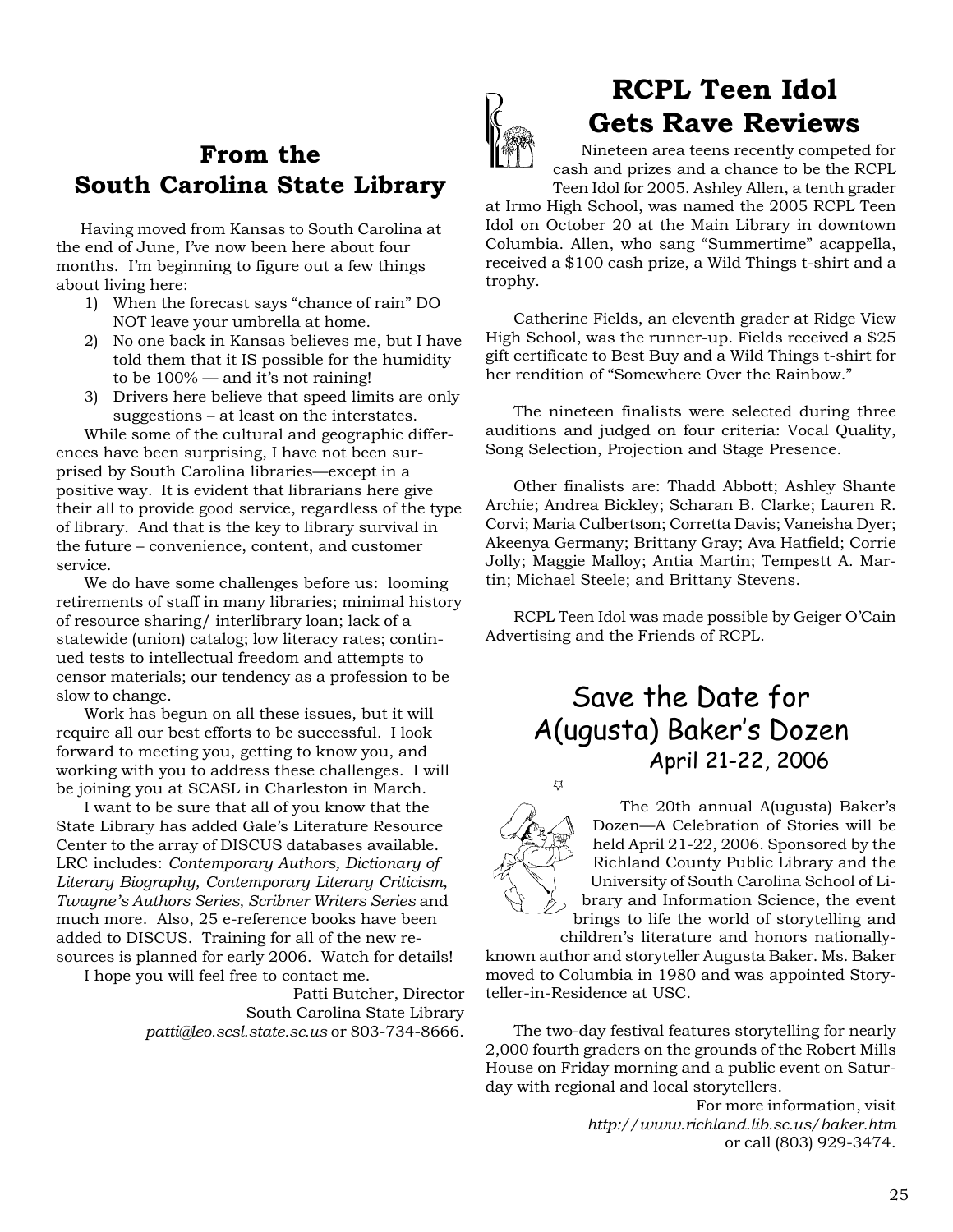### **Read! Write! Observe!** *by Dawn James and Dayna Lewis*

#### *Media Center and English Class Collaborate to Host Author for Instructional/Motivational Program*

Aynor, SC – It was a homecoming of sorts for Aynor High School alumnus, R. Dean Johnson when the school's media specialist, Dawn James, and Sophomore English teacher, Dayna Lewis, co-hosted the author and award winning Hollywood producer for a student focused "Meet-n-Greet."

Lewis' students had recently been assigned the task of reading a selected chapter from Johnson's book, "Life.<br>Be There at Ten 'Til." Entitled. "Toughskins," the chapter dealt with Johnson's own high school experience in Entitled, "Toughskins," the chapter dealt with Johnson's own high school experience in which he endured the teasing and humiliation from others because of his weight. As an overweight adolescent, he wore the Husky size Toughskins label from Sears. However, as Johnson points out in his book, he didn't internalize the fear and hurt. Instead, he became the label he wore to endure and find his way through those difficult teen years.

"Labels can do many things for people," the Los Angeles-based Johnson comments. "If you're the President of the United States, such a title can get you a great table in a restaurant. If you were on the Titanic in 1912, the label of FIRST CLASS may have saved your life." Johnson continued by saying that the assignment of a label by peers or others didn't define him. Rather, it inspired him. Indeed. Johnson now resides in Los Angeles and is a partner with actress Tiffani Thiessen in their company, Tit 4 Tat Productions. The duo recently produced the Thiessen-directed film, "Just Pray," which premiered this past February on the 2005 film festival circuit.

The film has enjoyed critical praise and has been an award winner at several of the festivals. In addition, the movie has been selected for showing at such acclaimed festivals as Robert DeNiro's Tribeca Film Festival, the Seattle International Film Festival and several Academy of Motion Picture Arts and Sciences qualifying festivals.

#### *Observe the world around you . . .practice writing every day. . . and READ! READ! READ!*

Johnson wrote the screenplay and uses a clip from the movie to challenge the students' thinking and writing ability. In the class exercise, students assume the role of a character from the film and then draft the dialogue they feel would be voiced by the character. Johnson then plays the scene in its entirety to see and compare the actual screenplay monologue to what the students write.

#### *"Labels can do many things for people. . .if you're the President of the United States, such a title can get you a great table in a restaurant. If you were on the Titanic in 1912, the label of FIRST CLASS may have saved your life."*

Johnson is adamant in his support of literacy's impact on the writing process. READ! READ! READ! From books to magazines to newspapers, Johnson explains that reading allows and encourages students to develop their own voice and unique style of expression. He offers, "When you read, you develop and strengthen your vocabulary. You begin to differentiate between writing styles and you eventually find your sense of comfortability in writing and expressing that which you feel inside."

He also tells two brief stories of a recent visit to McDonald's and allows the students to vote on the most interesting of the two. A unanimous vote by the class for their favorite is then followed with a Q & A of what elements make one story more moving and poignant than the other. In the end, the difference between the two requires students to become observant and to hone their writing skills. And most importantly, by reading every day, writing and self expression will be greatly enhanced.

The students' enthusiastic response to the presentation was equally echoed by James and Lewis. James commented, "This was a win-win situation for everyone and we were thrilled to be able to successfully identify a speaker who could creatively integrate the virtues of our curriculum with inspiring and motivating visual and artistic mediums." She continued, "Mrs. Lewis and I were thrilled to identify an author who champions literacy, inspires kids and serves as a role model for achievement." Lewis concurred, "It was a wonderful and provocative exercise in writing and listening. The students were encouraged on so many levels to excel in their lives and reading was featured as the cornerstone of such success."

*For more information on Johnson, his book and his schedule availability, you may contact Dawn James at Aynor High School (843-358-5122) or contact Johnson directly at rodejo@aol.com.*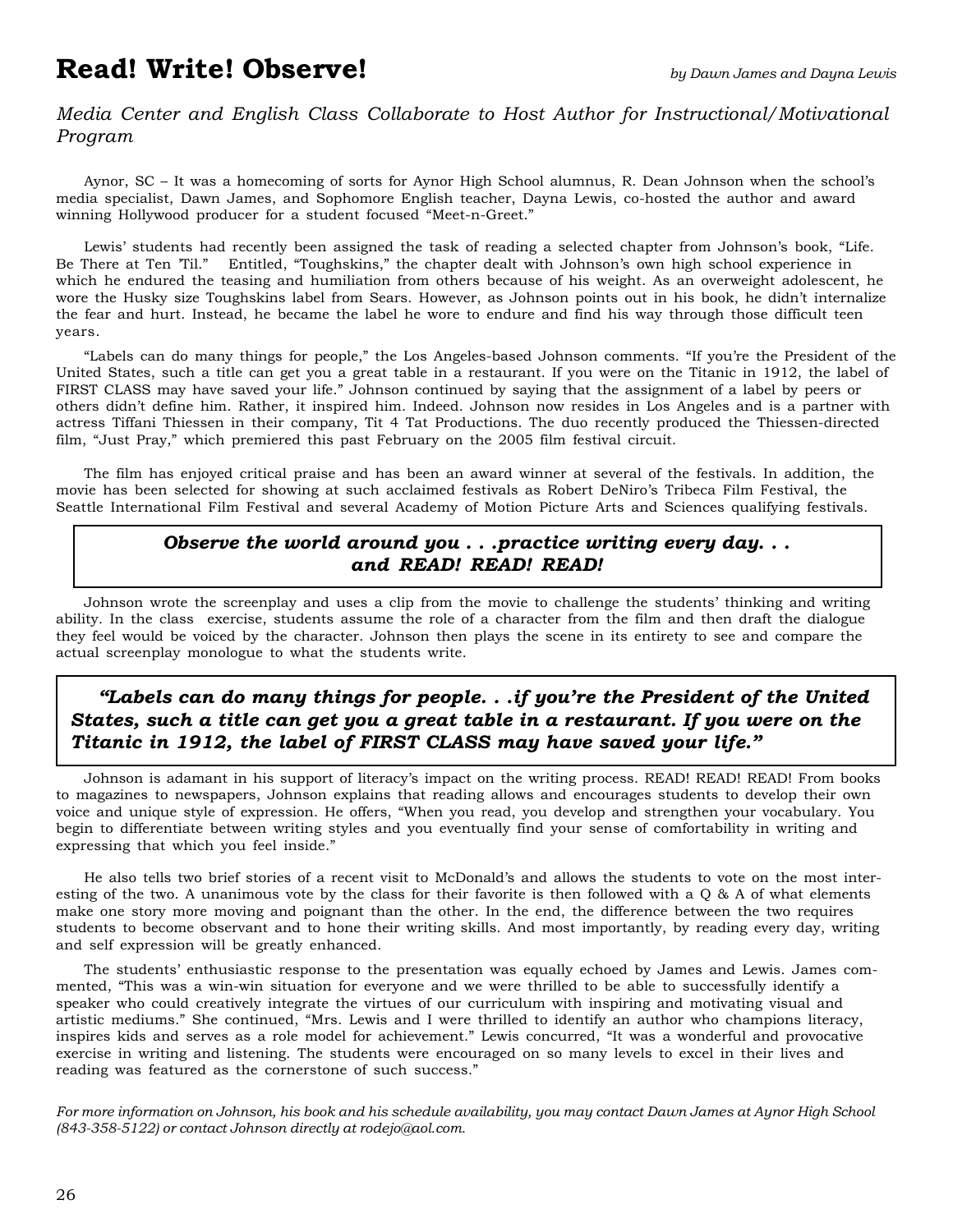### **Legislative Committee Report**

#### **Advocacy**

On November 5, 2005, the SCASL Executive Board authorized the Legislative Committee, chaired by Martha Taylor, to develop a legislative plan to be discussed at the January 7, 2006 Executive Board meeting. The Committee, with the assistance of SCASL Legislative Liaison Jim Johnson, will present information on a legislative message, advocacy training for SCASL members, an annual legislative calendar, and other items that will make SCASL more effective in lobbying for legislative support for school library-media centers.

#### **Support for Hurricane-Devastated Libraries**

On November 5, 2005, the SCASL Executive Board on November 5 approved a contribution of \$500 to assist the hurricane devastated New Orleans Public Library. Jim Johnson, SCASL's Legislative Liaison, is coordinating an effort of library organizations composed of the Association of Public Library Administrators, the South Carolina Library Association, the Friends of South Carolina Libraries, and SCASL to raise funds for the NOPL. All 13 locations were damaged resulting in nearly \$13 million in building damage, \$6.5 million in contents damage, not including computers. The staff of 216 is currently down to 19. Johnson is asking individual SCASL members to consider donating at least \$10 to the effort. Contributions can be sent to FOSCL, PO Box 11121, Columbia, SC 29211.

At the same meeting in November, the SCASL Executive Board also approved a contribution of \$500 to the AASL fund for assistance to school libraries in the Hurricane Katrina/Rita devastated area. This is in addition to the \$500 contribution to NOPL.

#### **SCASL Archives and History**

The SCASL Archives consist of Executive Board minutes, documents, printed material including pamphlets and brochures, photos of conferences and individuals and pertinent business papers, as well as copies of past *Media Center Messengers* going back to the origins of SCASL. This boxed material has finally found a permanent and accessible home in the prestigious South Caroliniana Library at USC! The Archives and History Committee has worked on the project for several years and negotiated the move this past summer. The committee will continue to organize and maintain this significant material that will maintain the history of our organization.

> *Mitzi Burden, Chair Archives and History Committee*



Signing the formal agreement for the deposit of SCASL materials in the Caroliniana. Seated (l) Kathy Sutusky, Executive Secretary of SCASL, (r) Mitzi Burden, Chair of the Archives and History Committee. Standing (l) Joan Kruger and (r) Laura Jackson, committee members. (Not pictured is committee member Joyce Moore.)

## **LETTERS ABOUT LITERATURE ©**

Letters About Literature is a national readingwriting contest for students that provides students an opportunity to reflect on a book they have read in a new and personal way. To enter, readers write a personal letters to an author, living or dead, from any genre fiction or nonfiction, contemporary or classic, explaining how one of the author's works inspired them or changed their way of thinking about the world or themselves. Students compete in one of three levels. Grades 4-6 compete in Level 1. Grades 7-8 in Level 2, and Grades 9-13 in Level 3. Entries must be postmarked by December 1, 2005.

This contest provides an opportunity for the media specialist to work with teachers in helping students select appropriate books for the contest. Teachers are encouraged to allow children to select the book they want to write about for the contest.

The Letters About Literature contest is co-sponsored in South Carolina by the Center for the Book in the Library of Congress and the Palmetto Book Alliance. National winners will receive a paid trip to the Fall, 2006 National Book Festival as well as cash prizes. State winners will be invited to an award ceremony and will receive cash prizes.

For complete information, contact Jane Connor, *janec@leo.scsl.state.sc.us*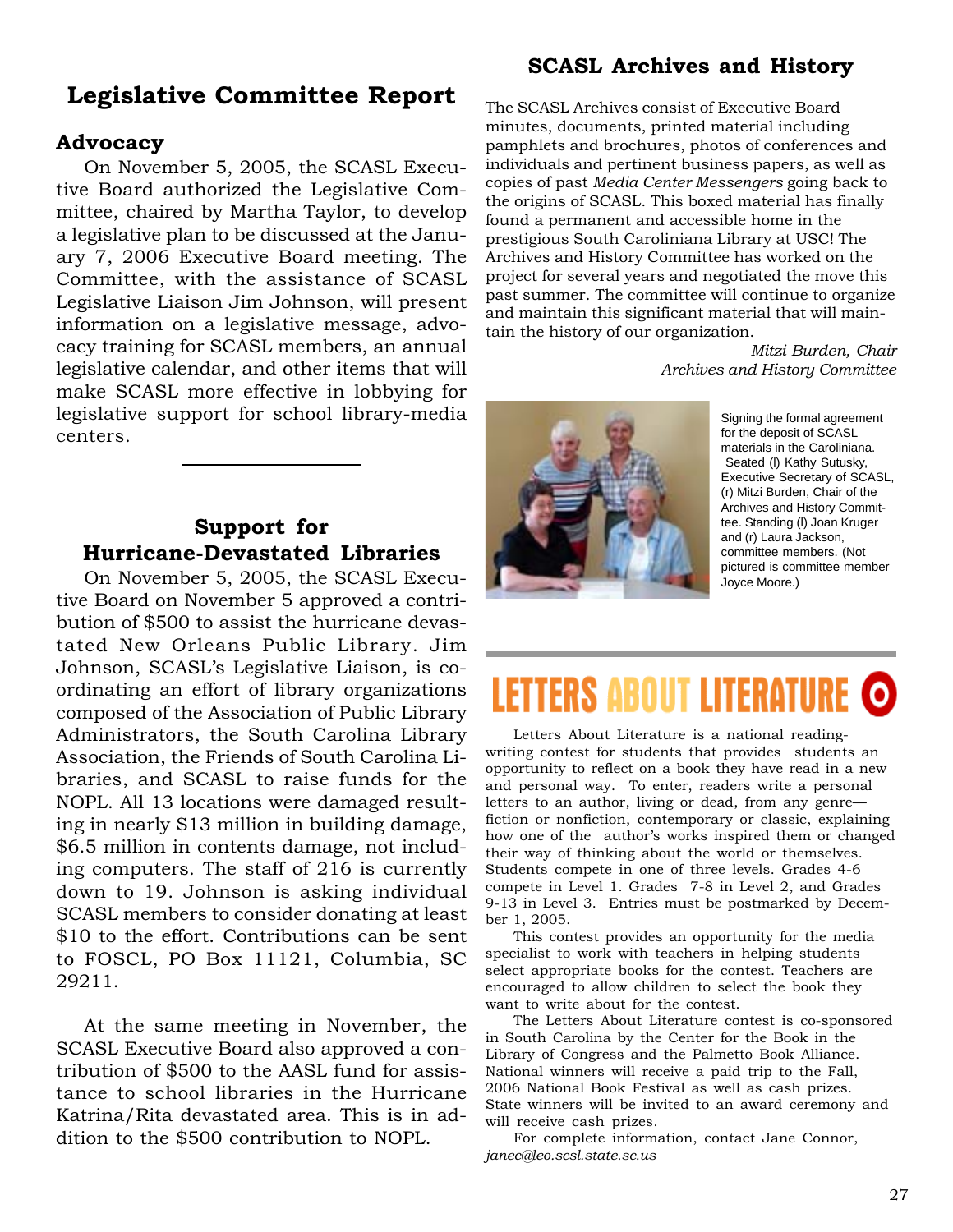### **Writing – Two Voices**

#### By Katie Grainger & Nancy Nelson

Members of Nancy Nelson's Library Media Club at Carolina Forest High School in Myrtle Beach are really into poetry. In March they sponsored a program of poetry readings, poetry written by the school's students. The reading below was part of the program and is meant for two readers, the first voice is the student. For more information on this program, contact Nancy at *nnelson@cfec.hcs.k12.sc.us*

#### **I just don't understand. I just don't understand.**

Teachers. Students.

I hate writing. Why do we have so much homework? They need to learn to write.

I don't know what to write. You obviously weren't paying attention: write about what you know.

 It's too early in the morning for a grammar lesson. You have to change your comma to a semicolon.

Are you going to the show this Friday? I'd give anything to be able to talk and write at the same time.

Am I going to offend anyone by writing this? Don't write anything you don't want your grandchildren repeating.

Who in the world knows how to cite an internet source? Didn't I send you to the library to get an MLA book?

#### **Is it 3:25 yet? Is it 3:25 yet?**

 I did it! You need to type your work. What were you thinking?

Nothing. Just my point! Kids these days!

What if my margin is just a little off? Margins must be one inch, in Times New Roman 12 point.

It's only 5 points. Stop whining. That's not the right format.

I wrote it already. Why do I have to revise it? If you were on a job, it would need to be letter perfect.

This looks good enough to me. Elevate your diction: make every word count.

Whatever! I'll do it at home. You can't watch American Idol, talk on the phone, and complete your homework at the same time.

**I can't wait for summer vacation! I can't wait for summer vacation!**

**No more writing! No more whining!**

### **Poetry Celebrations**

Betsy Long, Doby's Mill Elementary School, *betsy\_long@bellsouth.net*

As you know, April is National Poetry Month.

There is even a National Young People's Poetry Week (April 10-16). Over the past couple of years, our school has hosted poetry celebrations during the month of April that have been very popular and successful. Truth be known, I've never really cared much for poetry. I know, I know, I'm not supposed to say this about any form of literature, but it's true. Sure, I enjoy Shel Silverstein, laugh out loud when reading Brod Bagert, but given the choice of what I would most like to read, poetry would rank close to the bottom. However, I discovered that many of my students love poetry, both reading it and writing it. In order to encourage their interest, my faculty and I have developed several activities and events that we host every April. Below you'll find a few of these activities with their descriptions.

- Poetry Reading Night: Every month, the media center hosts a Family Reading Night. During the month of April, we host a Poetry Reading Night instead. This is a performance at which our students (usually one or two from each class) read either their favorite poem or a self-written poem in front of an audience.
- Dress as Your Favorite Nursery Rhyme Character Day.
- Put a Poem in Your Pocket: Students who write poems or simply enjoy poetry are encouraged to appear on the morning news show with a poem in their pocket, pulling it out, and reading their poem on the air. This is maddeningly popular, with far more students who want to read poems than there are days in the month of April.
- Poetry Tree: Since we do have so many students who love to write their own poetry, we came up with the idea of the Poetry Tree. With very limited wall space for display, we set up an artificial Christmas tree on which we hang student written poems for all to see.
- We have also hosted guest poets from our faculty, staff and local community. This year, we're hosting a performance by Poetry Alive! The students and faculty are very much looking forward to this event.

While poetry may not be my genre of choice, I have learned from my students that poems can be fun and exciting. Who knows, maybe I'll even pen a poem to read at this year's Poetry Reading Night or show up with one in my pocket for the morning news show. I could be a poet who just didn't know it!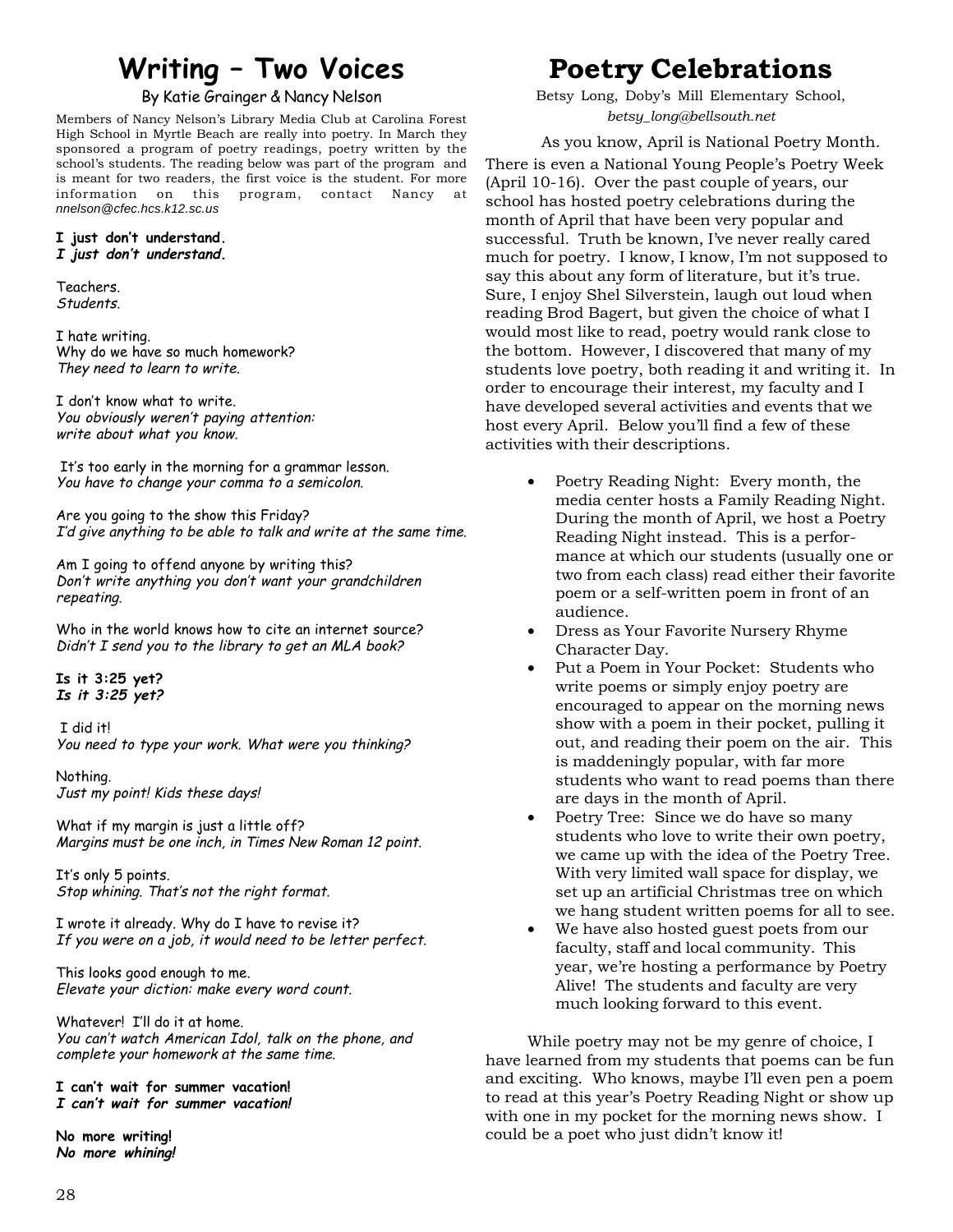# **The Tale of the Fresh-Faced**

Barbara Montgomery, Pontiac Elementary, Richland Two, *bmontgom@pe.richland2.org*

Once upon a time there was a young librarian who was eager to do just about anything to bring children into the library. She planned the best programs and prepared the best reading lists filled with titles she had personally read herself. One thing she learned to do was tell stories. She practiced and became very good at storytelling. Why, she got so good that folks in her town were calling her the Story Lady, but she knew not to quit her day job. She planned many fun programs and invited children to come, and, my!, did they come. But, alas, things had to change because this librarian began working in a school library media center as she became a media specialist.

It was at this point when things really began to turn. The librarian, *oops!*, media specialist began managing things like lesson plans, fixed schedules, Accelerated Reader, standards, curriculum, and daily bus duty. She worked so hard she worked herself into National Board Certification. These things consumed so much of her time she had very little time left to read reviews, read good stories, or learn new ones to tell. Pretty soon no one knew that this fresh-faced librarian could even tell stories because it became her secret. She hid it well but her face wasn't so fresh anymore.

Does this sound familiar? If it does, stop right now and promise to not let yourself get into this kind of a rut. Our students deserve better. Begin to revive that storytelling fever within by checking out some new or not so new resources, form a group of other not-so-fresh faces and vow to share stories and other resources with each other. Attend storytelling events that you hear about and invite others to go with you. Get to know some public librarians. Join the National Storytellers Association. Start teaching this skill to your students or Sunday School class. You don't need to get a booking agent, just start small. Once you have planted the seed and nurtured it the right things will happen. I promise!!

Some resources to get you started:

Lipman, Doug. *The Storytelling Coach: How to Listen, Praise, and Bring Out People's Best.* Little Rock: August House. 1995

Schimmel, Nancy, *Just Enough to Make a Story: a Sourcebook for Storytelling.* Sister's Choice Press. 1982*.*

Barton, Bob, and David Booth. *Stories in the Classroom: Storytelling, Reading Aloud and Roleplaying with Children.* Portsmouth, NH: Heinneman. 1990.

Harrison, Annette. *Easy-To-Tell Stories for Young Children.* Jonesborough, TN: National Storytelling Press, 1993.

Holt, David, and Bill Mooney. *Ready-To-Tell Tales: Sure-Fire Stories From America's Favorite Storytellers.* Little Rock: August House. 1994. Includes stories from many cultures.

Livo, Norma, ed. *Joining In: An Anthology of Audience Participation Stories and How to Tell Them.* Cambridge, MA: Yellow Moon Press.

#### **Librarian From the Public Awareness Committee**

#### **Newspaper Release**

*The following article was submitted to The State Newspaper in October.*

Media specialists do more than circulate books! Today's library media center is a technological cornerstone that helps support classroom teaching and learning. And today's media specialist is an invaluable information resource.

Here are two initiatives that some library media specialists across our state are currently using with students:

Streamline SC, ETV's free video-on-demand resource is used in almost 90% of the state's school districts. The service has over 40,000 video clips, 2,800 images, an interactive quiz center, plus a "today in history" calendar. This extensive video database, which can be accessed by keyword, subject, grade level, and curriculum standard, is available to South Carolina teachers and students. Users can even search for content using South Carolina curriculum standards.

DISCUS, a digital library for South Carolina users, offers homework help for every subject and age group. Users have FREE online access to the best subscription library resources. What's in DIS-CUS? Magazines, newspapers, professional journals, encyclopedias, dictionaries, reference books, and more. . .

Want more information on these resources? Ask your librarian or media specialist.

*This message is brought to you by the South Carolina Association of School Librarians Public Awareness Committee.*

### **Standards and Guidelines Committee Report**

Work on aligning the 2005 South Carolina social studies standards with the information literacy standards is being worked on by six committee members. Our expectations are to have the first draft ready by November 15 and a final draft by January 15, 2006. We expect publication in time for the 2006 SCASL conference.

> Cathleen Moore, Chair *cmoore@mbi.hcs.k12.sc.us*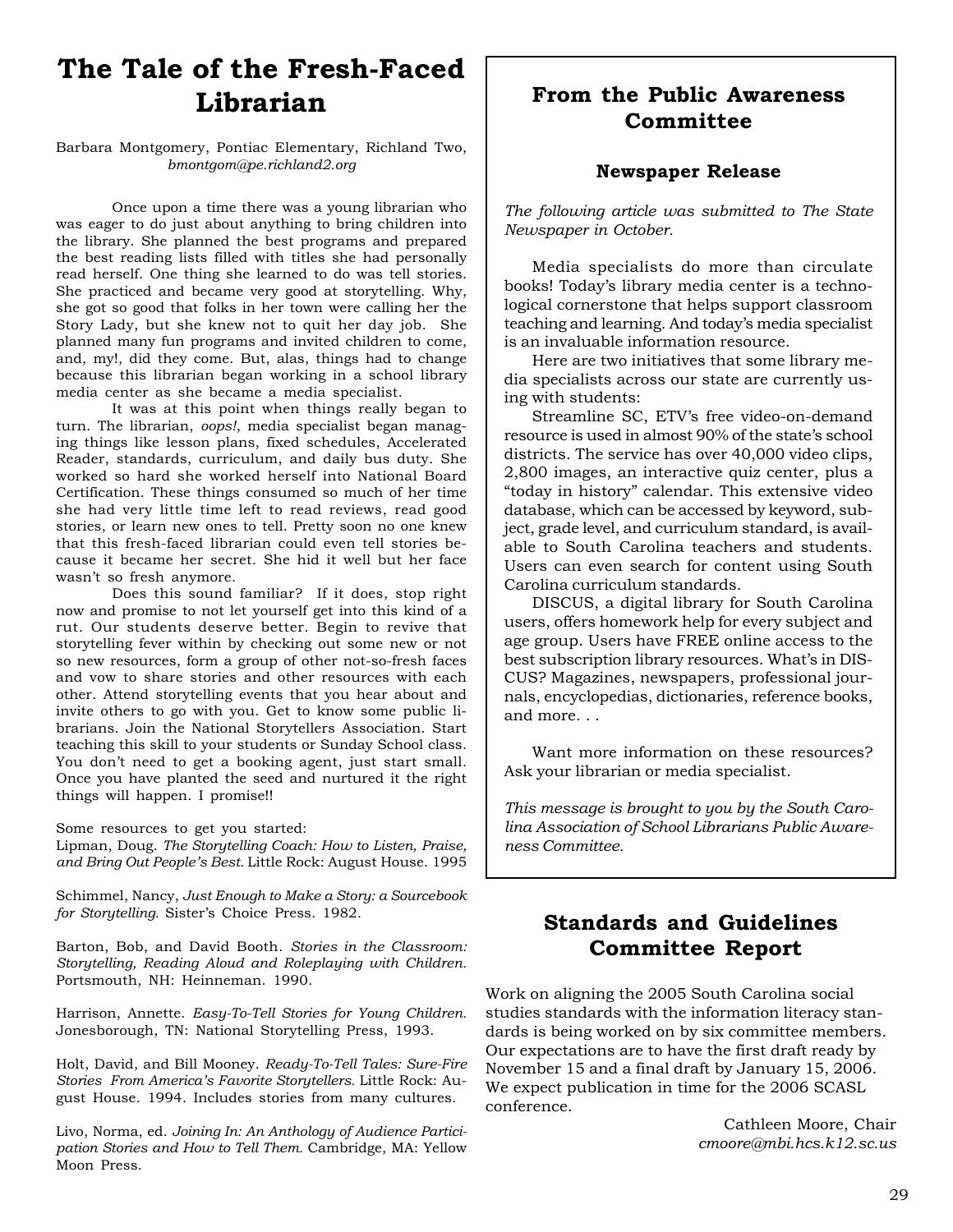### **South Carolina Association of School Librarians Conference March 1-3, 2006**

Embassy Suites, Charleston Airport Convention Center, North Charleston, South Carolina

### **Bridging Student Achievement @ Your Library**



**Join us in Charleston for an exciting professional development experience!**

**A number of professional development opportunities await you at the pre-conference sessions. Just look at these wonderful options!**

- Phillip Crawford, author and Library Director of Essex High School in Vermont, will present *Graphic Novels 101*.
- Wayne Martin will present another hands-on *Digital Video Production* experience.
- Mike Etheridge will offer a fun workshop on *Storytelling*.
- Donna Thompson will give a hands-on *Streamlinesc* update.
- Andrea Thrope and Janet Caldwell will present *Are you a Know-it-all.*
- Becky Becker will have a delightful *puppet show* and take you behind the curtains.
- Hear authors Kate Jerome, Sally Walker and Fran Hawk share how to bridge their Hunley books to student achievement and then tour the Hunley!

Join us for a *Harbor Scholarship Dinner Cruise* as we tour the Charleston Harbor and see a night view of the new Charleston Bridge on March 2, 2006.

Keynotes include Gail Bush and David Loertscher. Don't miss Ashley Bryan, illustrator, author, and storyteller. Staff development opportunities await you on poetry, collaboration, book clubs, reading, using lexiles, collection development, media literacy, tolerance, character education, technology, storytelling….

### *Pat Conroy will keynote the Book Awards Luncheon.*

Hotel information is found on the opposite page as well as under *Conferences* at *www.scasl.net.* And look for Martha Taylor to launch the conference website that will carry all conference details including the *Call to Conference*.

#### **Make your plans now to attend! See you there!**

*Carolyn P. Jenkins, Vice-President/President-Elect cpjenkins30@hotmail.com*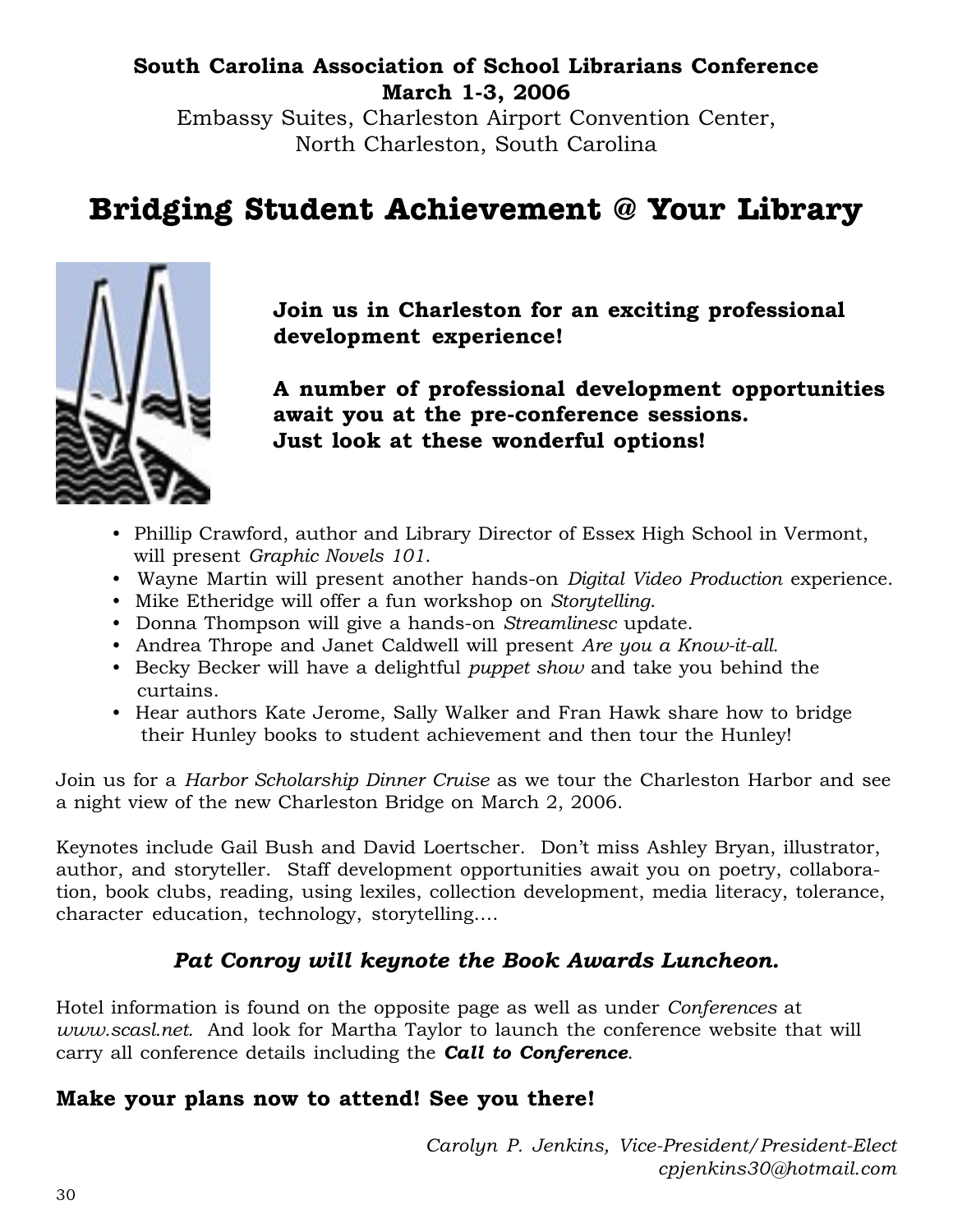#### **EMBASSY SUITES®**

#### **Charleston Convention Center**

5055 International Boulevard, N. Charleston, SC 29418

### **South Carolina Association of School Librarians**

**Tuesday, February 28th, 2006-Thursday, March 2, 2006**

Room Rate: \*\*\$144.00 Single/Double \*\*\$144.00 Triple \*\*\$144.00 Quad Occupancy

\*\*Room Rate includes Full Buffet Breakfast each morning and 2 hour cocktail reception each evening in the hotel atrium

\*\*Please note, 300 complimentary parking places are offered on a first come, first serve basis for overnight guests in the Embassy Suites parking lot. Additional parking is offered at \$4.00 per parking space.

Reservations may be made in the following ways:

\*Via Telephone, call toll free 1-800-EMBASSY or 1-800-362-2779 or call the hotel directly at 1-843-747-1882. \*Via mail by completing the form below and mailing to the above address. \*Via Facsimile by sending to 1-843-725-1300.

\*Via internet at *www.airportconventioncenter.embassysuites.Com* "Group code" is SSL.

Reservations must be received by *Sunday, January 29th, 2006* to receive the discounted conference rate. Should requested accommodations not be available, the nearest available rate and accommodations will be assigned. Cancellation must be received 14 days prior to arrival. Check in time is 3:00pm/Check out is 12noon. Room tax is currently 12%.

#### **Please reserve accommodations for:**

|                                                                                                                       | A guarantee of one night's deposit or credit card is required for your reservation. For deposits, please enclose<br>a check or money order payable to the Embassy Suites Hotel. Please complete the following information: |
|-----------------------------------------------------------------------------------------------------------------------|----------------------------------------------------------------------------------------------------------------------------------------------------------------------------------------------------------------------------|
|                                                                                                                       | One night's lodging and tax is enclosed. Total enclosed \$                                                                                                                                                                 |
| Credit Cards Accepted:<br>$\Box$ Visa<br>$\Box$ Mastercard<br><b>Express</b><br>$\Box$ Diners Club<br>$\Box$ Discover | Credit Card Number Expiration Expiration                                                                                                                                                                                   |
|                                                                                                                       |                                                                                                                                                                                                                            |
| Type of Accommodations Requested:<br>$\Box$ King                                                                      |                                                                                                                                                                                                                            |
| $\Box$ Double<br>$\Box$ Non Smoking                                                                                   |                                                                                                                                                                                                                            |
| $\Box$ Smoking                                                                                                        | Estimated Arrival Time                                                                                                                                                                                                     |
|                                                                                                                       |                                                                                                                                                                                                                            |
| Do you wish to receive written confirmation?                                                                          | $\Box$ Yes $\Box$ No                                                                                                                                                                                                       |